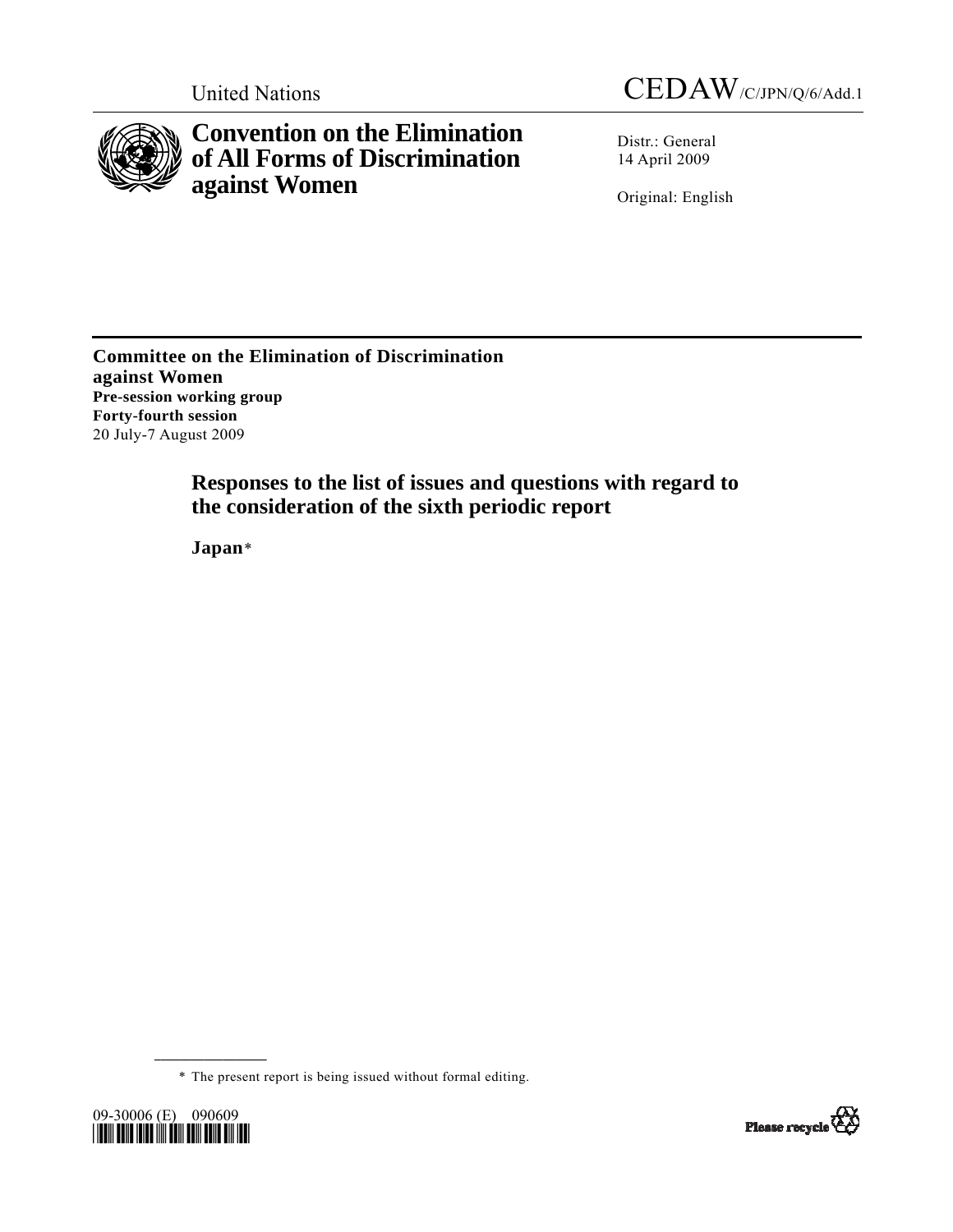## **Responses to the list of issues and questions with regard to the consideration of the sixth periodic report of Japan**

### Question 1

Please explain whether the sixth periodic report was adopted by the Government and whether it was submitted to Parliament.

The sixth periodic report has been prepared under the responsibility of the Government as a whole. Specifically, the relevant ministries and agencies have discussed and compiled the contents in the form of this Government report. The Government also reported to the Diet when the report was submitted to the Secretary-General of the United Nations.

### Question 2

The report mentions that a specialist committee on monitoring and gender impact assessment and evaluation conducted a study and deliberated on the adopted opinion of the Council for Gender Equality on the state of implementation in each ministry and agency in the light of the previous concluding observations of the Committee on the Elimination of Discrimination against Women (see para. 4). Please provide information on the recommendations made by the specialist committee in July 2005 and the measures that have been taken to implement those recommendations.

In July 2005, the Specialist Committee on Monitoring and Gender Impact Assessment and Evaluation of the Council for Gender Equality recommended that the following opinions be taken into consideration when preparing the next periodic report to the Committee on the Elimination of Discrimination against Women and when making further efforts.

(1) Throughout the report, the outcomes of the measures taken in response to the recommendations made by the Committee on the Elimination of Discrimination Against Women should be included to the greatest extent possible.

(2) Regarding indirect discrimination, it is expected that the results of the studies conducted in the field of employment will be presented at an early date. Efforts should also be made to collect actual cases of indirect discrimination on a continuous basis and to promote the regulations that concern the Convention on the Elimination of All Forms of Discrimination against Women and the Basic Law for a Gender-Equal Society.

(3) Regarding the respect for women's human rights in the media, an exchange of opinions should take place in which organizations involved in games, internet sites, etc. should participate.

(4) Regarding the issues of minorities and trafficking in persons, the relevant data obtained by each ministry should be compiled and incorporated into the report.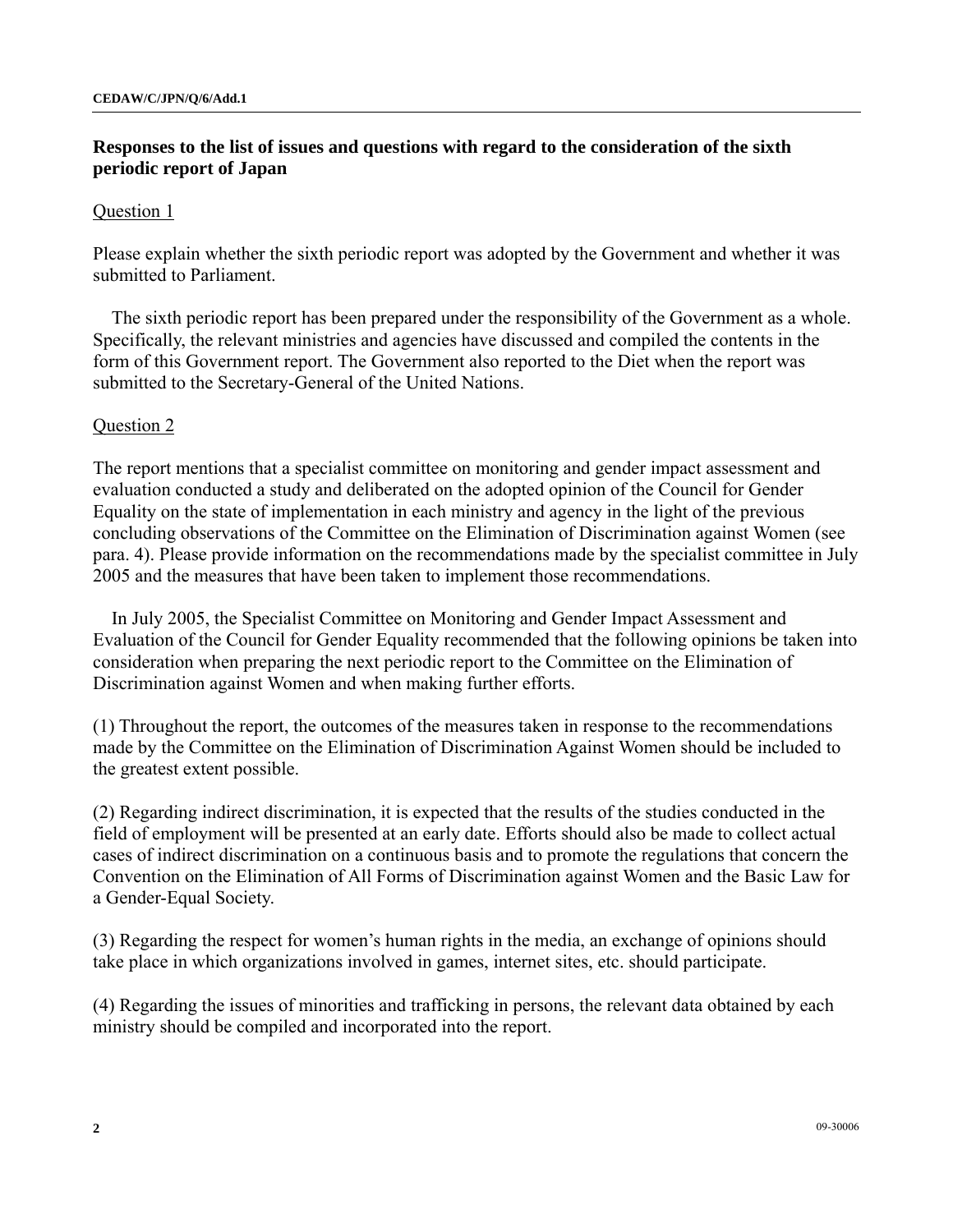(5) Continued efforts should be made to deepen public awareness and understanding of the proposed revisions, which set the same marriageable age for both men and women, reduce the set period during which women are prohibited from remarrying after divorce, and introduce a system for allowing married couples to use separate surnames.

(6) Continued deliberation on the possibility of ratifying the Optional Protocol to the Convention should take place at an early date.

In order to implement the recommendations listed above, the following measures have been taken.

(1) The results that were achieved as a part of the special measures taken by the Government (see paragraphs 118 and 122 of the report) are contained in the sixth periodic report.

(2) See paragraphs 101, 282 through 284, and 286 through 290 of the report and the answer to question 3.

(3) See paragraph 78 of the report.

(4) See paragraphs 98 through 100 and 178 through 184 of the report, nos. 13 through 15, 21 and 22 of the Annex Statistics and the answer to question 24.

(5) See paragraph 393 of the Report and the answer to question 28.

(6) See paragraph 103 of the Report and the answer to question 30.

### Question 3

In its previous concluding comments (see A/58/38, sect. IV, para. 357), the Committee expressed concern about the lack of any specific definition of discrimination in the domestic legislation and recommended that a definition of discrimination against women, encompassing both direct and indirect discrimination in accordance with article 1 of the Convention, be included in the domestic legislation. Please indicate what measures the Government has taken in response to the Committee's recommendation.

The Law on Securing of Equal Opportunity and Treatment between Men and Women in Employment (hereinafter referred to as the Equal Employment Opportunity Law) was revised in 2006 and introduced a new provision prohibiting indirect discrimination. Indirect discrimination is defined as measures that are:

- 1) on the basis of conditions other than sex;
- 2) practically discriminatory to a substantial extent against members of one sex compared to members of the other; and
- 3) without any legitimate reason.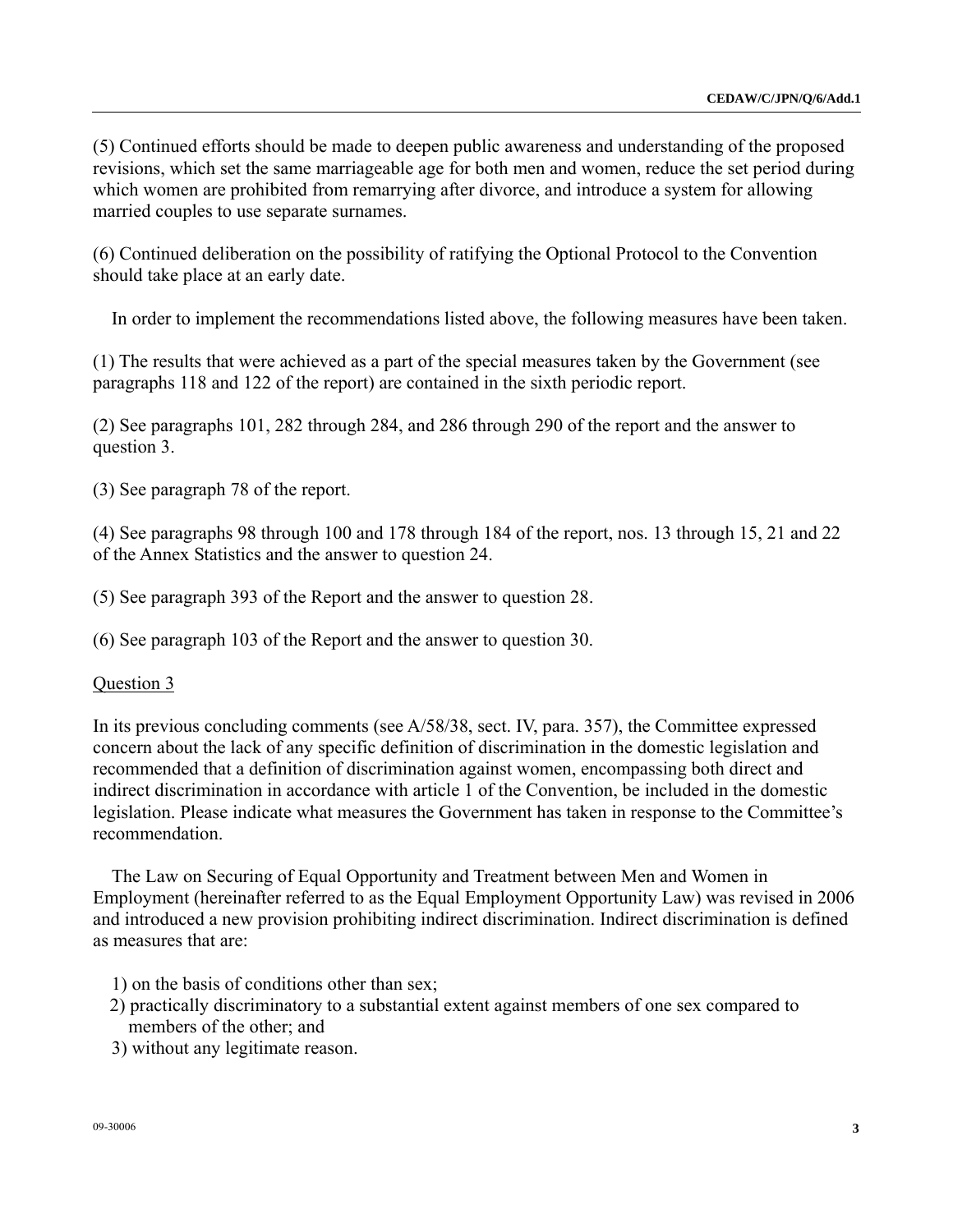Also, the following three measures were accepted as appropriate by the tripartite Labour Policy Council consisting of intellectuals and representatives of the employers and the trade unions and were stipulated in the Ordinance of the Ministry of Health, Labour and Welfare:

- 1) Measures which concern the recruitment and employment of workers and which apply a criterion concerning the worker's height, weight or physical strength;
- 2) Measures which concern the recruitment and employment of a 'main career track employee' under the employment management differentiated by career tracking and which apply a criterion concerning the worker's availability for reassignment that results in the relocation of the worker's residence; and
- 3) Measures which concern the promotion of workers and which apply a criterion concerning the worker's experience of having been reassigned to a workplace other than the workplace where the worker had formerly worked.

The Government will review these measures that this Ordinance stipulated as indirect discrimination as necessary.

### Question 4

Has the Convention on the Elimination of All Forms of Discrimination against Women been invoked or referred to in any domestic court cases, and if so, what has been the outcome? Additionally, please specify what measures have been taken to increase awareness about the Convention among the judiciary and the legal profession in general.

The Government understands that the Convention is quoted or referred to in the domestic judicial trial cases listed in attached table.

Regarding judges, the Government understands that the Legal Training and Research Institute, which is in charge of training judges, invites graduate school professors who specialize in international human rights, staff of organizations that are involved in protecting human rights (including international organizations), etc. as guest lecturers to give lectures on various themes. These lectures are held as part of the training program for judges, and they are meant to raise the judges' awareness of the Convention and violence against women. Specific examples are as given in the appendix.

Regarding attorneys, the Government understands that the following activities (not an exhaustive list) have been carried out.

1. Activities of the Committee on Equality of Men and Women of the Japan Federation of Bar Associations (JFBA)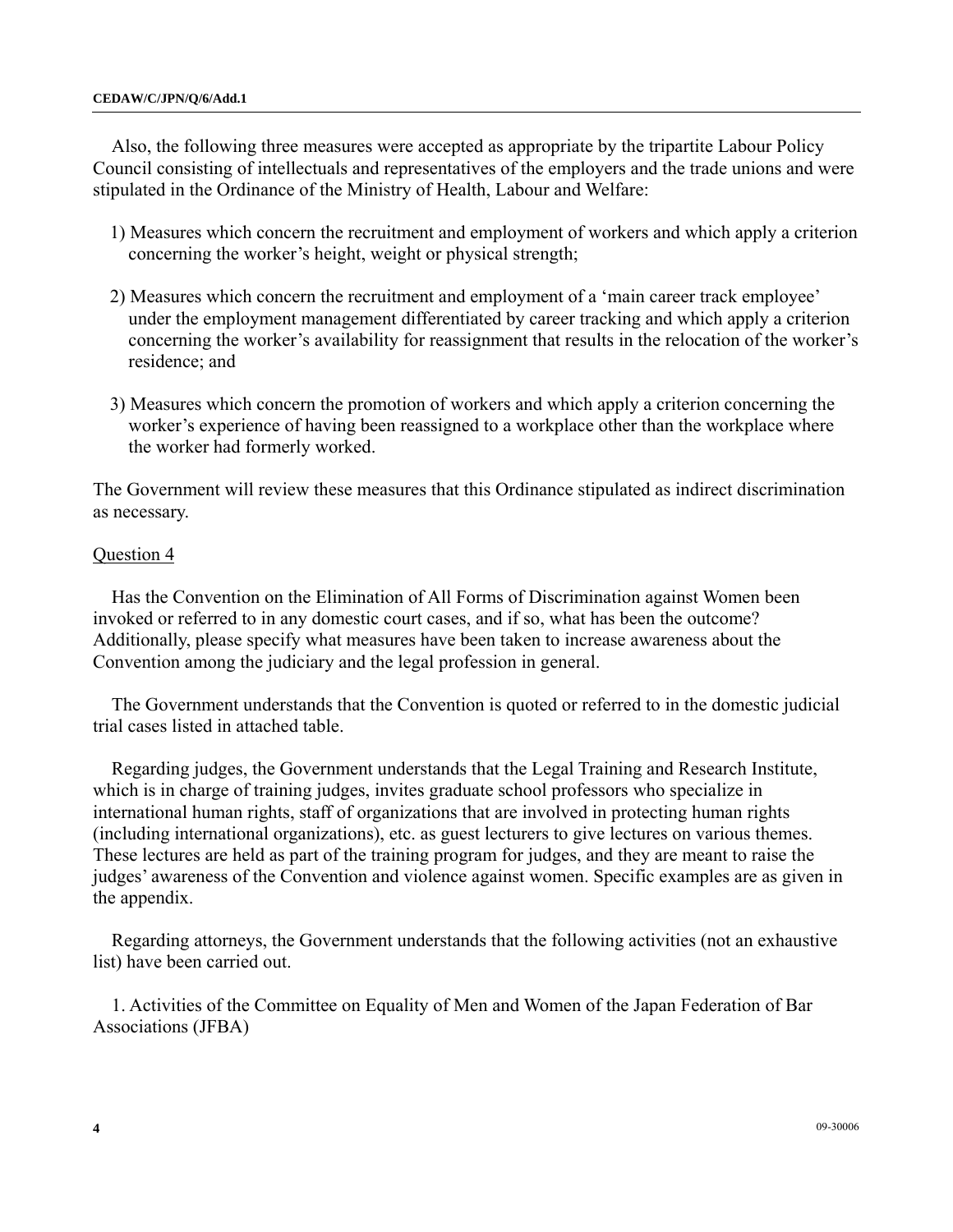The JFBA's Committee on Equality of Men and Women, which celebrated its 30th anniversary in 2006, conducts research and studies on the status and rights of women and makes suggestions about how existing legislation should be revised.

Its major activities since June 2006 are as follows:

1) Released an opinion on the bill to revise the Equal Employment Opportunity Act and issued a leaflet;

2) Released an opinion on the bill to revise the Law Concerning the Improvement of Employment Management of Part-time Workers and made a request to members of the Diet;

3) Conducted a survey on the state of gender equality in Bar Associations and the JFBA (survey on the number of female board members and other constructive actions);

4) Requested that a rule be established to exempt members from paying the JFBA fees during the period before and after childbirth;

5) Issued a pamphlet 'Is that true? "though only a woman" "spoil your manhood" - We will correct misunderstandings concerning gender';

6) Prepared a training textbook and sent lecturers to promote the efforts to establish and expand a system to provide consultations and accept cases involving domestic violence (DV); and

7) Held symposiums to promote gender equality in Bar Associations.

Activities specifically related to the Convention are as follows:

1) Activities of the PT concerning the Convention on the Elimination of All Forms of Discrimination against Women that was established by the Committee: the PT provided information (prepared a report) to the working group of the United Nations Committee on the Elimination of Discrimination against Women as assistance in preparing the list of issues for the 6th Report by the Government of Japan, and it sent a member to that working group.

2) The 'Application of the Convention on the Elimination of All Forms of Discrimination against Women in Practice' was brought up as the theme of a training session that was held for all attorneys in December 2008. The lecturer at the session was an attorney who is currently a member of the Committee on the Elimination of Discrimination against Women.

2. Activities of the JFBA Center for Gender Equality Promotion

In April 2007, the JFBA created the Basic Framework for Gender-Equality in the JFBA (hereinafter referred to as the Basic Framework). Section 9 of the Basic Framework, titled 'Measures for Realization and Respect of Internationally-Established Principles' states, 'In order to make our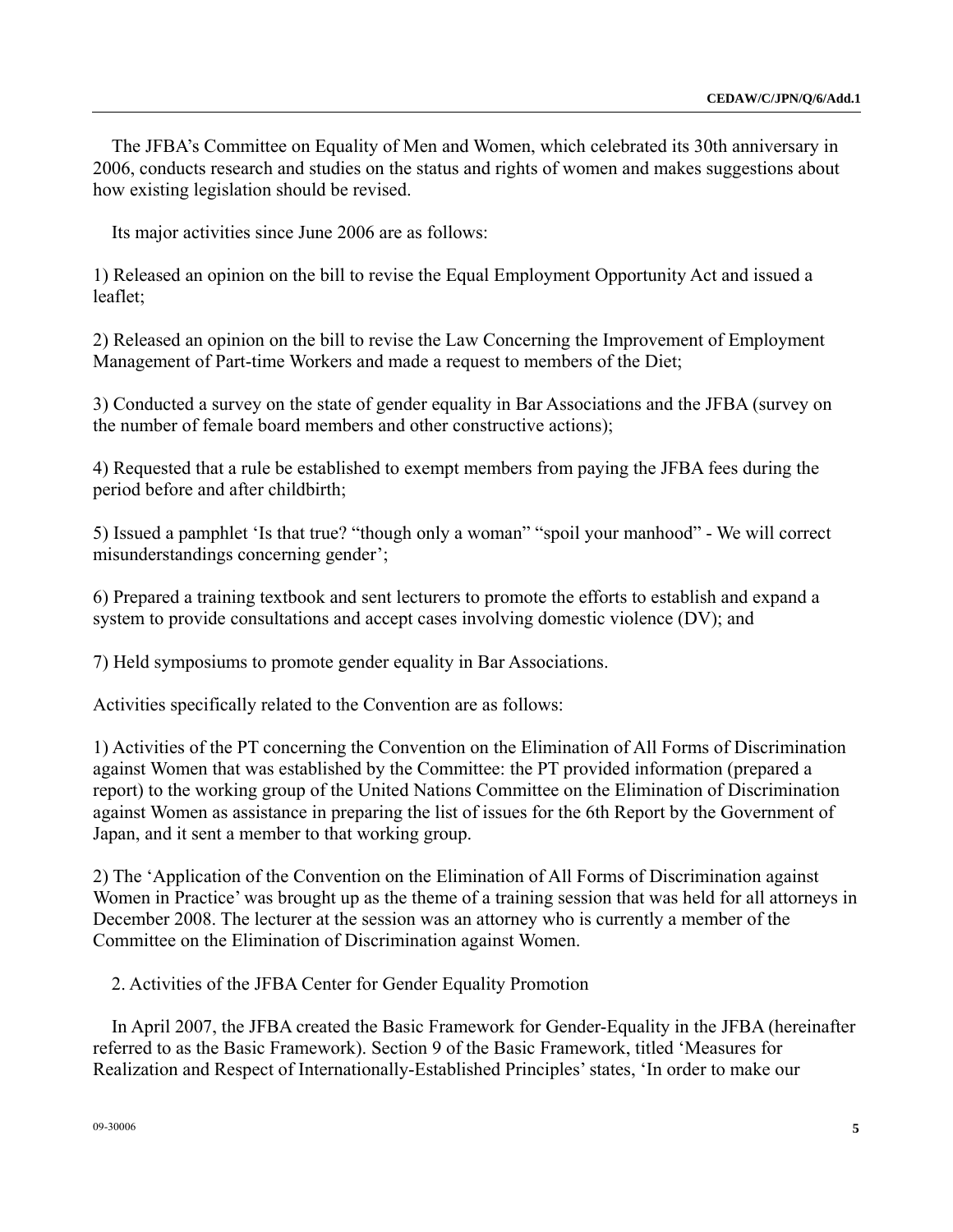gender-equality promotion measures work for the realization of or compliance with the internationally-established principles of the International Covenants on Human Rights, Convention on the Elimination of All Forms of Discrimination against Women, etc., the JFBA will take the necessary actions, including the exchange of information with international organizations.'

In June of the same year, the Center for Gender Equality Promotion was established to promote the Basic Framework. The Center held a 'National Caravan for the Publicity of Basic Framework for Gender-Equality' at twelve locations throughout Japan in an effort to inform its members about the Basic Framework. The Center collected opinions from the JFBA members in various parts of the country on gender disparities for attorneys, the balance between work and family life, etc. It also developed the JFBA Basic Plan for Gender Equality Promotion in March 2008 and prepared a pamphlet for the promotion of the Basic Framework 'Good balance Good life - in societies in which women are active, men are also active', which it distributed to its members.

3. International Human Rights Seminar held by the Committee on International Human Rights of the JFBA

Since its establishment in 1996, the Committee on International Human Rights has engaged in research and studies on international human rights and has provided information about international activities to the relevant committees at the JFBA. Starting from the same year, the Committee began to periodically organize International Human Rights Seminars on themes such as 'International Human Rights Law and the Role of Legal Profession' and 'Women's Rights in Administration of Justice'. In these Seminars, lectures are given by scholars and members of the Committee who are well versed in these themes and also allow time for opinions to be exchanged.

4. Provision of information on the Convention to members

The JFBA maintains an International Human Rights Library on its website (http://www.nichibenren.or.jp/ja/kokusai/humanrights\_library/index.html) and provides various information to members. The Library contains information on the Convention on the Elimination of All Forms of Discrimination against Women along with International Covenant on Civil and Political Rights and the International Convention on the Elimination of All Forms of Racial Discrimination, along with the full text of the Convention, Second to Sixth Periodic Reports on the Implementation of the Convention on the Elimination of All Forms of Discrimination against Women by the Government of Japan and the JFBA's reports on the government's reports, and the final comments by the Committee on the Elimination of Discrimination Against Women for the first to fifth government reports.

The Committee on Equality of Men and Women and the Center for Gender Equality Promotion mentioned above both publish 'News' twice a year and send it to all of their members. The 'News' includes articles about the efforts each Bar Association has made to promote gender equality, public relations and reports on symposiums, and reports on the participation at the pre-session of Committee on the Elimination of Discrimination Against Women. In these 'News', it provides information to members that is easy to understand.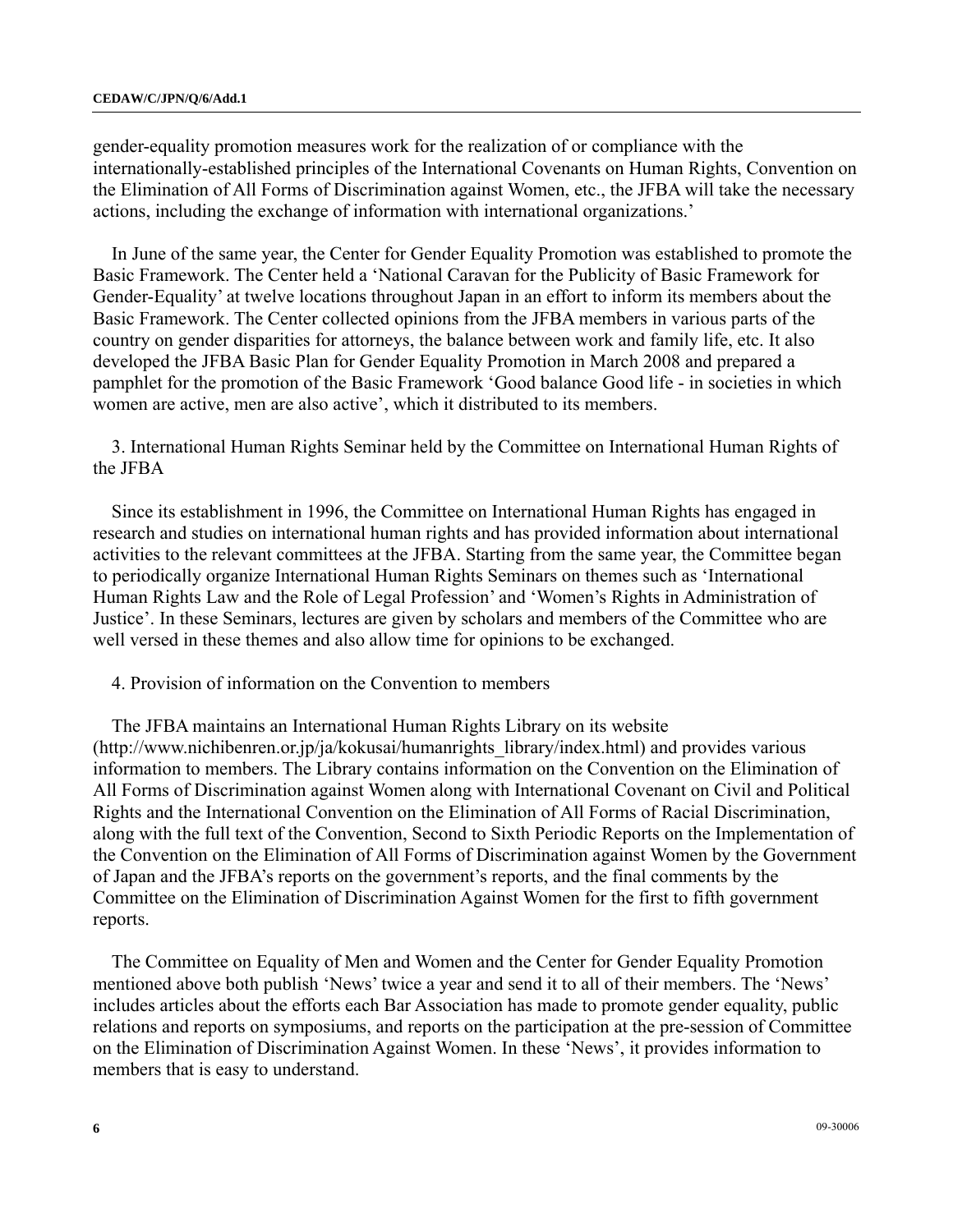Regarding public prosecutors, lectures are held as a part of the various training programs, which public prosecutors have to take depending on their respective years of experience. These lectures are held on themes such as 'International Treaties regarding Human Rights' and 'Consideration and Care for Women and Children in Prosecution Practice'. Through these lectures, public prosecutors learn about the contents of the Convention on the Elimination of All Forms of Discrimination against Women. In addition, in their daily activities individual prosecutors are given guidance by their superiors through the course of investigations and court proceedings.

Attached Table

## Question 4

Judicial Precedents which Quoted or Referred to the Convention on Elimination of All Forms of Discrimination against Women

| Date of<br>Judgment,<br>etc.                                    | Summary of Judgment                                                                                                                                                                                                                                                                                 | Portion Related to the Convention                                                                                                                                                                                                                                                                                                                                                                                                                                                                                                                                                              |
|-----------------------------------------------------------------|-----------------------------------------------------------------------------------------------------------------------------------------------------------------------------------------------------------------------------------------------------------------------------------------------------|------------------------------------------------------------------------------------------------------------------------------------------------------------------------------------------------------------------------------------------------------------------------------------------------------------------------------------------------------------------------------------------------------------------------------------------------------------------------------------------------------------------------------------------------------------------------------------------------|
| Tokyo High<br>Court<br>Judgment,<br>March 24,<br>2005           | $\overline{A}$ case in which the court ruled<br>that notating whether a child was<br>born in or out of wedlock in the<br>relationship column of the Family<br>Registry does not infringe on the<br>right to privacy and cannot be<br>deemed illegal.                                                | The requirement to distinguish children born<br>out of wedlock from children born in wedlock<br>cannot be regarded as an unreasonable<br>discrimination that is in violation of the<br>Constitution. Also, distinguishing the children<br>born out of wedlock from the children born in<br>wedlock cannot be regarded as a violation of<br>the provisions of the Convention on the<br>Elimination of All Forms of Discrimination<br>against Women, International Covenant on<br>Civil and Political Rights, the Convention on<br>the Rights of the Child, etc., as argued by the<br>appellant. |
| Tokyo<br>District<br>Court<br>Judgment,<br>February 24,<br>2005 | A case in which the court<br>dismissed a claim against the<br>Tokyo Metropolitan Governor by<br>women living in Tokyo or<br>neighboring prefectures seeking<br>damages for the infringement on<br>their fame and other rights caused<br>by the governor's discriminatory<br>statement against women | (The plaintiffs' claim stated that they have the<br>right to seek happiness with dignity and live in<br>equality regardless of their sex, the right to free<br>choice regarding reproduction, etc. on the basis<br>of the Convention on the Elimination of All<br>Forms of Discrimination against Women and<br>that the Governor's remark infringed on these<br>rights)<br>The rights claimed by the plaintiffs cannot be<br>immediately regarded as rights that should be<br>protected by tort law or other legal interests.                                                                  |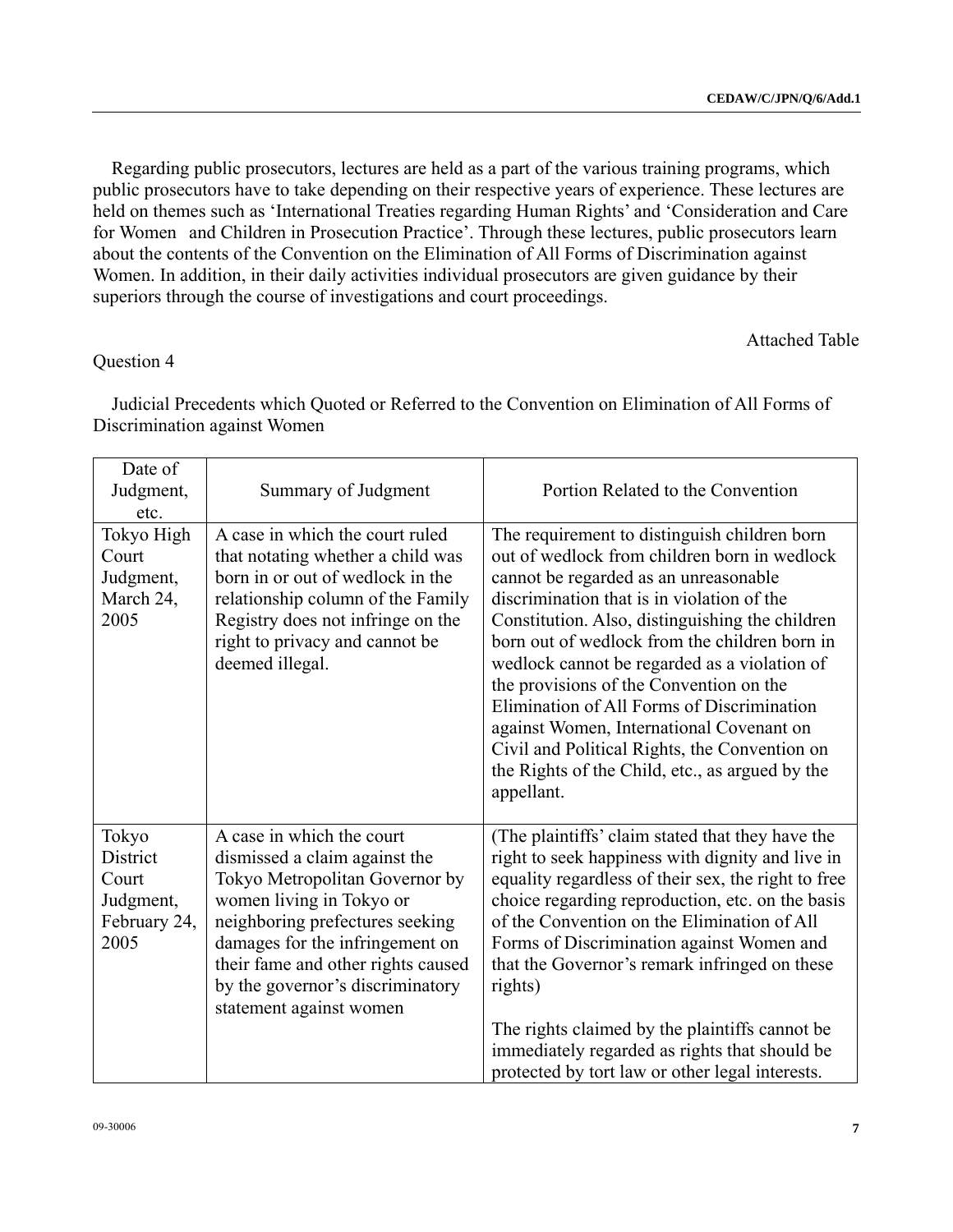|                                                              |                                                                                                                                                                                                                                                                                                                                                                                                                                                                                                            | However, the plaintiffs' claim is deemed to                                                                                                                                                                                                                                                                                                                                                                                                                                                                                                                                                                                                                                                                                                     |
|--------------------------------------------------------------|------------------------------------------------------------------------------------------------------------------------------------------------------------------------------------------------------------------------------------------------------------------------------------------------------------------------------------------------------------------------------------------------------------------------------------------------------------------------------------------------------------|-------------------------------------------------------------------------------------------------------------------------------------------------------------------------------------------------------------------------------------------------------------------------------------------------------------------------------------------------------------------------------------------------------------------------------------------------------------------------------------------------------------------------------------------------------------------------------------------------------------------------------------------------------------------------------------------------------------------------------------------------|
|                                                              |                                                                                                                                                                                                                                                                                                                                                                                                                                                                                                            | include a claim that their interest in being<br>respected as individuals, being allowed to live<br>individual lives, being able to participate in<br>various social activities based on their own free<br>will regardless of their sex, having their right to<br>make their own decision on whether or not to<br>give birth to a child respected and other<br>interests were violated. Considering that these<br>interests are personal interests common to the<br>plaintiffs, they may be regarded as interests<br>that should be protected by tort law.                                                                                                                                                                                       |
| Tokyo High<br>Court<br>Decision,<br>March 29,<br>1991        | 1. The proviso of Article 900,<br>subparagraph 4 of the Civil Code,<br>which establishes the share in<br>inheritance of a child born out of<br>wedlock, is not in violation of<br>Article 13 and Article 14<br>paragraph 1 of the Constitution.<br>2. A case in which the court ruled<br>that the provision of the proviso of<br>Article 900, subparagraph 4 of the<br>Civil Code is not in violation of<br>the Constitution and that there are<br>no other grounds to deem the said<br>provision invalid. | The appellant argued that the provision of the<br>Civil Code, which establishes the statutory<br>share in inheritance of a child born out of<br>wedlock as half the share of that of the child<br>born in wedlock, is in violation of Article 16,<br>paragraph 1 of the Convention on the<br>Elimination of All Forms of Discrimination<br>against Women. However, the question as to<br>how the portion of share in inheritance should<br>be established is a matter of legislative policy<br>of the given country.                                                                                                                                                                                                                            |
| Tokyo<br>District<br>Court<br>Judgment,<br>March 29,<br>2006 | The portion of Article 3,<br>paragraph 1 of the Nationality<br>Act, which stipulates legitimacy<br>as a requirement for the<br>acquisition of nationality, is in<br>violation of Article 14, paragraph<br>1 of the Constitution.                                                                                                                                                                                                                                                                           | The former clause of Article 9, paragraph 1 and<br>paragraph 2 of the same article of the<br>Convention on the Elimination of All Forms of<br>Discrimination against Women requires that<br>women be granted equal rights as men with<br>respect to the nationality of their children, and<br>it is deemed that a child shall be granted the<br>nationality of the parents if either the mother or<br>the father is a citizen of the country when<br>applying the principle of jus sanguinis.<br>However, these provisions do not require that<br>children born out of wedlock be treated the<br>same way as children born in wedlock. Nor<br>does it require that a child born out of wedlock<br>whose father is a Japanese citizen and mother |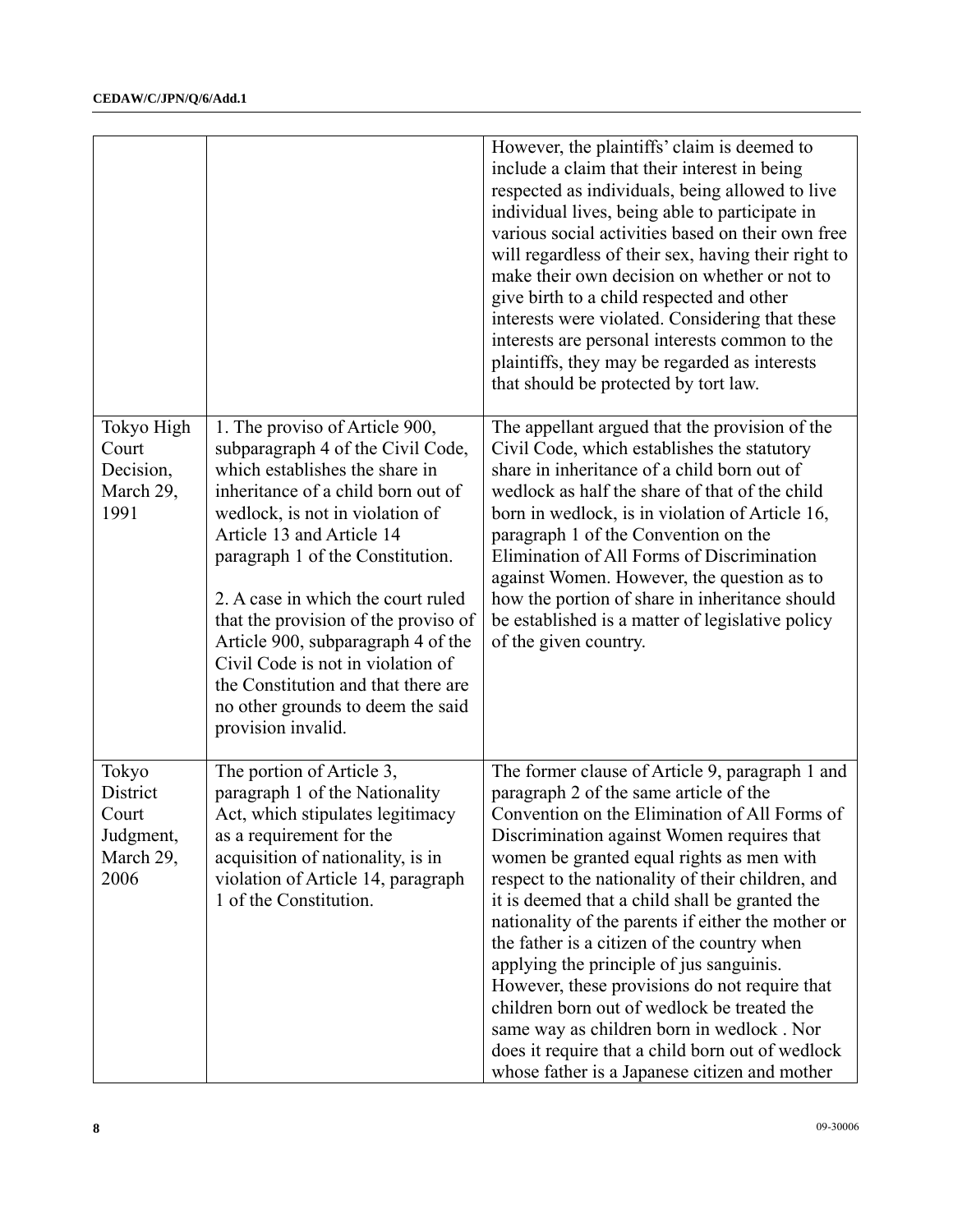| 1. A case in which the court<br>Nagoya                                                                                                                                                                                                                                                                                                                                                                                                                                                                                                                                                                                                                                                                                                                                                                                                                                                                                                                                                                                                                                                                                                                                                                                                                                                                      | is a foreign national be treated the same as a<br>child whose mother is a Japanese citizen and<br>father is a foreign national in regards to the<br>acquisition of nationality.<br>The plaintiffs argued, based on the<br>Convention on the Elimination of All Forms of                                                                                                                                                                                                                                                                                                                                                                                                                                                |
|-------------------------------------------------------------------------------------------------------------------------------------------------------------------------------------------------------------------------------------------------------------------------------------------------------------------------------------------------------------------------------------------------------------------------------------------------------------------------------------------------------------------------------------------------------------------------------------------------------------------------------------------------------------------------------------------------------------------------------------------------------------------------------------------------------------------------------------------------------------------------------------------------------------------------------------------------------------------------------------------------------------------------------------------------------------------------------------------------------------------------------------------------------------------------------------------------------------------------------------------------------------------------------------------------------------|------------------------------------------------------------------------------------------------------------------------------------------------------------------------------------------------------------------------------------------------------------------------------------------------------------------------------------------------------------------------------------------------------------------------------------------------------------------------------------------------------------------------------------------------------------------------------------------------------------------------------------------------------------------------------------------------------------------------|
|                                                                                                                                                                                                                                                                                                                                                                                                                                                                                                                                                                                                                                                                                                                                                                                                                                                                                                                                                                                                                                                                                                                                                                                                                                                                                                             |                                                                                                                                                                                                                                                                                                                                                                                                                                                                                                                                                                                                                                                                                                                        |
| District<br>determined that the defendant<br>Court<br>company's system for recruiting<br>Judgment,<br>and treating high-school graduate<br>December<br>employees is a system in which<br>22, 2004<br>recruitment and treatment is<br>differentiated solely on gender<br>differences. Under the system,<br>men are mainly engaged in more<br>difficult tasks, and the places to<br>which they are assignment are<br>generally not limited. Women, on<br>the other hand, are mainly<br>engaged in less difficult tasks, and<br>the places to which they are<br>assigned are limited.<br>2. A case in which the court<br>determined that from 1962 to<br>1967, during which time the<br>plaintiffs were employed by the<br>company as female employees,<br>the above-mentioned gender-<br>differentiated recruitment and<br>treatment system was not regarded<br>as an unreasonable discrimination<br>that violated public policy.<br>3. A case in which the court<br>determined that after the Act on<br>Securing, etc. of Equal<br>Opportunity and Treatment<br>between Men and Women in<br>Employment was enacted on April<br>1, 1999, the above-mentioned<br>gender-differentiated recruitment<br>and treatment system is regarded<br>as an unreasonable discrimination<br>that violates public policy and | Discrimination against Women, etc., that from<br>1962 to 1967, during which time they joined<br>the company, gender equality had already been<br>established as an international public policy<br>and therefore the discrimination against women<br>caused by the defendant is against the<br>international public policy and therefore illegal.<br>However, the said Convention, etc. is not<br>deemed automatically enforceable without the<br>enactment of a domestic law, and the above-<br>mentioned gender-differentiated recruitment<br>and treatment system cannot be immediately<br>regarded as a violation of the said Convention,<br>etc. after duly considering the history and<br>contents of the system. |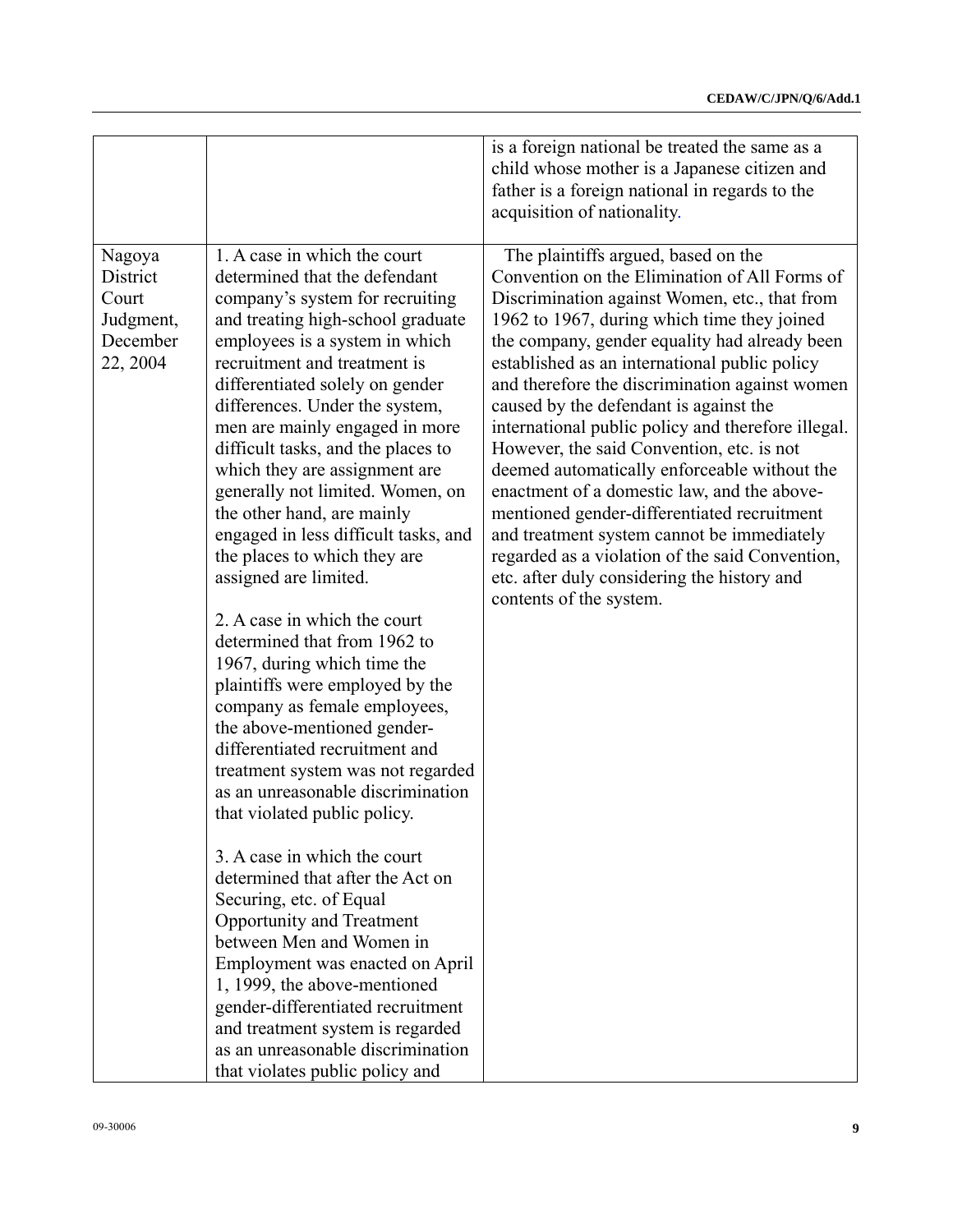| this case, the courts upheld the<br>plaintiffs' claim for damages in<br>tort.                                                                                                                                                                                                                                                                                                                                                                                                                                                                                                                                                                                                                                                                                                                                                                                                                                                                                                                                                                                                                                                                                                                                                                                                                                                                       |                                                                                                                                                                                                                                                                                                                                                                                                                                                                                                                                                                                                                                                                                                                                                                                                                    |
|-----------------------------------------------------------------------------------------------------------------------------------------------------------------------------------------------------------------------------------------------------------------------------------------------------------------------------------------------------------------------------------------------------------------------------------------------------------------------------------------------------------------------------------------------------------------------------------------------------------------------------------------------------------------------------------------------------------------------------------------------------------------------------------------------------------------------------------------------------------------------------------------------------------------------------------------------------------------------------------------------------------------------------------------------------------------------------------------------------------------------------------------------------------------------------------------------------------------------------------------------------------------------------------------------------------------------------------------------------|--------------------------------------------------------------------------------------------------------------------------------------------------------------------------------------------------------------------------------------------------------------------------------------------------------------------------------------------------------------------------------------------------------------------------------------------------------------------------------------------------------------------------------------------------------------------------------------------------------------------------------------------------------------------------------------------------------------------------------------------------------------------------------------------------------------------|
| 1. A case in which the court<br>Osaka<br>District<br>determined that the defendant<br>company's practice of recruiting<br>Court<br>Judgment,<br>and treating high-school graduate<br>employees is a gender-<br>March 28,<br>differentiated recruitment and<br>2005<br>treatment system (hereinafter<br>referred to as "Gender-<br>Differentiated Treatment") in<br>which men are engaged in<br>essential tasks at the headquarters<br>and other offices throughout the<br>country based on the assumption<br>that men will be employed for<br>life, whereas women are engaged<br>in supplementary tasks at the<br>headquarters or other offices<br>Convention.<br>where they were employed based<br>on the assumption that women<br>will resign in a short time.<br>2. A case in which the court<br>determined that before the Act on<br>Securing, etc. of Equal<br>Opportunity and Treatment<br>between Men and Women in<br>Employment was enacted on April<br>1, 1999, even though the Gender-<br>Differentiated Treatment was not<br>consistent with the principle of<br>substantial equality between men<br>and women as intended by Article<br>14 of the Constitution, it did not<br>immediately constitute a violation<br>of public policy.<br>3. A case in which the court<br>determined that the disparity<br>between male and female high- | The plaintiffs argued that even for women<br>who were employed before the Convention on<br>the Elimination of All Forms of Discrimination<br>against Women came into effect,<br>discriminatory treatment in regards to<br>assignments and promotion resulted from<br>discriminatory employment, which continued<br>after the enactment of the said Convention and<br>violates the said Convention. Therefore, they<br>argued, the discriminatory treatment constitutes<br>a tort in violation of public policy. However, in<br>the light of the wording of the said Convention,<br>it cannot be deemed to be automatically<br>enforceable on the domestic level without the<br>enactment of a domestic law. Also, Gender-<br>Differentiated Treatment cannot be<br>immediately regarded as a violation of the said |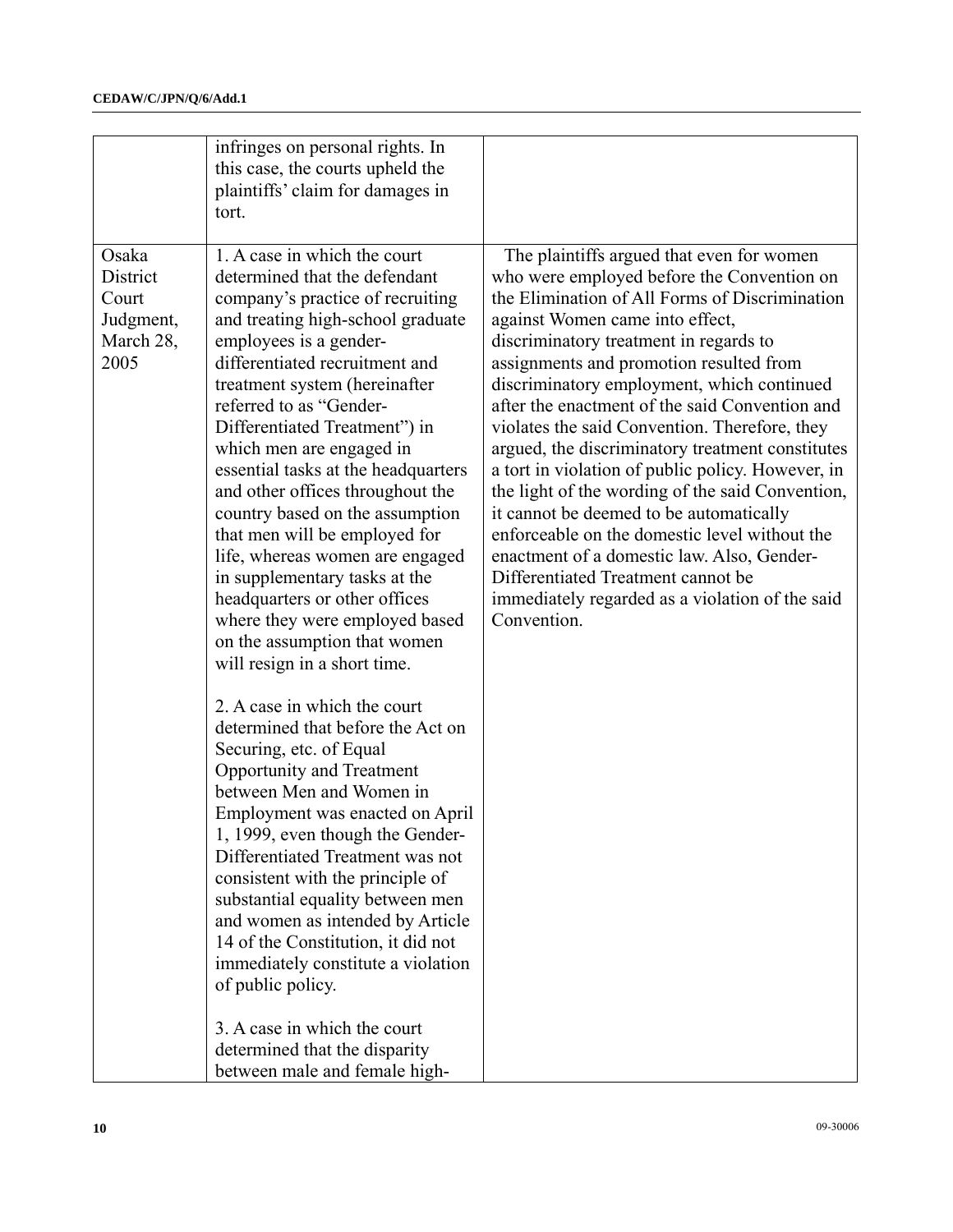|                                                         | school graduate clerical<br>employees at the defendant<br>company could not be explained<br>only by Gender-Differentiated<br>Treatment and could not be<br>regarded to have any reasonable<br>relation with the Gender-<br>Differentiated Treatment<br>constitutes unreasonable<br>discriminatory treatment solely<br>based on gender differences,<br>which violates public policy as<br>stipulated in Article 90 of the<br>Civil Code and is therefore illegal.<br>In the case, the courts upheld the<br>plaintiffs' claim for damages in<br>tort. |                                                                                                                                                                                                                                                                                                                                                                                                                                                                                                                                                                                                                                                                                                                                                                                                                               |
|---------------------------------------------------------|-----------------------------------------------------------------------------------------------------------------------------------------------------------------------------------------------------------------------------------------------------------------------------------------------------------------------------------------------------------------------------------------------------------------------------------------------------------------------------------------------------------------------------------------------------|-------------------------------------------------------------------------------------------------------------------------------------------------------------------------------------------------------------------------------------------------------------------------------------------------------------------------------------------------------------------------------------------------------------------------------------------------------------------------------------------------------------------------------------------------------------------------------------------------------------------------------------------------------------------------------------------------------------------------------------------------------------------------------------------------------------------------------|
| Kyoto<br>District<br>Court<br>Judgment,<br>July 9, 2008 | A case in which the court ruled<br>that setting wages of a temporary<br>employee at a lower level than<br>those of regular employees is not<br>in violation of Article 13 and<br>Article 14 of the Constitution,<br>Article 3 and Article 4 of the<br>Labour Standard Act, public<br>policy, etc.                                                                                                                                                                                                                                                   | Article 11, paragraph 1 of the Convention on<br>the Elimination of All Forms of Discrimination<br>against Women stipulates that "States Parties<br>shall take all appropriate measures to eliminate<br>discrimination against women in the field of<br>employment in order to ensure, on a basis of<br>the equality of men and women, all persons<br>have the same rights".<br>However, the said Convention does not go<br>beyond setting forth the rules which<br>international society should follow from the<br>perspective of gender discrimination, and it<br>does not specifically provide common criteria<br>regarding the principle of equal pay for equal<br>value work. Therefore, the Convention cannot<br>be deemed to automatically enforceable and<br>cover the principle of equal pay for equal value<br>work. |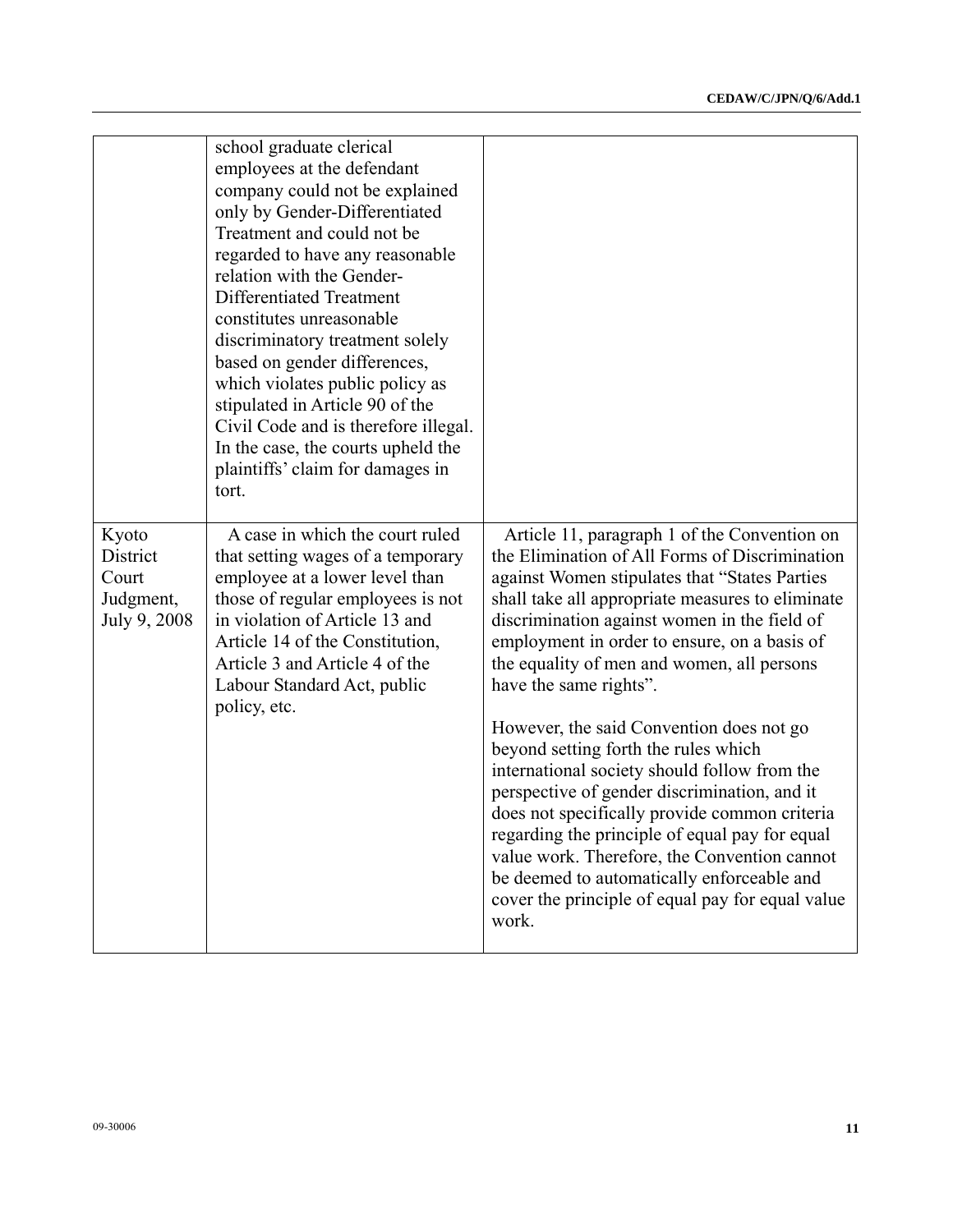# Appendix

# Examples of Training Program Implemented in FY 2008

| Target                                                              | Contents                                                                                                                                                                                                                                   |
|---------------------------------------------------------------------|--------------------------------------------------------------------------------------------------------------------------------------------------------------------------------------------------------------------------------------------|
| Presiding Judges of District<br><b>Courts and Family Courts</b>     | a. Lecture by a graduate school professor on 'International<br>Human Rights Law and Courts'<br>(The Convention was also brought up.)                                                                                                       |
|                                                                     | b. Lectures by the Director of Civil Affairs Bureau, the<br>Supreme Court of Japan , etc. and an exchange of opinions<br>(The issue of DV was also brought up.)                                                                            |
| Judges newly appointed in FY<br>2008                                | a. Lecture by the Director of the Tokyo Office of the United<br>Nations Population Fund on 'Human Rights Viewed from<br>the Perspective of International Organization'<br>(The issue of DV was also brought up.)                           |
|                                                                     | b. Lectures by the Director of Civil Affairs Bureau, the<br>Supreme Court of Japan, etc. and an exchange of opinions<br>on 'Current State and Issues of Case Handling in Each Field<br>of Trial'<br>(The issue of DV was also brought up.) |
| The chiefs of branch of District<br><b>Courts and Family Courts</b> | Lectures by the Director-General of the Human Rights<br>Bureau, Ministry of Justice, etc. on 'Protection of Human<br>Rights'<br>(The Convention and the issue of DV were also brought<br>up.)                                              |
| Assistant Judges newly appointed<br>in September 2008               | Lecture by a university professor on 'International Human<br>Rights Law and Courts'<br>(The Convention was also brought up.)                                                                                                               |
| Assistant Judges newly appointed<br>in January 2009                 | Lecture by a graduate school professor on 'International<br>Human Rights Law and Courts'<br>(The Convention was also brought up.)                                                                                                          |
| Summary Court Judges newly<br>appointed in FY 2008                  | Lectures by the Director-General of the Human Rights<br>Bureau, Ministry of Justice on 'Protection of Human Rights'<br>(The Convention and the issue of DV were also brought<br>up.)                                                       |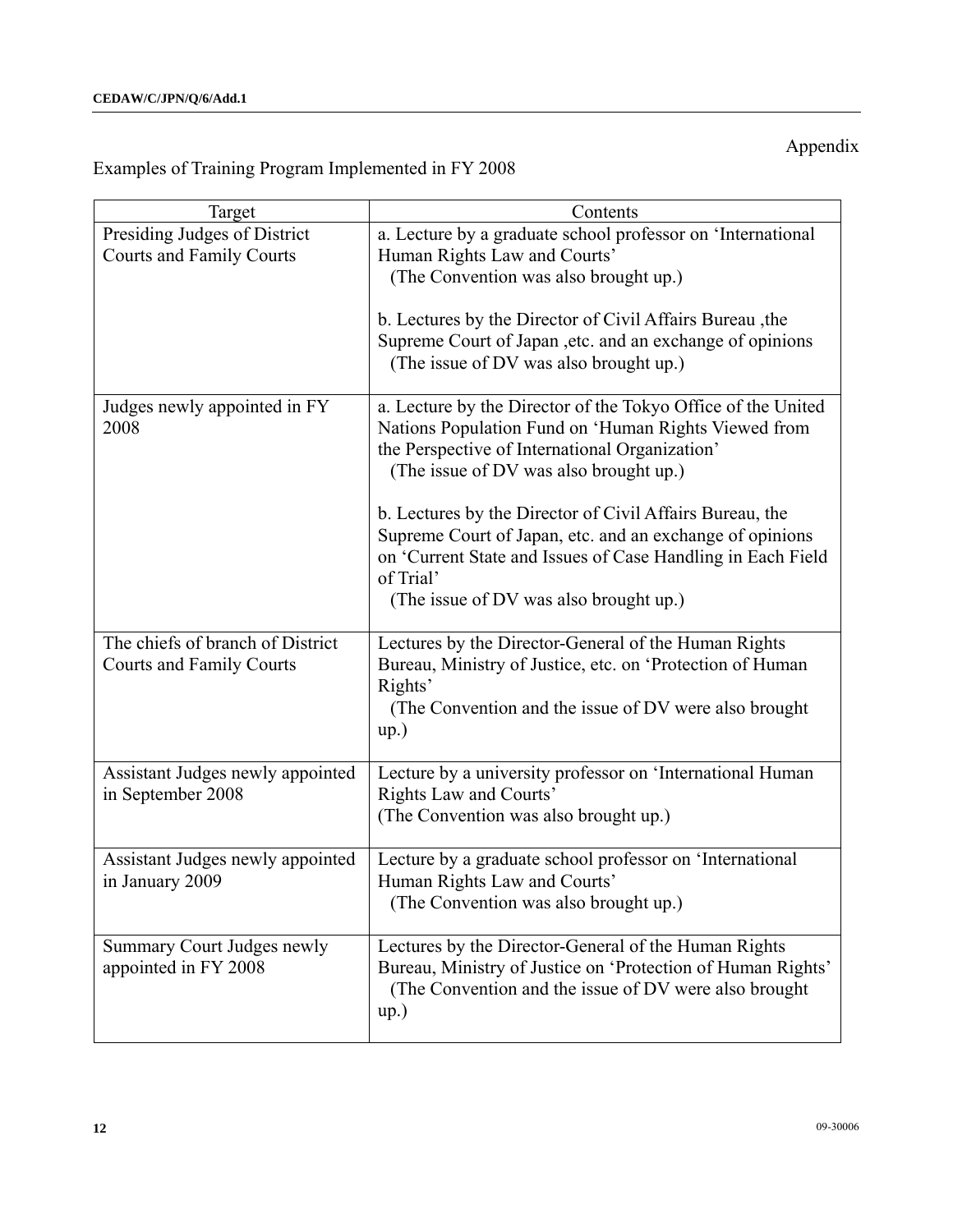### Question 5

Please describe the current status and progress achieved in the implementation of the second basic plan for gender equality (see para. 29). The response should include information on the impact of each policy set out for each of the 12 fields identified in the plan towards practical realization of gender equality.

The Second Basic Plan for Gender Equality that was approved by the Cabinet on December 27, 2005, laid out twelve important fields and also set the long-term policy direction until 2020. It also included concrete measures that are to be implemented by the end of FY2010. Since the Basic Plan was formulated, a review of the legal system and the planning and implementation of new measures have been promoted in each field with the aim of realizing a gender-equal society.

In order to promote the expansion of women's participation in policy decision-making processes, a new target for the ratio of women appointed to national advisory councils was set in 2006. In addition, based on the recognition that more strategic measures are necessary to expand the participation of women, the Headquarters for the Promotion of Gender Equality adopted the Program for Accelerating Women's Social Participation in April 2008.

In the field of employment, the Equal Employment Opportunity Act was revised in 2006 to prohibit discrimination against both men and women and to prohibit dismissal or other discriminatory treatment due to reasons such as pregnancy and childbirth. In 2007, the Law Concerning the Improvement of Employment Management of Part-time Workers was revised to ensure the balanced treatment of part-time workers and regular employees according to their actual working styles and to encourage the conversion of part-time workers to regular employees. This Law was revised with the aim of creating a work environment in which part-time workers can effectively make use of their capabilities. In 2005, the Plan of Support for Women's Renewed Challenge was adopted. Under this Plan, which was revised in 2006, comprehensive support is provided to women who resume their careers or start new businesses.

In 2007, the Charter for Work-Life Balance, the Action Policy for Promoting Work-Life Balance, and 'Japan's Strategy to Support Children and Family' were adopted with the aim of promoting efforts by the government and the private sector to provide support to both men and women so that they can balance work and family/community life and to support the development of the next generation.

Regarding the elimination of all forms of violence against women, the Act on the Prevention of Spousal Violence and the Protection of Victims was revised in 2007, and enhanced measures were implemented to prevent spousal violence and to protect victims while also providing support to assist victims in becoming self-reliant.

As part of measures for the prevention and eradication of trafficking in persons and for the protection of trafficked persons, the Inter-Ministerial Liaison Committee regarding measures to combat trafficking in persons was established in 2004 and the Action Plan of Measures to Combat Trafficking in Persons was created. In 2005, the Law Concerning Partial Amendment to the Penal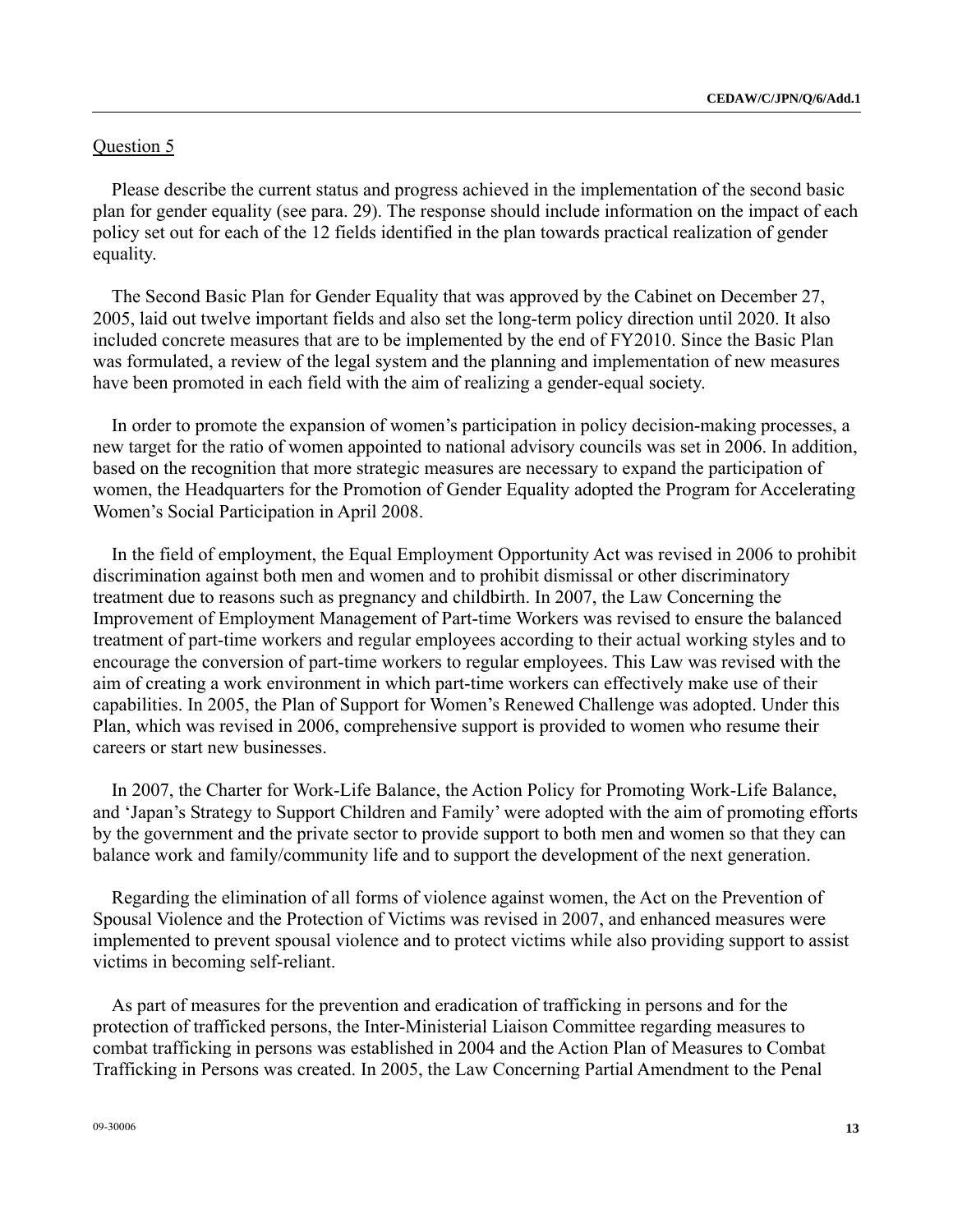Code was enacted as legislation to ensure that people involved in trafficking in persons are severely punished. It establishes that trafficking in persons is a crime, it also establishes measures for dealing with cross-border trafficking in persons.

The measures set forth in the Basic Plan have been steadily promoted by each ministry through the enrichment of the legal system and the implementation of the policy measures described above. In March 2008, three years after the adoption of the Plan, the Council for Gender Equality summarized and published their report on the implementation status of the measures, related statistical data, and future challenges in order to assist in the comprehension of the status of efforts regarding the current implementation of the Plan and the implementation schedule, etc. Based on this report, the abovementioned Program for Accelerating Women's Social Participation was adopted and efforts for the substantial realization of gender equality are now being promoted.

The implementation status of the measures in the twelve important fields of the Plan and the major results indicated in the relevant statistics are as follows:

1. Expand women's participation in policy decision-making processes

○Expand women's participation in policy decision-making processes in the national and local governments, etc.

・Promote the recruitment and promotion of female public officers

[Ratio of women recruited who passed the Level I recruitment examination for national public officers:  $21.5\%$  in FY2005→24.2% in FY2008]

[Ratio of female national public officers in director-level and higher positions:  $1.6\%$  in  $2005 \rightarrow 1.9\%$ in 2007]

[Ratio of female officers in prefectural governments that hold a director-level and higher position:  $4.9\%$  in 2004  $\rightarrow$  5.4% in 2008]

・Set new targets for expanding the participation of women in national advisory councils (2006): to ensure that by 2020 the number of either male or female members does not fall below 40% of the total for the government as a whole and to achieve the minimum ratio of female members (33.3%) by the end of FY 2010.

[Ratio of female members in national advisory councils:  $30.9\%$  in  $2005 \rightarrow 32.4\%$  in 2008]

○Support the measures taken by private corporations, educational and research institutes, and other organizations and groups

・Request the heads of private corporations, labour unions, employer's associations, etc. to expand the participation of women in policy decision-making processes (2006-)

[Ratio of women in managerial positions at private corporations (with 100 or more employees): department manager level 2.8%, section chief level 5.1%, and subsection chief level 10.4% in 2005  $\rightarrow$  department manager level 4.1%, section chief level 6.5%, and subsection chief level 12.5% in 2007]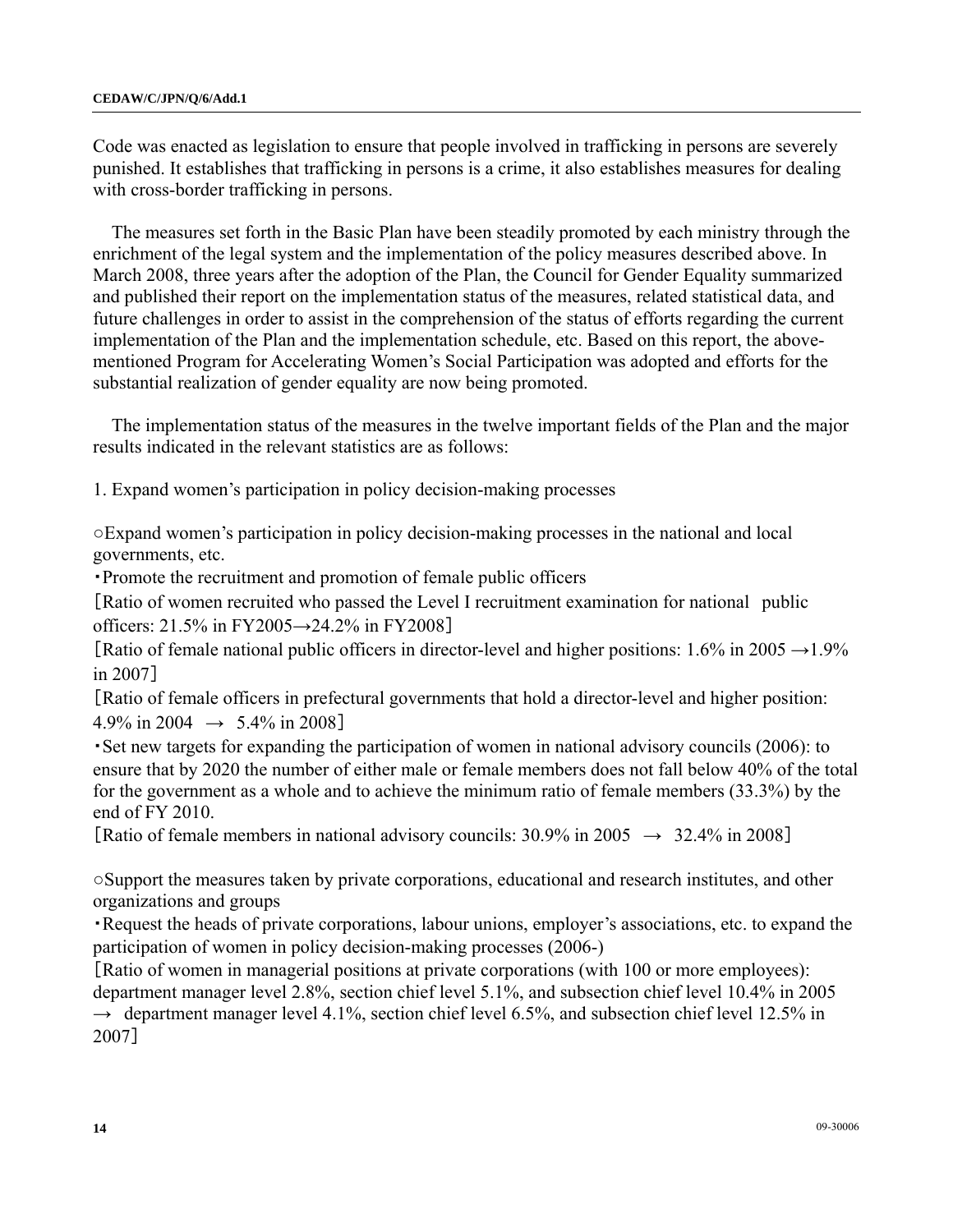・Take measures to create a favorable working environment for female doctors, including the provision of training to assist female doctors in returning to work, the expansion of the female doctor bank and an increase in the number of nursery facilities in hospitals.

2. Review social systems and practices and raise awareness from a gender-equal perspective

○Review social systems and practices from a gender equal perspective

・From the viewpoint of enhancing the security of employee pensions and ensuring neutrality in the choice of working styles, an amendment to the Employees Pension Insurance Law was submitted to the Diet. The amendment includes the expansion of social insurance to cover part-time workers (2007)

○Promotion of public information, awareness-raising activities and the expansion of consultation services

・Promote public information and awareness-raising activities in an effort to deepen the general public's understanding through such means as designating a Gender Equality Week and Equal Employment Opportunity Month as well as holding of the Liaison Conference for the Promotion of Gender Equality.

[Ratio of people who know the term 'Gender-Equal Society':  $52.5\%$  in 2004  $\rightarrow$  79.6% in 2007] [Ratio of people who oppose the notion that 'the husband should work outside the home, while the wife should take on domestic duties':  $48.9\%$  in 2004  $\rightarrow$  52.1% in 2007]

3. Secure equal opportunities and treatment between women and men in the field of employment

○Promote measures to ensure that both women and men receive equal opportunities and treatment in the field of employment

・Revised the Equal Employment Opportunity Act to prohibit discrimination against both men and women and to prohibit dismissal or other discriminatory treatment due to reasons such as pregnancy and childbirth (2006).

[Disparity in average scheduled cash earnings per hour (male full-time workers= 100): female fulltime workers:  $65.9$  in  $2005 \rightarrow 66.9$  in 2007, female part-time workers:  $46.3$  in  $2005 \rightarrow 46.8$  in 2006]

・Established a system of rewarding companies that promote gender equality and a work-life balance to encourage companies to take 'positive actions' (affirmative actions) (2007).

[Ratio of corporations taking 'positive actions' (affirmative actions):  $29.5\%$  in  $2003 \rightarrow 20.7\%$  in 2006]

○Support for promoting the realization of the full potential of female workers

・Revised the Plan of Support for Women's Renewed Challenge to reinforce measures for enriching support for child rearing and to support the learning and development of individual abilities necessary to pursue new challenges (2006).

・Established Mothers' Hello Works, Mothers' Salons, and Mothers' Corners across the country to provide detailed employment support for mothers who are raising children (2006-).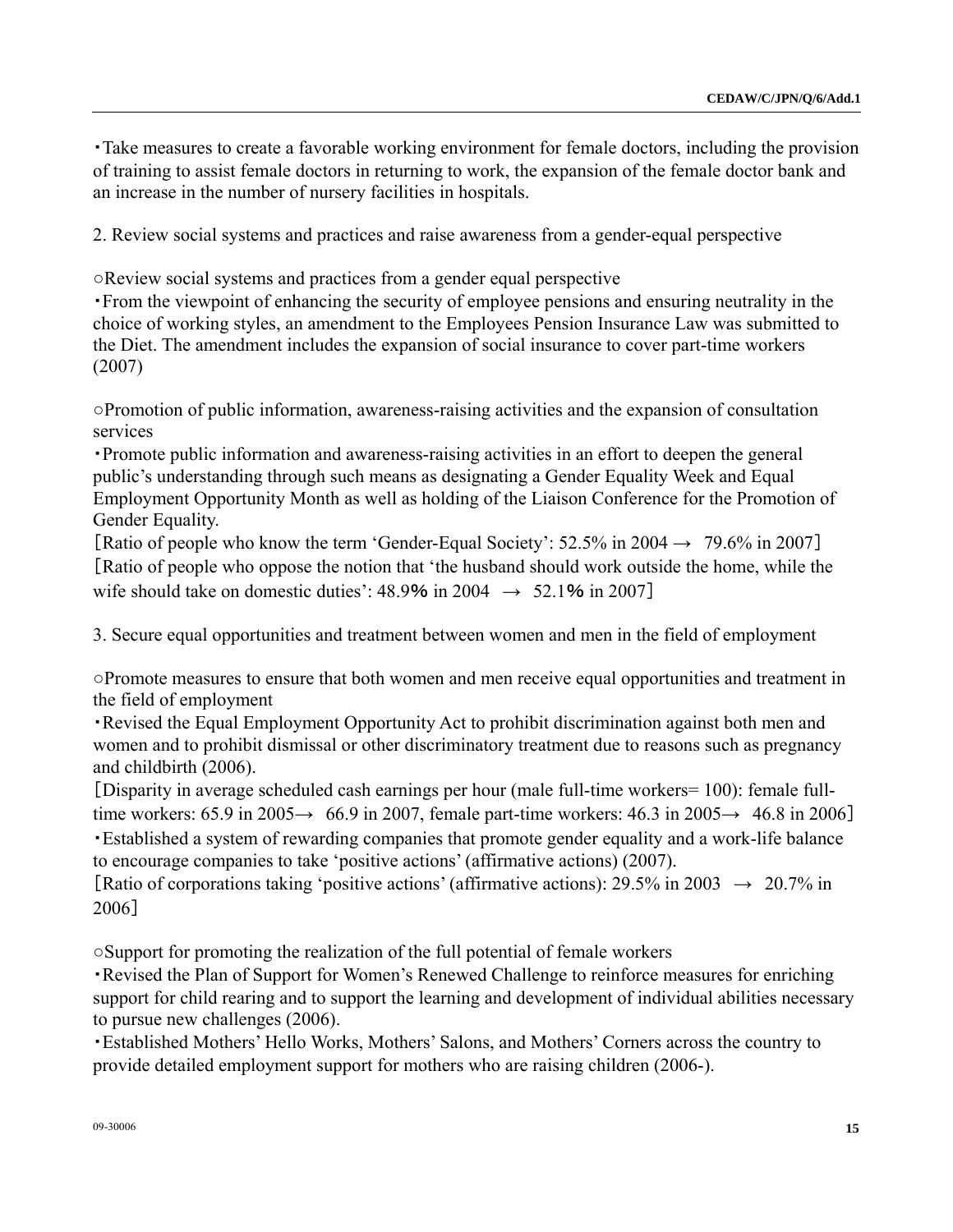[Results achieved by Mothers' Hello Works for FY2007: number of newly registered persons who are seeking employment: 87,123; number of persons who obtained employment: 23,374]

○Create an employment environment that meets diversified employment needs

・Revised the Law Concerning the Improvement of Employment Management of Part-time Workers to ensure the balanced treatment of part-time workers and regular employees according to their actual working styles and to encourage the conversion of part-time workers to regular employees. This Law was revised with the aim of creating a work environment in which part-time workers can more effectively make use of their abilities (2007).

[Gender ratio of non-regular employees: 51.6% (female) 16.3% (male) in 2004  $\rightarrow$ 52.7%(female)17.8%(male) in 2006]

4. Establish gender equality for realizing dynamic rural areas

○Changes in the awareness and behavior in all places

・Promote the participation of women in rural communities through the dissemination of information and awareness-raising activities such as awards, symposiums and other educational programs.

○Expand the participation of women in policy decision-making processes

・Set targets for the participation of women, such as the ratio of female board members in agricultural cooperatives and the number of female members on the agricultural committee, and provide support for training for women to enhance their skills and to take leadership positions.

[Women's participation in agriculture, forestry, and fisheries: agricultural committee members 1.8% in 2000  $\rightarrow$  4.2% in 2006; agricultural instructors 4.4% in 2000  $\rightarrow$  11.8% in 2006; agricultural cooperative board members 0.6% in FY2000  $\rightarrow$  2.1% in FY2006; fisheries cooperative board members 0.2% in FY2000  $\rightarrow$  0.4% in FY2006; forestry cooperative board members: 0.3% in FY2006]

○Improvement of women's economic status and the improvement of working conditions and work environment

・Promote an improvement in the economic status of women and establish favorable working conditions, such as enhancing the executive management skills of women through training, etc. aimed at encouraging the participation of women in agricultural management and encouraging an increase in the number of certified female farmers as well as facilitating the conclusion of the Family Business Agreements.

[Number of households that have concluded the Family Business Agreements (ratio of households engaged primarily in agriculture): 32,120 households (7.5%) in 2005  $\rightarrow$  37,721 households (9.7%) in 2007]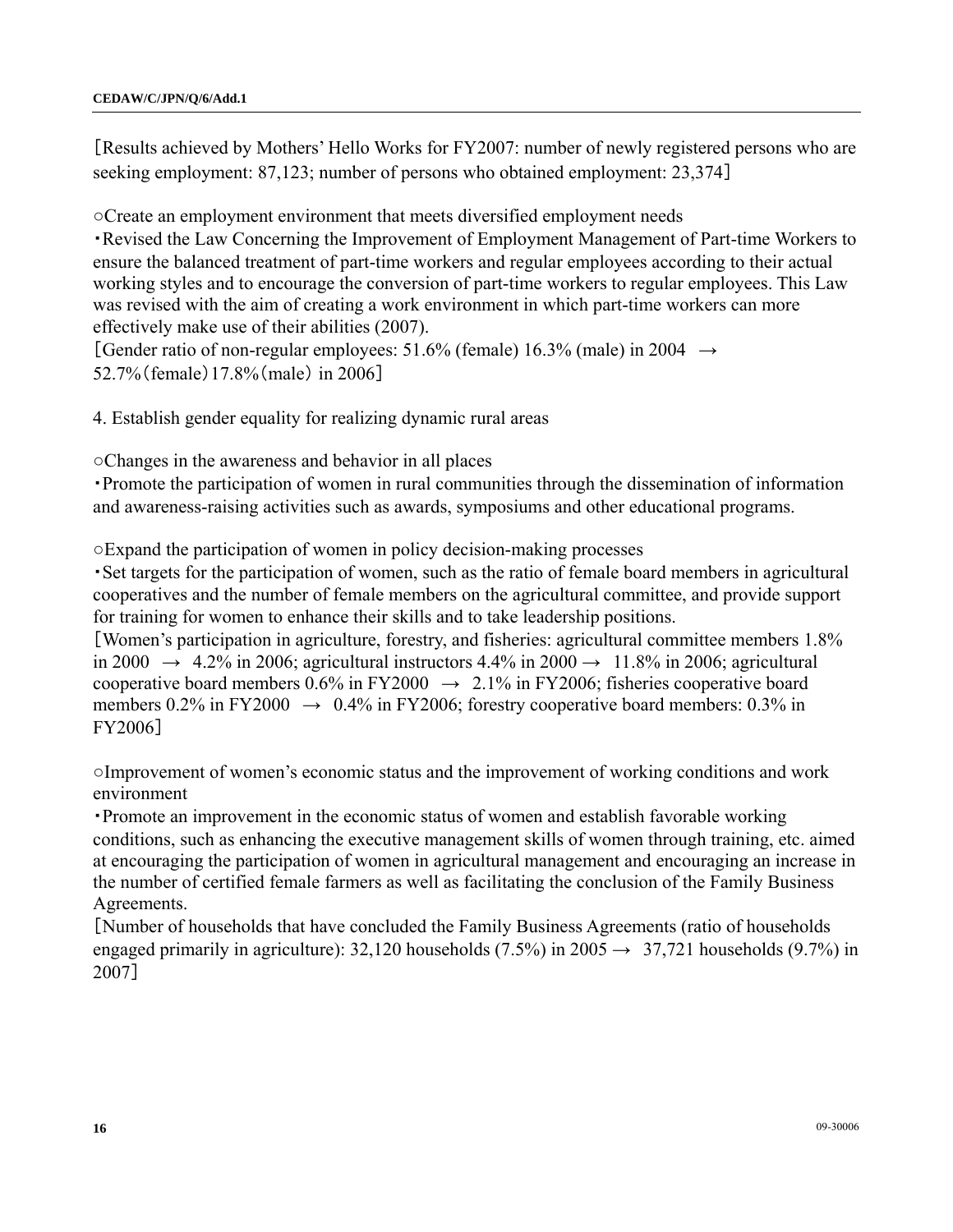5. Support the efforts of men and women to harrmonize work with their family and community life

○Support for the balancing of work and family life and a review of working styles

・Under the Next Generation Nurturing Support Measures Promotion Law (2004), promote efforts by corporations to provide support for raising the next generation.

[Number of corporations designated under the Next Generation Nurturing Support Measures Promotion Law:

As of the end of December 2008: large corporations (301 or more employees) 577, small and medium sized corporations (up to 300 employees) 57]

・Adopted the Charter for Work-Life Balance and the Action Policy for Promoting Work-Life Balance, and compiled the priority strategies in the 'Japan's Strategy to Support Children and Family' (2007) [Monthly working hours (full-time workers at corporations with 5 or more employees): 169.3 hours in FY2005  $\rightarrow$  170.5 hours in FY2007]

[Ratio of corporations that have implemented family-friendly measures such as shorter working hours for employees with preschool children:  $10.5\%$  in FY2004  $\rightarrow$  19.2% in FY 2007]

・Revised the Employment Insurance Law to provisionally raise the benefit rate for child care leave benefits from 40% to 50% of the wage before taking child care leave (for employees who begin child care leave by March 31, 2010) (2007)

・Support flexible working styles during child-rearing through measures such as promoting shorter working hours and the use of child care leave, securing substitute workers for employees who take child care leave, providing assistance for employees returning to work, etc.

[Rate of child care leave utilization: men 0.56%, women 70.6% in FY2004  $\rightarrow$  men 1.56%, women 89.7% in FY2007]

○Reinforcement of child care support measures that can meet diversified lifestyles

・Conduct the initiative 'Zero-waiting List for Day Care Centres / completely eliminate the number of children who must wait before being admitted to a day care centre'; concentrate efforts on increasing the capacity of those day care centers that are primarily located in municipalities with 50 or more children who are waiting to be admitted to a day care center and also provide various nursery care services, including extended nursery care, holiday nursery care and night-time nursery care. [Day care center capacity: 2.03 million in FY2004  $\rightarrow$  2.12 million in April 2008]

[Number of day care centers that provide extended nursery care:  $12,783$  in FY2004  $\rightarrow$  15,076 in FY2007]

・Established the system of the Centre for Early Childhood Education and Care (2006), which functions to provide integrated education and nursery care to preschool children as well as child care support for all households with children in the area.

・Increase the number of local child care support facilities and establish a community based child care support system

[Number of communities that have implemented the Child Care Support Center programs: 2,783 in  $FY2004 \rightarrow 3,478$  in  $FY2007$ ]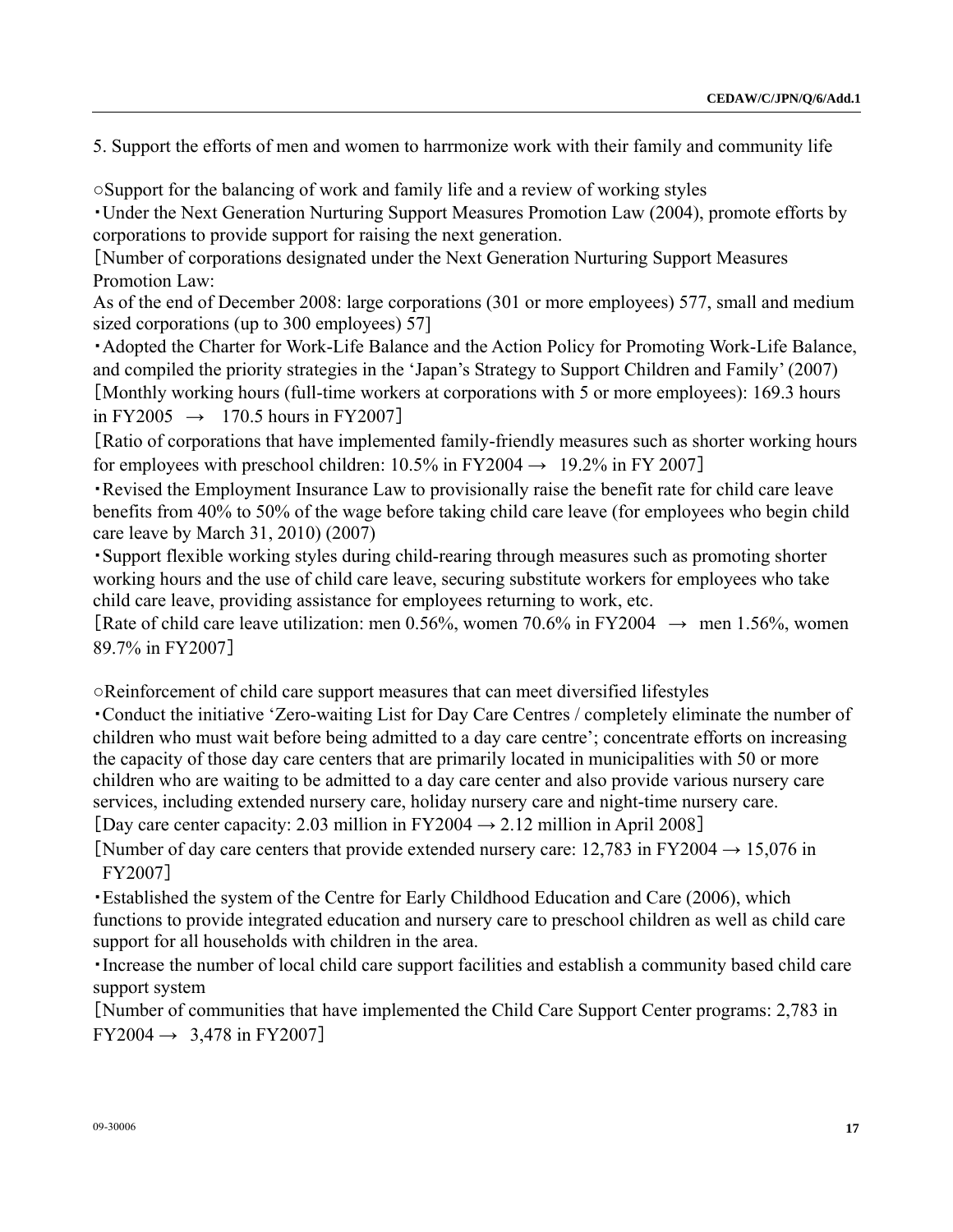・Implement measures to support single-mothers in becoming self-reliant, including supporting projects for livelihood, promotion of the vocational independence of single-mothers, and programs for the centers for supporting the employment and independence of single-mothers, etc. [Number of operators of centers for supporting the employment and independence of single mothers,

etc.: 94 in FY2006  $\rightarrow$  99 in FY2007]

6. Develop conditions that allow the elderly to live with peace of mind

○Support for participation of the elderly in society

・Under the revised Law concerning Stabilization of Employment of Older Persons (2006), promote measures to secure the stable employment of the elderly, including raising the age of the mandatory retirement system, introducing a system for continued employment and abolishing the mandatory retirement system.

[Ratio of corporations that have introduced measures to secure employment for the elderly: 84.0% in  $FY2006 \rightarrow 96.2\%$  in  $FY2008$ ]

[Ratio of persons in their 60s out of the total number employed

Aged 60-64: men 65.4% in 2004 →72.5% in 2008, women 38.4% in 2004→42.5% in 2008 Aged 65-69: men 43.8% in 2004→47.8% in 2008, women 23.8% in 2004→25.5% in 2008]

○Establishment of a nursing care system that allows the elderly to live with peace of mind

- ・Promote measures to prevent elderly persons from needing nursing care by revising the Long-term Care Insurance System (2006), and promote the creation of an environment that supports the utilization of family care leave.
- ・Continue efforts to nurture and train healthcare workers, and promote measures to ensure the quality of the care service provided.
- ・With the enactment of the Elderly Abuse Prevention Law (2006), promote measures to prevent the abuse of the elderly and to provide support to care takers

○Income security for elderly people

・The system for dividing the Employees Pension in the event of a divorce has been realized (2007).

○Support for persons with disabilities to live independently

・With the enactment of the Services and Supports for Persons with Disabilities Act (2006) that is aimed at supporting persons with disabilities to live independently within the community, a mandate for prefectures and municipalities to develop a Plan for Welfare of Persons with Disabilities (2006) has been established.

・Under the revised Employment Promotion Law for Persons with Disabilities (2008), expand and reinforce measures for the employment of persons with disabilities by promoting the employment of persons with disabilities by small and medium sized corporations and by expanding the employment obligations to include the employment of short-time workers

[Ratio of companies that have achieved the statutory quota for the employment of persons with disabilities:  $42.1\%$  in  $2005 \rightarrow 44.9\%$  in  $2008$ ]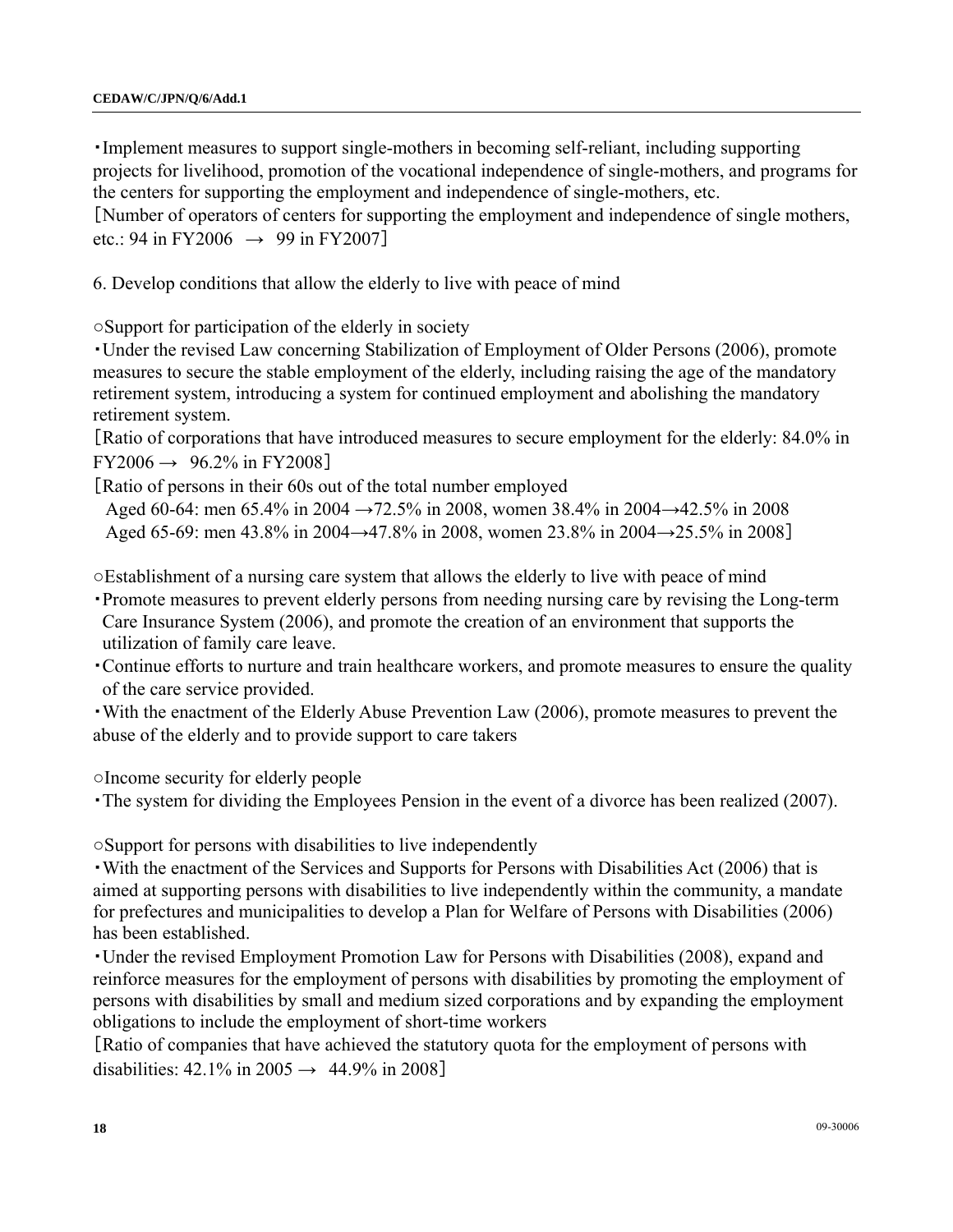・The Government of Japan signed the Convention on the Rights of Person with Disabilities, which is a comprehensive and general international convention aimed at protecting and promoting the rights and dignity of persons with disabilities (2007).

7. Eliminate all forms of violence against women

○Promote the prevention of spousal violence, etc. and the protection, etc. of victims

- ・Revised the Act on the Prevention of Spousal Violence and the Protection of Victims to expand the system for issuing protection orders and required municipalities to endeavor to establish facilities that function as Spousal Violence Counseling and Support Centers as well as to formulate basic plans (2007).
- ・While raising awareness of the revised Act on the Prevention of Spousal Violence and the Protection of Victims, developed a new Basic Policy under the said Act (2008)

[Number of protection orders issued under the Spousal Violence Prevention Act: 1,468 in 2003→ 2,186 in 2007]

[Number of consultations involving spousal violence that were received by the Spousal Violence Counseling and Support Centers:  $43,225$  in  $2003 \rightarrow 62,078$  in 2007]

[Number of spousal violence cases that were known to the police:  $12.568$  in  $2003 \rightarrow 20.992$  in 2007]

・Offer counseling service at the Human Rights Counseling Offices and through the specially designated 'Women's Rights Hotline', provide advice or other necessary assistance to victims and implement measures such as a warning to the perpetrators and awareness-raising activities. [Number of counselings concerning violence and abuse through the Women's Rights Hotline: 2,285 in 2005  $\rightarrow$  2,447 in 2007]

○Promote measures against sex crimes

・Implement measures against sex crimes such as assigning Instructors on Sexual-Crimes Investigation Methods to the police headquarters of each prefecture and expanding the protections etc. given to victims including accompanying and interviewing them, after duly considering the feelings of the victims.

○Promote measures against prostitution

・Promote further measures such as the protection of women and children from prostitution, the expansion of appropriate steps to be taken depending on the characteristics of each subject of prostitution and provide support for such women to become self-reliant.

[Number of persons cleared※ for crimes related to prostitution:  $1,452$  in  $2004 \rightarrow 1,740$  in  $2006$ ] ※ clear : to identify the offender and treat him/her as a suspect then send him/her to a prosecutor

○Promote measures against trafficking in persons

・Provide support to private shelters to protect the victims and make efforts to grasp the actual state of trafficking in persons at home and abroad.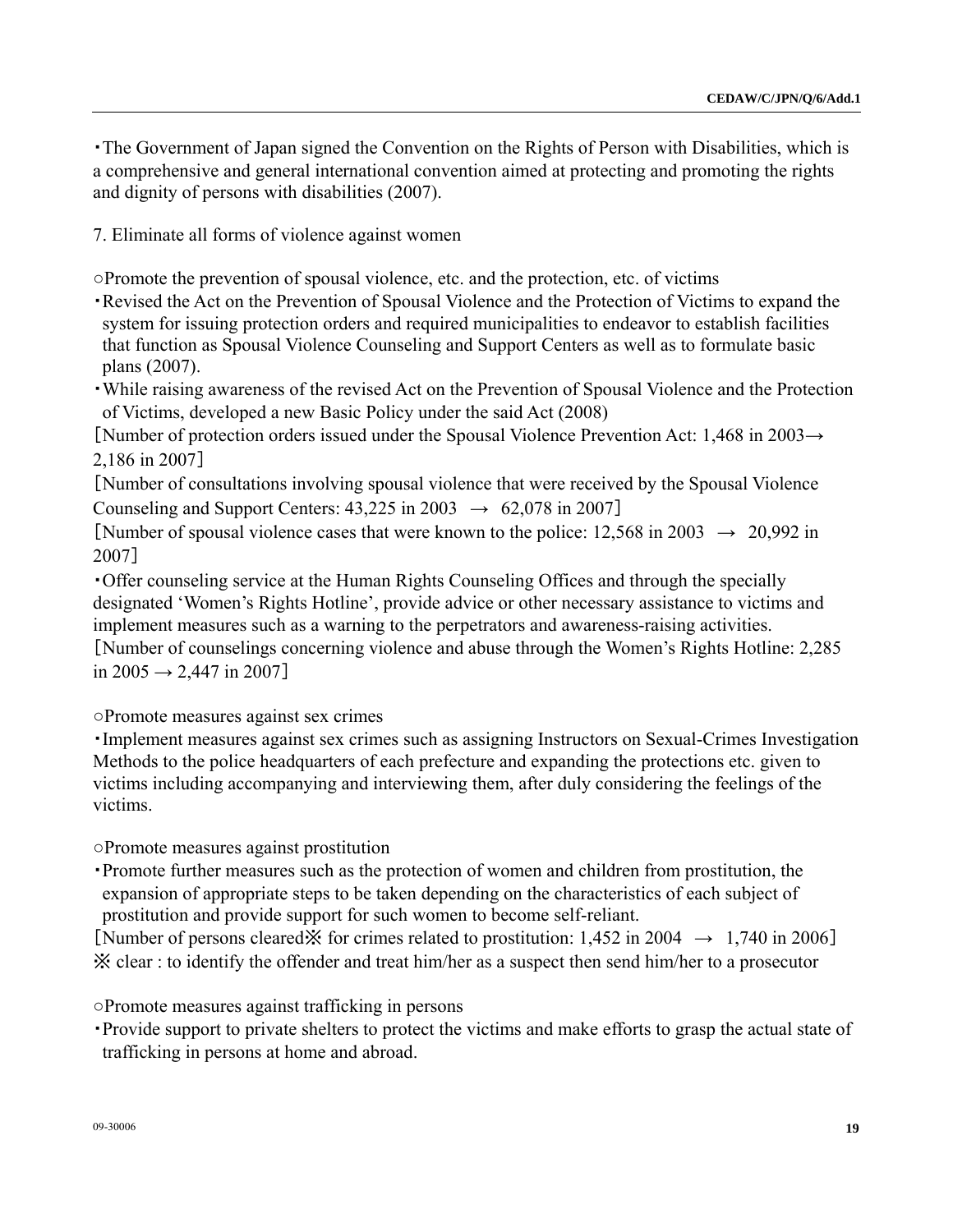[Number of victims involved in trafficking in persons who have been provided protection (including granting special permission for status of residence) or who have received support in returning to their home countries from the Immigration Bureau : 115 in 2005  $\rightarrow$  40 in 2007

○Promote measures to prevent sexual harassment

・Give administrative guidance to corporations, etc. that have not taken any measures against sexual harassment.

[Number of consultations concerning sexual harassment at the workplace that were received by the Equal Employment Department of the Prefectural Labour Offices: 7,894 in 2005  $\rightarrow$  15,799 in 2007] ・Offer counseling service at the Human Rights Counseling Offices and through the specially designated 'Women's Rights Hotline', provide advice or other necessary assistance to the victims and implement measures such as a warning to the perpetrators and awareness-raising activities.

[Number of counselings concerning sexual harassment through the Women's Rights Hotline: 705 in  $2005 \rightarrow 545$  in 2007]

○Promote measures against stalking

・Properly apply the Law on Proscribing Stalking Behavior and Assisting Victims, give prompt warnings and exercise appropriate control while at the same time making efforts to alleviate the victims' fear and ensure their safety.

8. Support lifelong health for women

○Maintain and promote women's health throughout their lives

・Improve a general consultation system for women's health issues that covers all stages in their life and a consultation system specializing in infertility, etc.

・Consider expanding health support for women at the Study Group on Women's Health Promotion that is composed of private experts.

○Gender-specific medical services

・Conduct research for the purpose of establishing the scientific basis for supporting women's health that also takes into account gender difference.

○Health support during pregnancy and childbirth

・Support safe childbirth through the expansion of subsidies from the municipalities for pregnancy checkups, the provision of financial support to maternity hospitals and the establishment of a prenatal medical care system(an integrated medical care system for prenatal mothers, fetuses and newborn infants that provides both obstetrical and pediatric care).

[Ratio of people who were satisfied with their pregnancy and childbirth: 84.4% in 2000  $\rightarrow$  91.4% in FY2005]

[Ratio of pregnant women who notified the municipalities in which they live about their pregnancy within the first 11 weeks of the pregnancy:  $62.6\%$  in  $1996 \rightarrow 68.6\%$  in  $2005$ ]

・Provide counseling services on infertility and financial support for fertility treatment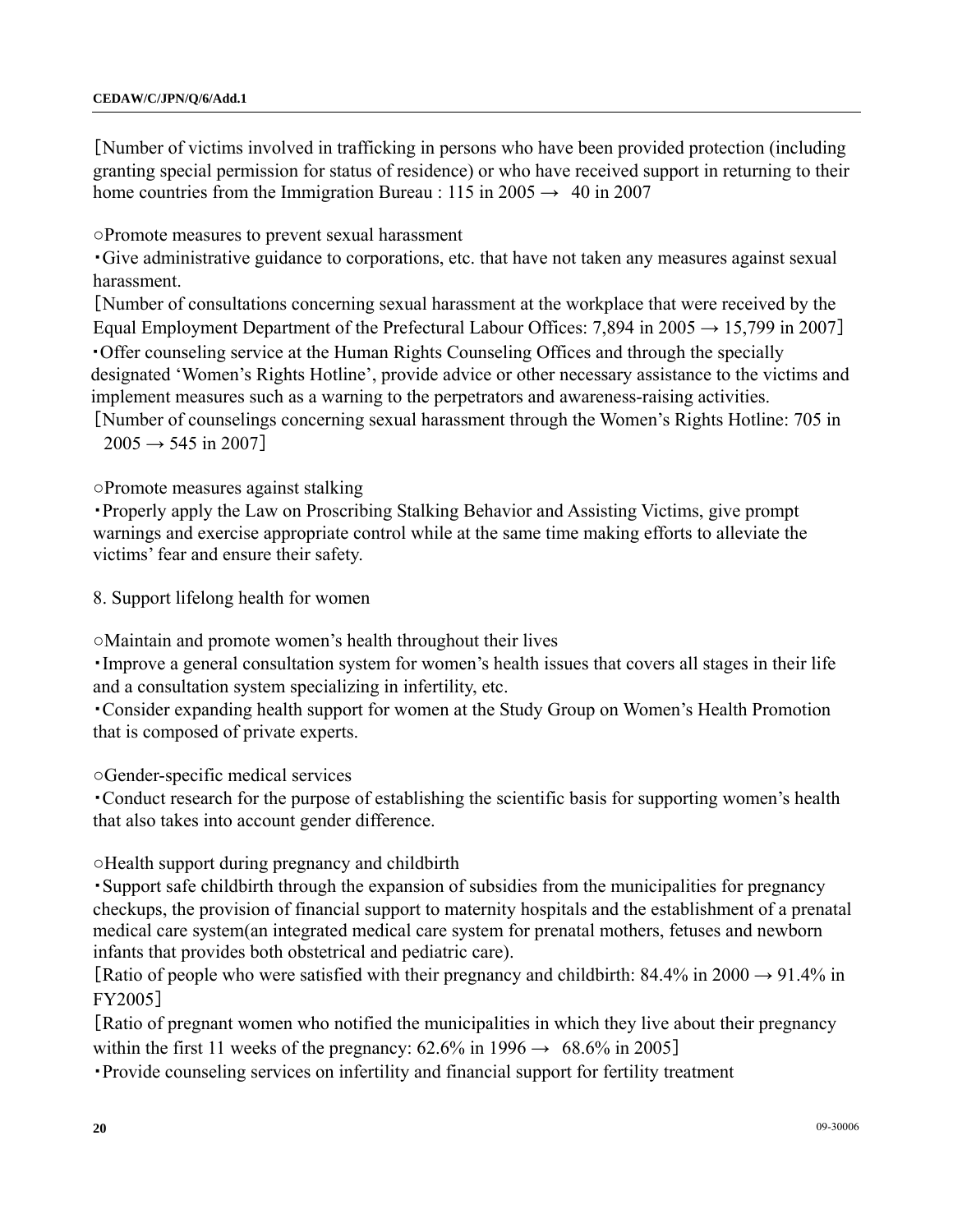[Ratio of patients who received counseling by a specialist before undergoing fertility treatment: 24.9% in FY2001  $\rightarrow$  40.5% (infertility counselors), 35.3% (infertility coordinators) in FY2004]]

○Promotion of measures to combat problems that threaten the health of women ・Create textbooks for raising awareness about HIV/AIDS, sexually transmitted diseases, and the harmful effects of drug abuse, and distribute the textbooks to junior and senior high school students. [Number of newly infected HIV carriers and AIDS patients reported: 1,199 (female 90, male 1,109) in  $2005 \rightarrow 1,500$  (female 116, male 1,384) in 2007]

9. Promote gender equality in the media

○Support efforts in the media to promote expressions that respect women's rights

・Promote measures to combat certain media, such as harmful books and the Internet websites that display sex and violence, etc.

・Promote measures to facilitate the spread of content filtering services (services that filter content harmful to young people) for personal computers and cell phones, including the free distribution of filtering software and making requests to service providers

[Number of free filtering software downloaded on personal computers: 27,259 in 2006]

[Number of users who use filtering services for cell phones and PHS: approximately 4.95 million as of the end of December 2008]

[Number of clearances for cyber crimes (violations of the Act on Punishment of Activities Relating to Child Prostitution and Child Pornography, and the Protection of Children):  $456$  in  $2005 \rightarrow 714$  in 2006]

10. Enrich education and learning that promotes gender equality and facilitates the diversity of choice

○Education and learning to promote gender equality

・Conducted special research and studies on what kind of support must be given to education and learning in order to realize a gender-equal society (2007-2008)

○Enrich education and learning opportunities as a means of facilitating the diversity of choice

・Respond to the diversified needs of women for learning and promote lifelong learning

・Enrich learning support opportunities that encourage women who have stopped working to raise children, etc. to take new challenges (2007-)

11. Contribute to the 'Equality, Development and Peace' of the global community

○Adoption and dissemination of international norms and standards

・Revised the Equal Employment Opportunity Act which prohibits discrimination against both men and women and prohibits, etc. dismissal or other discriminatory treatment due to reasons such as pregnancy and childbirth (2006)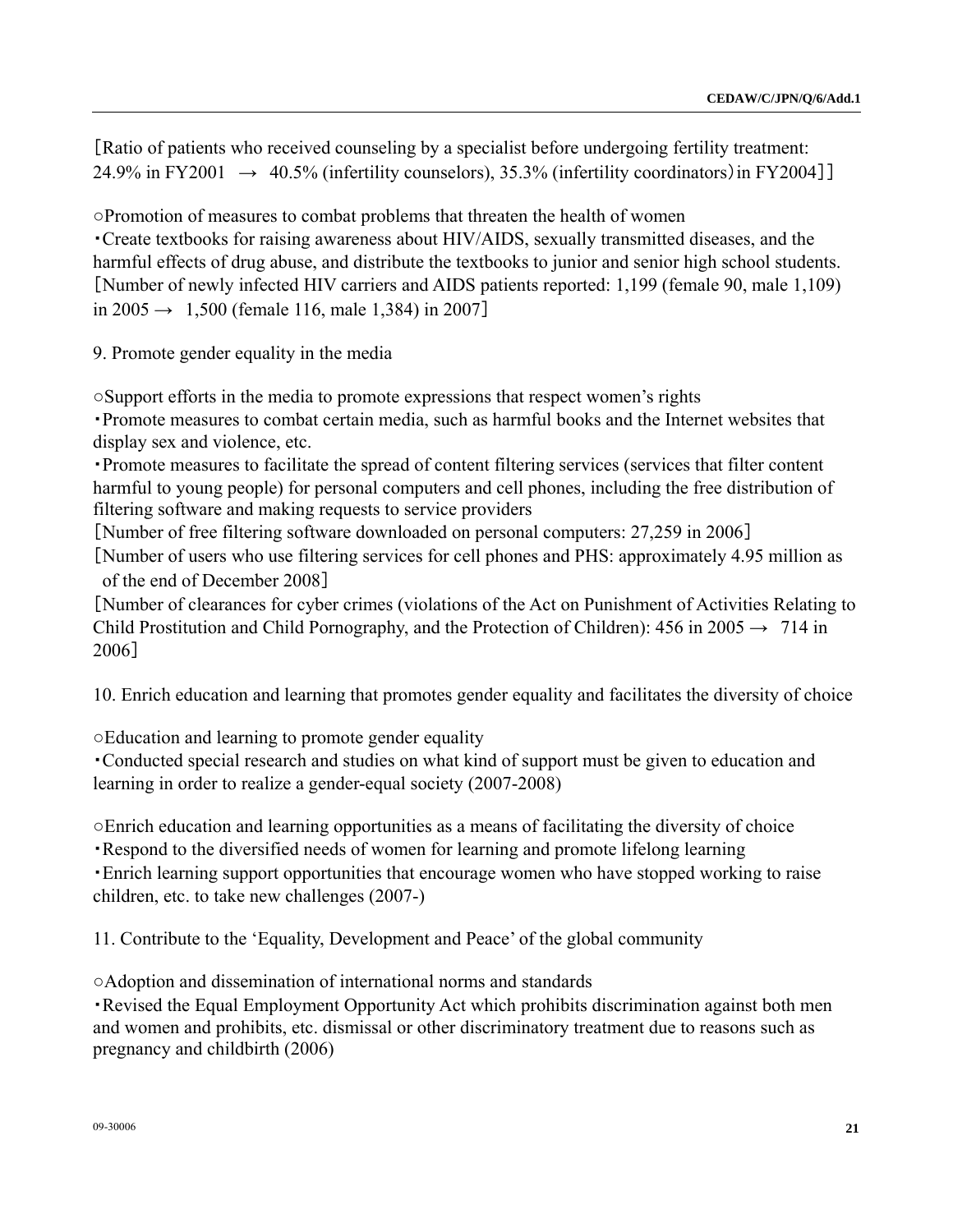○Contributions to the 'Equality, Development and Peace' of the global community

・Clearly incorporates a gender perspective in the basic policy of the Initiative on Gender and Development (GAD) as well as in basic policies of the development initiatives for the fields such as disaster prevention, health, water and sanitation. Also, takes gender perspective into consideration when developing ODA plans for individual countries.

・When implementing ODA projects, ensure equality by requiring an equal number of male and female participants and by providing opportunities for both men and women to share their comments. ・Hosted the first East Asia Gender Equality Ministerial Meeting (2006), attended the second meeting in India (2007) and carried out international exchange activities related to gender equality.

12. Promote gender equality in fields requiring new initiatives (science and technology; disaster prevention and recovery; regional revitalization, town planning and tourism; environment)

○Science and technology

・Conduct a survey on the efforts to achieve the numerical targets for the employment of female researchers that were set out in the Second Basic Plan for Gender Equality (25% in the field of natural science as a whole).

・In the Third Science and Technology Basic Plan, suggested to promote the activities of female researchers by expanding measures to assist researchers in balancing their research with childbirth and child rearing as well as encouraging the employment of female researchers (2006).

・In order to support efforts by research institutes to encourage, etc. female researchers, conduct Supporting activities for female researchers (2006-), promote activities that support female researchers' return to work after maternity leave (2006-), carry out the Project to support the career choice in sciences for junior/senior high school girls (2006-) and hold a campaign to raise awareness  $(2005-)$ 

[Ratio of female researchers (by institute): Total 11.9%, universities and colleges 21.1%, public organizations 12.1%, business enterprises and non-profit institutions 6.5% in 2005  $\rightarrow$  total 13.0%, universities and colleges 22.7%, public organizations 13.7%, business enterprises and non-profit institutions 7.6% in 2008]

[Ratio of women among newly enrolled university students (by department): engineering 10.6%, science 25.9%, agriculture 39.2%, health 58.2% in FY2005  $\rightarrow$  engineering 11.1%, science 26.6%, agriculture 41.1%, health 59.5% in FY2008]

○Disaster prevention and recovery

・Request prefectural governments to specify matters that must be given due consideration from the perspective of both men and women when modifying the regional disaster prevention plan. [Number of prefectures and government-designated cities whose regional disaster prevention plan contains 'matters requiring consideration to the difference in perspective between men and women', etc.: prefectures 35 and government-designated cities 7 in 2007]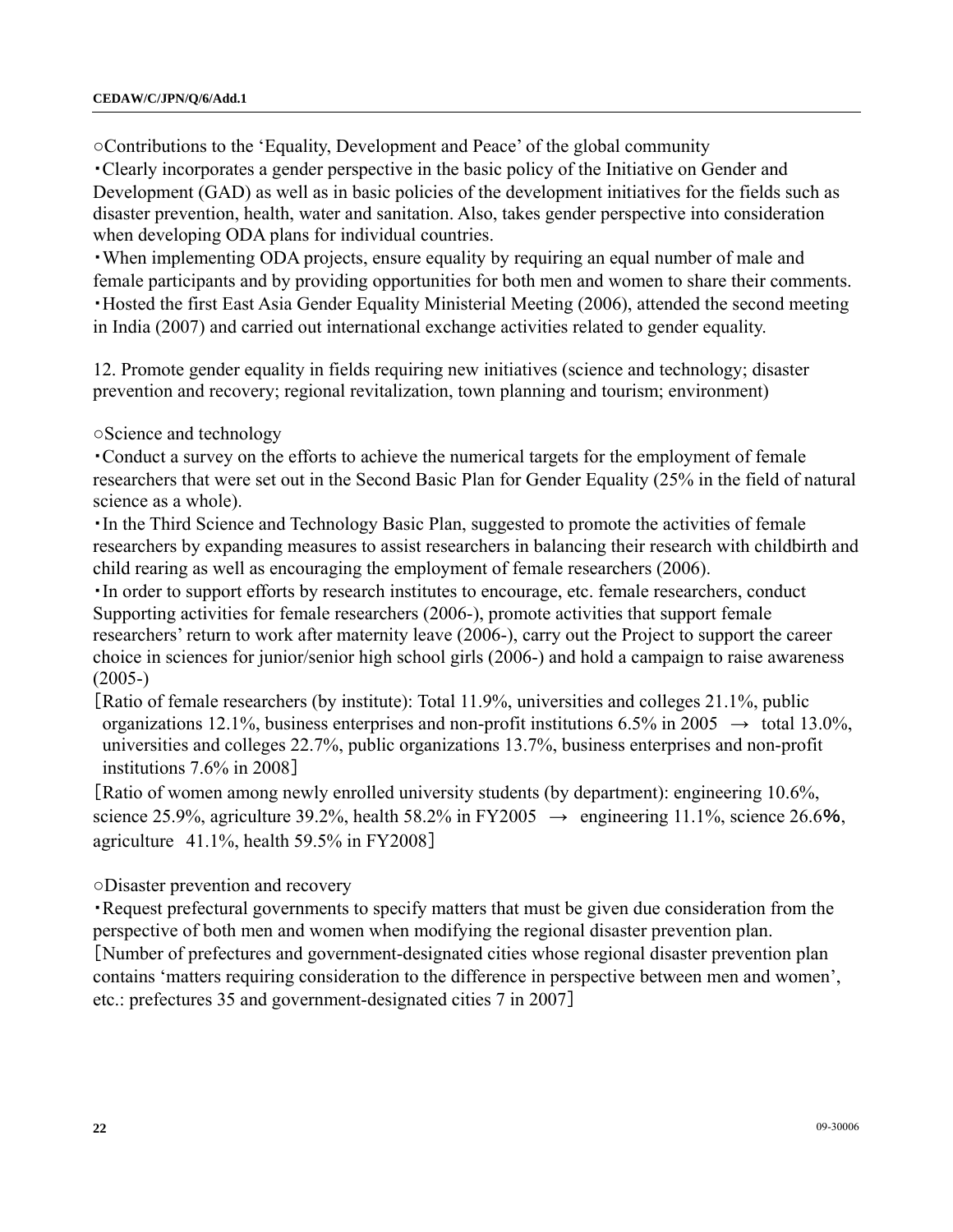○Regional revitalization, town planning, and tourism

・Send advisors etc. to local communities and support regional revitalization that promotes the involvement of women in active roles.

[Ratio of female heads of community associations: 3.9% in 2008]

### ○Environment

・Provide opportunities to participate in activities in the field of environmental conservation regardless of gender and promote the participation of women in the environmental field. [Ratio of female members in advisory councils at the Ministry of the Environment: 33.3% in 2005

 $\rightarrow$  34.9% in 2008]

### Question 6

The report indicates that the Government is reviewing the human rights protection bill which would establish a human rights commission (see para. 44). In the light of Japan's pledge at the Human Rights Council at the end of the universal periodic review (see A/HRC/8/44/Add.1, para. 1 (a)), please indicate the progress made towards establishing a national human rights institution in accordance with the Principles relating to the Status of National Institutions for the Promotion and Protection of Human Rights.

The Government submitted the Human Rights Protection Bill to the Diet in March 2002. The bill would have established a new independent administrative commission and a human rights remedy system that is administered by the commission. However, the Bill was abandoned when the House of Representatives was dissolved in October 2003.

The Bill was drafted based on the reports submitted by the Council for Human Rights Promotion in May and December 2001. The Council was established under the Act for the Promotion of Measures for Human Rights Protection that was enacted in December 1996.

Based on the above-mentioned reports, the Government intends to submit a bill to the Diet that establishes an independent domestic human rights mechanism. Given that there are various arguments concerning the scope of human rights infringements to which remedies are applied and the authorities of the Human Rights Commission, the Ministry of Justice is now reviewing the bill.

### Question 7

Bearing in mind the Committee's general recommendation No. 19 regarding violence against women, please describe steps taken to develop a comprehensive strategy to combat all forms of violence against women, including prosecution of perpetrators, provision of protection and assistance to victims, such as shelters and restraining orders to protect victims, and introduction of capacitybuilding and awareness-raising programmes for various groups (such as the police, lawyers, health and social workers and the judiciary) and the general public.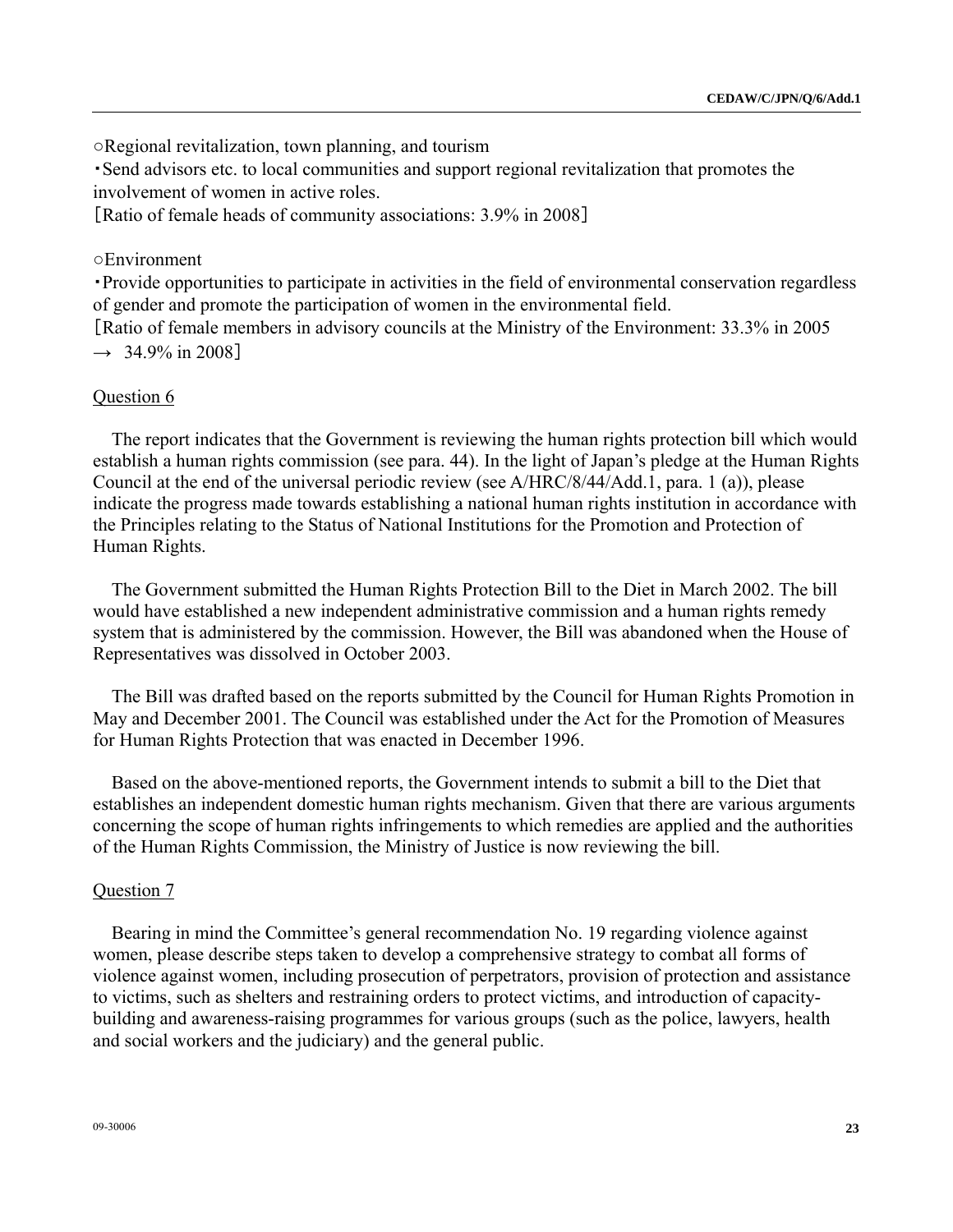### **CEDAW/C/JPN/Q/6/Add.1**

The Government recognizes that violence against women – including spousal violence, sex crimes, prostitution, trafficking in persons, sexual harassment, and stalking – is a flagrant violation of women's human rights and represents a serious problem that must be overcome as part of the process of achieving a gender-equal society.

On the other hand, violence against women tends to be concealed or may not be taken seriously as a private matter due to lack of understanding in the general society.

Based on the situation described above, the Government formulated the Second Basic Plan for Gender Equality (approved by the Cabinet on December 27, 2005) which aims at eliminating violence against women and establishing a basic framework for making the general public fully aware of the problem. Under the Plan, each ministry and agency will comprehensively promote a wide range of measures in accordance with the types of violence committed. This includes the promotion of measures to protect and support victims and the promotion of measures to prevent violence against women.

Regarding the prevention of spousal violence, the Act on the Prevention of Spousal Violence and the Protection of Victims (hereinafter referred to as the Spousal Violence Prevention Act) was enacted in 2001 and has been revised twice to date. This indicates that measures for the protection of victims have been promoted.

The Act was revised in 2007. The revision expanded the system for issuing protection orders. It also created a system for issuing stay-away orders that prohibit the perpetrator from approaching the victim's relatives, etc. and orders prohibiting phone calls or other behavior to the victim. In addition, efforts made by municipalities have been enhanced under the Act, which now requires municipalities to endeavor to establish Spousal Violence Counseling and Support Centers and formulate a basic plan.

The Government established the Basic Policy on Measures for the Prevention of Spousal Violence and Protection of Victims (established in 2004 and fully revised in 2007), which provides guidelines to local governments for the formulation of the basic plan. The local governments in all the prefectures have formulated the basic plan.

Regarding measures to combat trafficking in persons, the Inter-Ministerial Liaison Committee concerning the development of measures to combat trafficking in persons was established in April 2004 in order to promote close cooperation among relevant Ministries and Agencies in developing measures necessary to eradicate trafficking in persons, to protect the victims of trafficking as well as to implement these measures promptly and in concert with the global community.

 In December of the same year, the Action Plan of Measures to Combat Trafficking in Persons was formulated, and measures are now being implemented in accordance with the Action Plan.

The state of the prosecution of offenders, the provision of protection and support to victims such as shelters and the issuance of prohibition orders, etc. and the introduction of capacity-building and awareness-raising programs for various groups and the general public are shown in the Annex.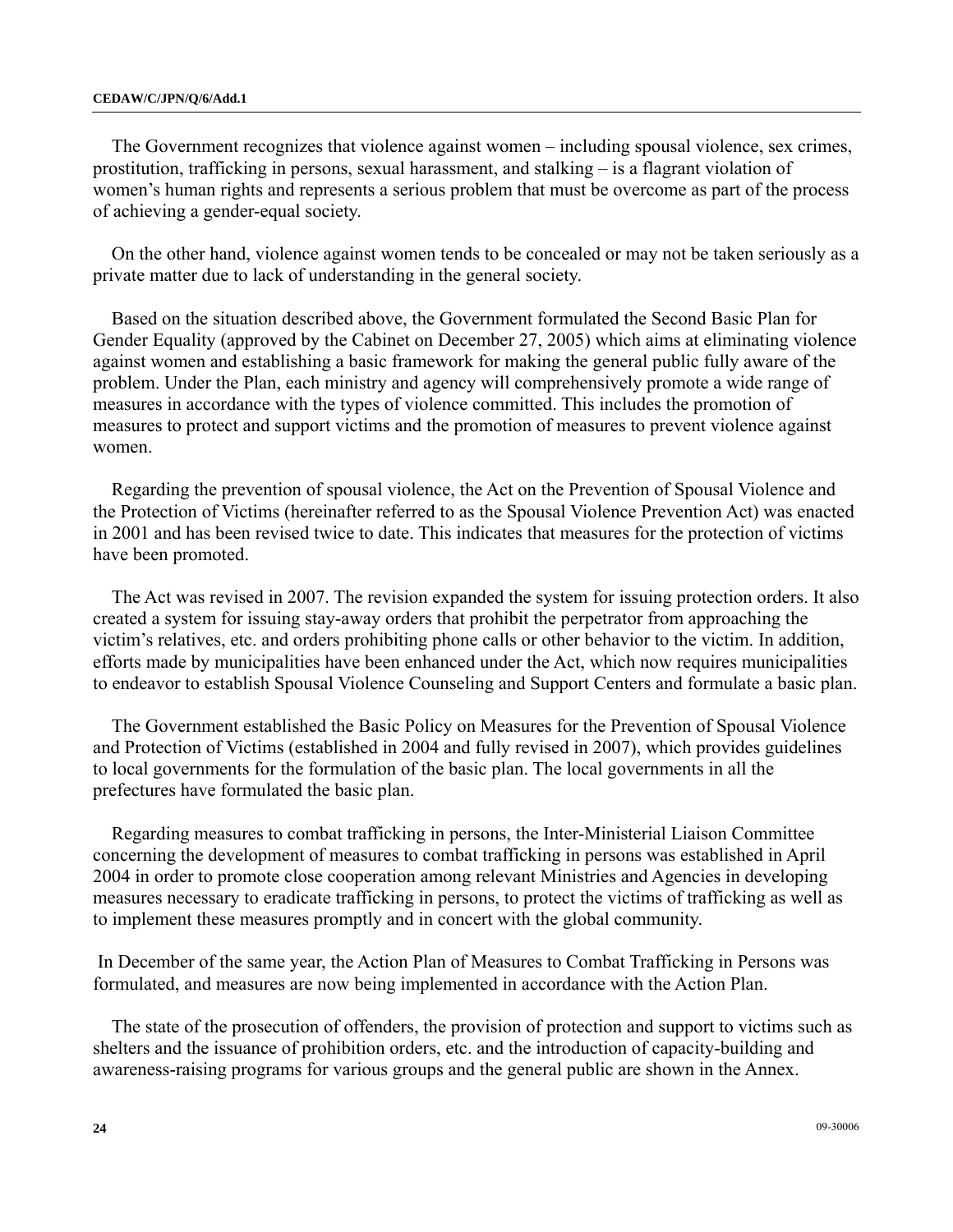### Annex

## [Prosecution of offenders]

Number of prosecutions and others are as shown below.

(Unit: person)

|                                                         |                        | 2006  | 2007  |
|---------------------------------------------------------|------------------------|-------|-------|
| Violations of the<br>Spousal Violence<br>Prevention Act | Persons prosecuted     | 41    | 71    |
|                                                         | Ordinary<br>acceptance | 1,695 | 1,744 |
| Rape                                                    | (Breakdown)            |       |       |
|                                                         | Indictment             | 953   | 885   |
|                                                         | Non-indictment         | 603   | 738   |
|                                                         | Ordinary<br>acceptance | 3,230 | 3,187 |
| Forcible indecency                                      | (Breakdown)            |       |       |
|                                                         | Indictment             | 1,161 | 1,569 |
|                                                         | Non-indictment         | 1,120 | 1,158 |

If the police find any violating behavior or actions against women, such as stalking or spousal violence, etc., regarding actions that violate criminal laws and ordinances, they will take the appropriate measures, which include arresting the offender, based on the victim's request. In other cases, the police will take measures appropriate for each case, which include offering crime prevention advice to the victim as well as instructions and warnings to the offender.

[Provision of protection and support to victims, including the provision of shelter and the issuance of prohibition orders, etc.]

Under the Spousal Violence Prevention Act, if the victim is deemed highly likely to suffer serious harm on his/her life or body inflicted by the spouse, the court shall issue a protection order upon receiving a petition from the victim. The various protection orders and their contents are shown below (the underlined items were revised in 2007).

(1) Order prohibiting approach to the victim

- (2) Order prohibiting approach to the victim's children
- (3) Order prohibiting approach to the victim's relatives, etc.
- (4) Order prohibiting phone calls or other behavior

(5) Order to vacate

The number of protections orders that have been issued is shown below.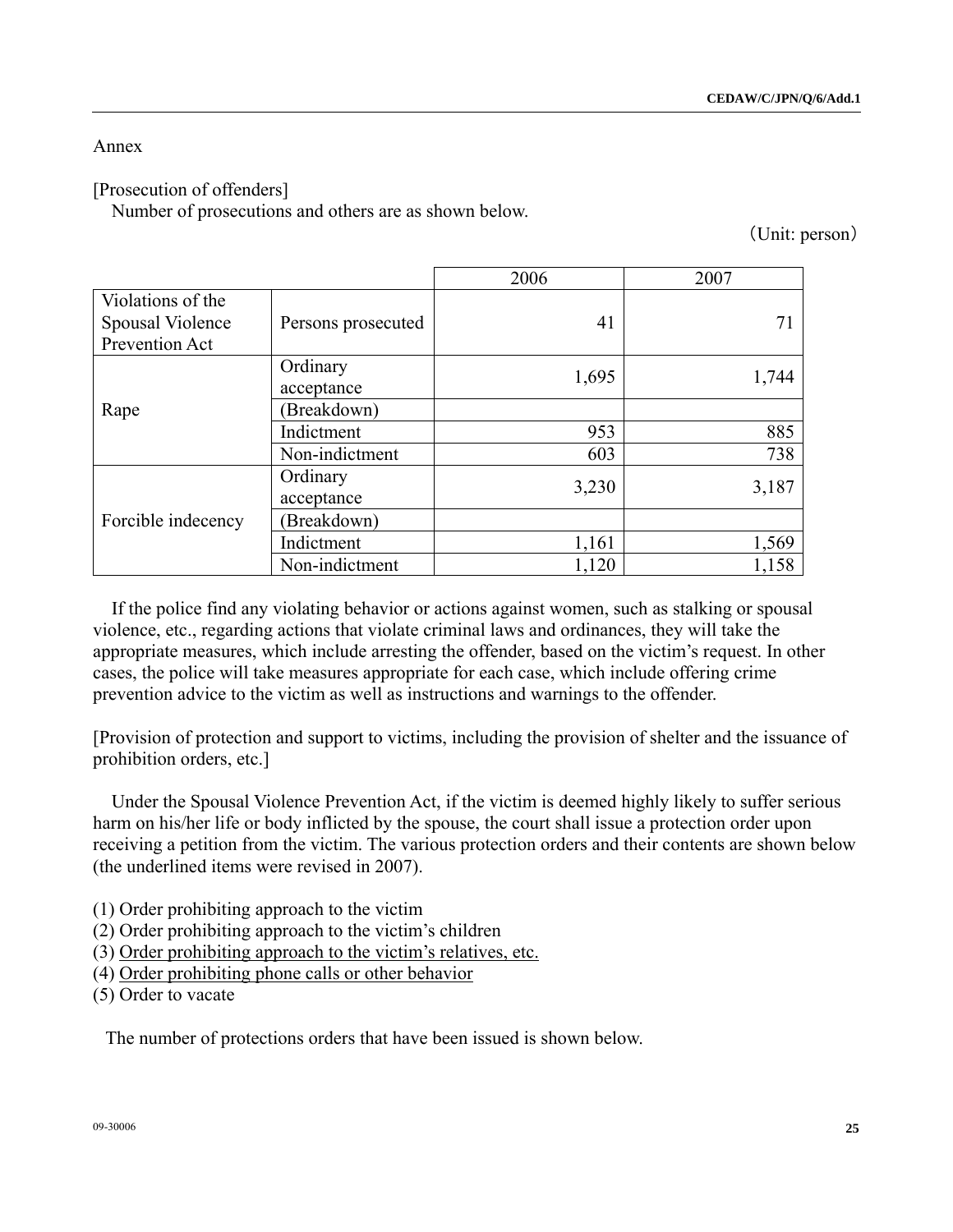|      | Petitions | Protection Orders Issued |  |
|------|-----------|--------------------------|--|
| 2001 | 171       | 123                      |  |
| 2002 | 1,426     | 1,128                    |  |
| 2003 | 1,825     | 1,468                    |  |
| 2004 | 2,179     | 1,717                    |  |
| 2005 | 2,695     | 2,141                    |  |
| 2006 | 2,759     | 2,208                    |  |
| 2007 | 2,779     | 2,186                    |  |
| 2008 | 3,147     | 2,525                    |  |

Based on the Spousal Violence Prevention Act, Spousal Violence Counseling and Support Centers have been established in several prefectures and municipalities (180 centers as of April 2008) to provide consultation services and information to victims of spousal violence.

The Spousal Violence Prevention Act stipulates that temporary protection for victims of spousal violence and their accompanying family members shall be provided directly by the Women's Consulting Offices that are located in each of the 47 prefectures or shall be entrusted to parties that meet the criteria specified by the Minister of Health, Labour and Welfare. The number of facilities that meet the above mentioned criteria to provide temporary protection increased from 96 in FY2002, when the Spousal Violence Prevention Act was first enacted and the temporary protection entrustment system was created, to 261 in FY2008. Efforts are being made to further increase the number of places that offer protection to victims.

Efforts are being made to incorporate increased subsidies to cover the costs of temporary protection entrustment as well as the subsidies to cover the entrustment fees for babies accompanying the victims into the government budget for FY2009.

In addition, pursuant to Article 8-2 of the Spousal Violence Prevention Act, the Chiefs of the Prefectural Police Headquarters, etc. are offering assistance to prevent the victims from suffering harm from spousal violence.

|      | Number of Cases |
|------|-----------------|
| 2004 | 254             |
| 2005 | ، ب             |
| 2006 |                 |
| 2007 |                 |

The Cabinet Office carried out a program called the Model Project to Support Self-Reliance of Victims of Spousal Violence. In this program, support is provided to victims and their children to relocate and live in the community. The program has already been implemented on a trial basis. The results have been compiled in order to disseminate the support provided in the program to other regions.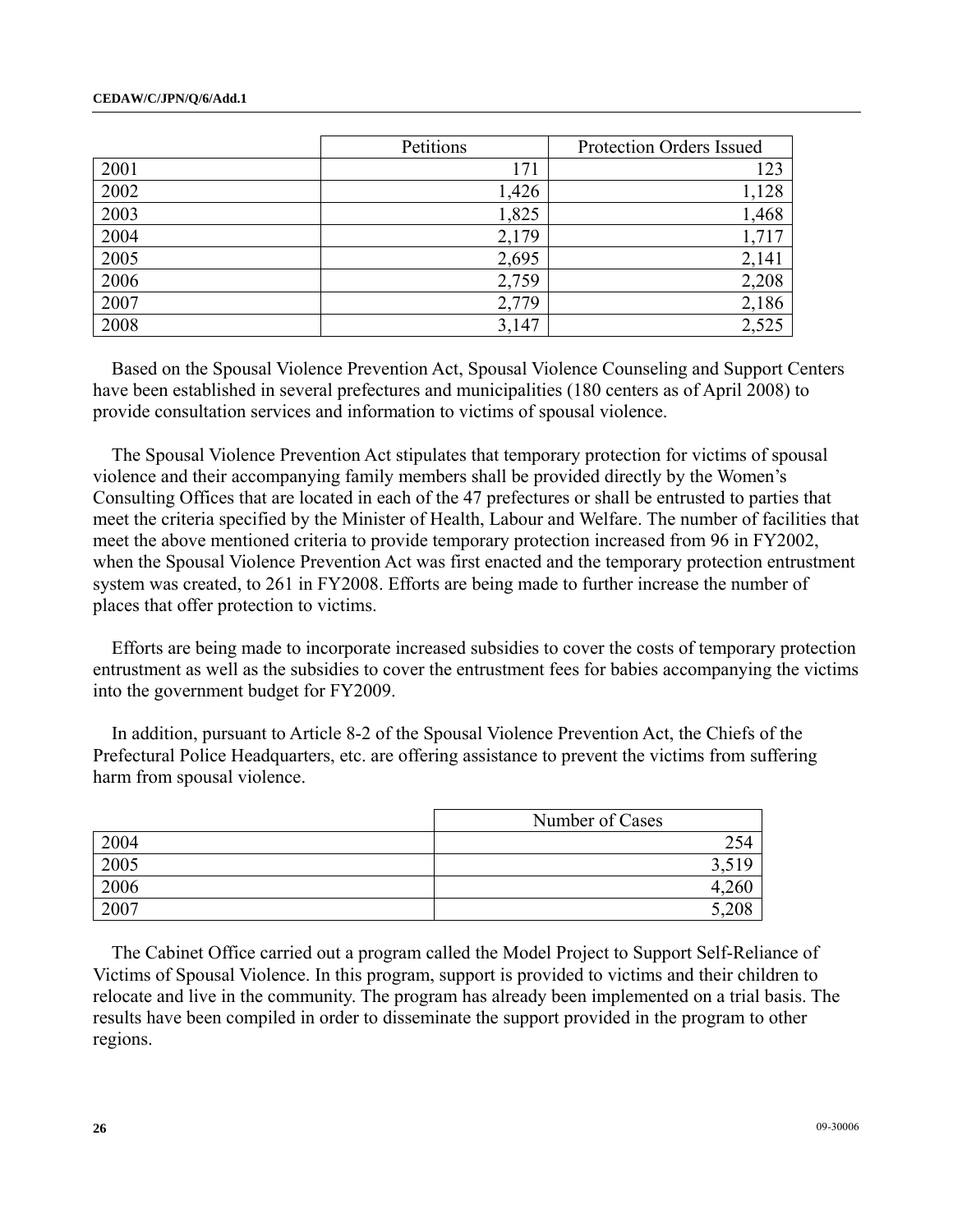The measures taken by the Ministry of Health, Labour and Welfare to expand support for victims of spousal violence are listed below.

| FY2002-                                 | Assign staff in charge of psychotherapy to temporary protection<br>facilities at the Women's Consulting Offices and Women's<br><b>Protection Facilities</b>                                                             |
|-----------------------------------------|-------------------------------------------------------------------------------------------------------------------------------------------------------------------------------------------------------------------------|
| FY2004-                                 | Assign advisors to handle children who accompany victims under<br>temporary protection at the Women's Consulting Offices                                                                                                |
| FY2006-                                 | Assign attorneys, etc to provide legal support and coordination<br>services at the Women's Consulting Offices concerning divorce,<br>status of residence, etc.                                                          |
| FY2007-                                 | Provide services to assist victims under temporary protection at the<br>Women's Consulting Offices and Women's Protection Facilities in<br>securing guarantors for finding employment and renting an<br>apartment, etc. |
| FY2009-<br>(Government)<br>budget bill) | Expand the types of facilities to which advisors are assigned to<br>handle children who accompany the victims of violence to include<br>Women's Protection Facilities                                                   |

With a certificate issued by Women's Consulting Offices, etc. it became easy to take the procedures to be removed from the spouse's health insurance since 2004, to change the Basic Pension Number since FY2006, and to change the recipient of child-care allowance since FY2008. In this way, the Government has taken measures to prevent the spouse from chasing down or harassing the victim of spousal violence and to assist the victim in separateing from the spouse.

Regarding stalking, pursuant to Article 7 of the Law on Proscribing Stalking Behavior and Assisting Victims, the Chiefs of the Prefectural Police Headquarters, etc. are offering aid to prevent the victims from suffering harm from stalking behavior.

|      | Number of Cases |
|------|-----------------|
| 2004 |                 |
| 2005 |                 |
| 2006 |                 |
| 2007 |                 |

Regarding sexual harassment, the Equal Employment Opportunity Law, as revised in 2006, obligates employers to implement necessary measures to prevent sexual harassment, whereas the obligation under the former Law was merely to give necessary consideration. It also stipulates that the name of any corporations that ignore the administrative recommendation shall be made public. The government requires employers who have not taken the necessary measures prescribed in the Law to make sure to take those measures through the use of such administrative guidance.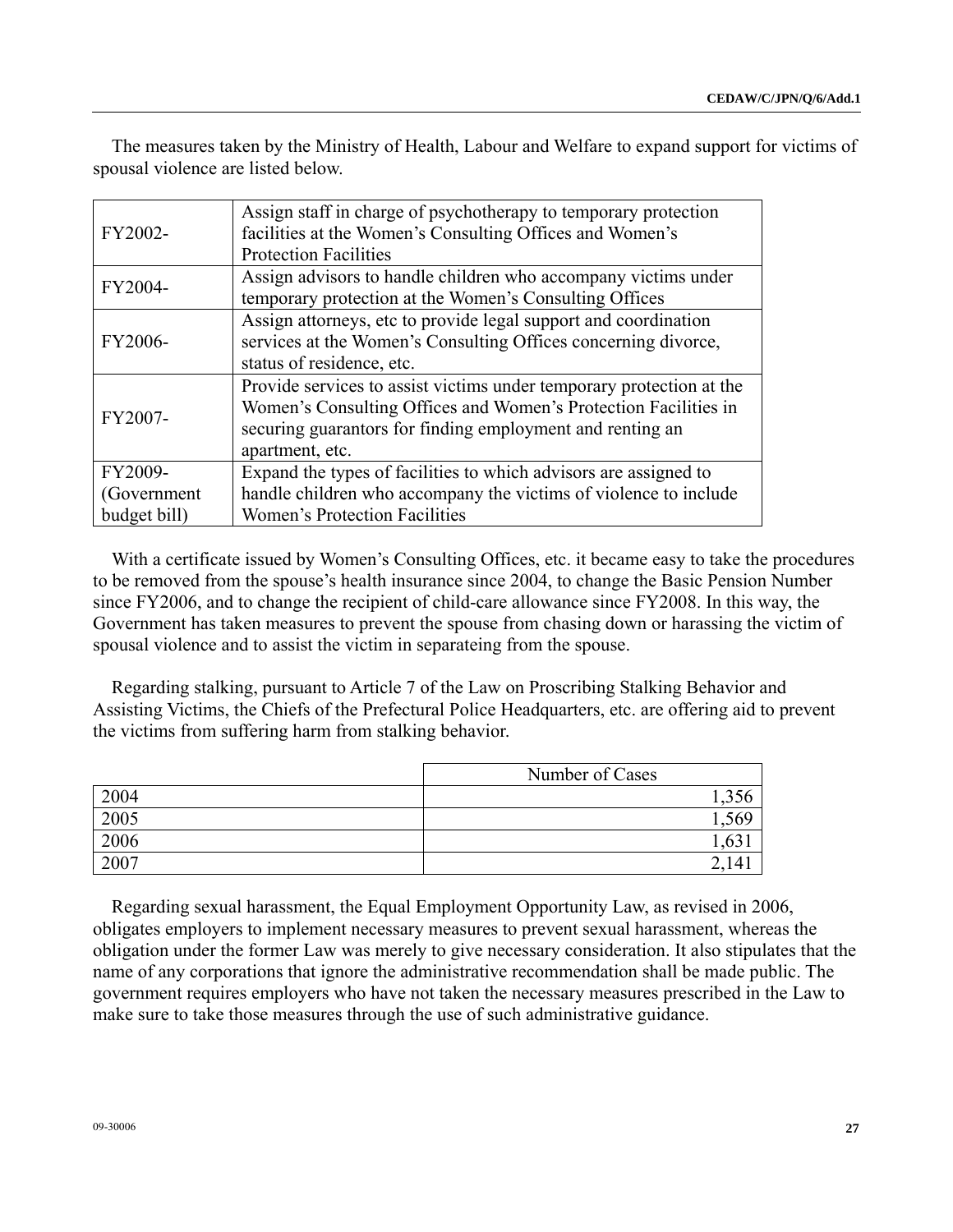#### **CEDAW/C/JPN/Q/6/Add.1**

In addition, in accordance with the purpose of the Act on the Prevention of Spousal Violence and the Protection of Victims and in order to promote humanitarian protection, when an application for extending the period of stay or changing the status of residence is filed by a foreign woman living apart from her husband or divorced on the grounds of spousal violence, the Immigration Bureau of the Ministry of Justice generally permits the change to another status of residence after giving due consideration to the circumstances of each case. Even if the victim is subject to deportation, a special permission for status of residence is often granted after taking into consideration the circumstances of each individual applicant and from the viewpoint of allowing a stable legal status.

Regarding the further promotion of protection offered to the victims of spousal violence, a directive was issued in July 2008 to the Regional Immigration Bureaus that covered how to handle foreigners who consult the Regional Immigration Bureau claiming to be suffering from DV or who are found to be possible victims of domestic violence by officials at the Regional Immigration Bureau. The directive also requires that such cases be reported promptly to the Immigration Bureau of the Ministry of Justice.

After fully comprehending the actual state of the victims, the Immigration Bureau of the Ministry of Justice makes an appropriate determination on granting an extension of the period of stay to a persons whose residence status is 'Spouse or Child of Japanese National' but is currently living apart from her spouse or has divorced on the grounds of spousal violence. The Immigration Bureau also intends to make a determination on granting a 'Long Term Resident' status of residence or providing special permission for status of residence when the applicant is raising a child who is a Japanese national. In this way, the Immigration Bureau intends to enhance the support provided to the victims of spousal violence.

From July to December 31, 2008, 26 foreign nationals were identified as the victims of DV by the Immigration Bureau in the process of applying for extensions in the period of stay or deportation procedures.

[Introduction of capacity-building and awareness-raising programs for various groups and the general public]

The Headquarters for the Promotion of Gender Equality conducts a Campaign for Eliminating Violence against Women for the two weeks from November 12 to 25 (International Day for the Elimination of Violence against Women). During this period, programs are conducted that relate to violence against women, such as activities to increase society's awareness of violence against women. These programs are conducted in cooperation and collaboration with local governments, women's groups and other related organizations.

The Cabinet Office is actively conducting public information programs and awareness-raising activities aimed at eliminating violence against women, while also endeavoring to enhance measures for the prevention of spousal violence and the protection and support to gain self-reliance provided to the victims. These actions and activities are in line with the Spousal Violence Prevention Act and the basic policy established under the Act.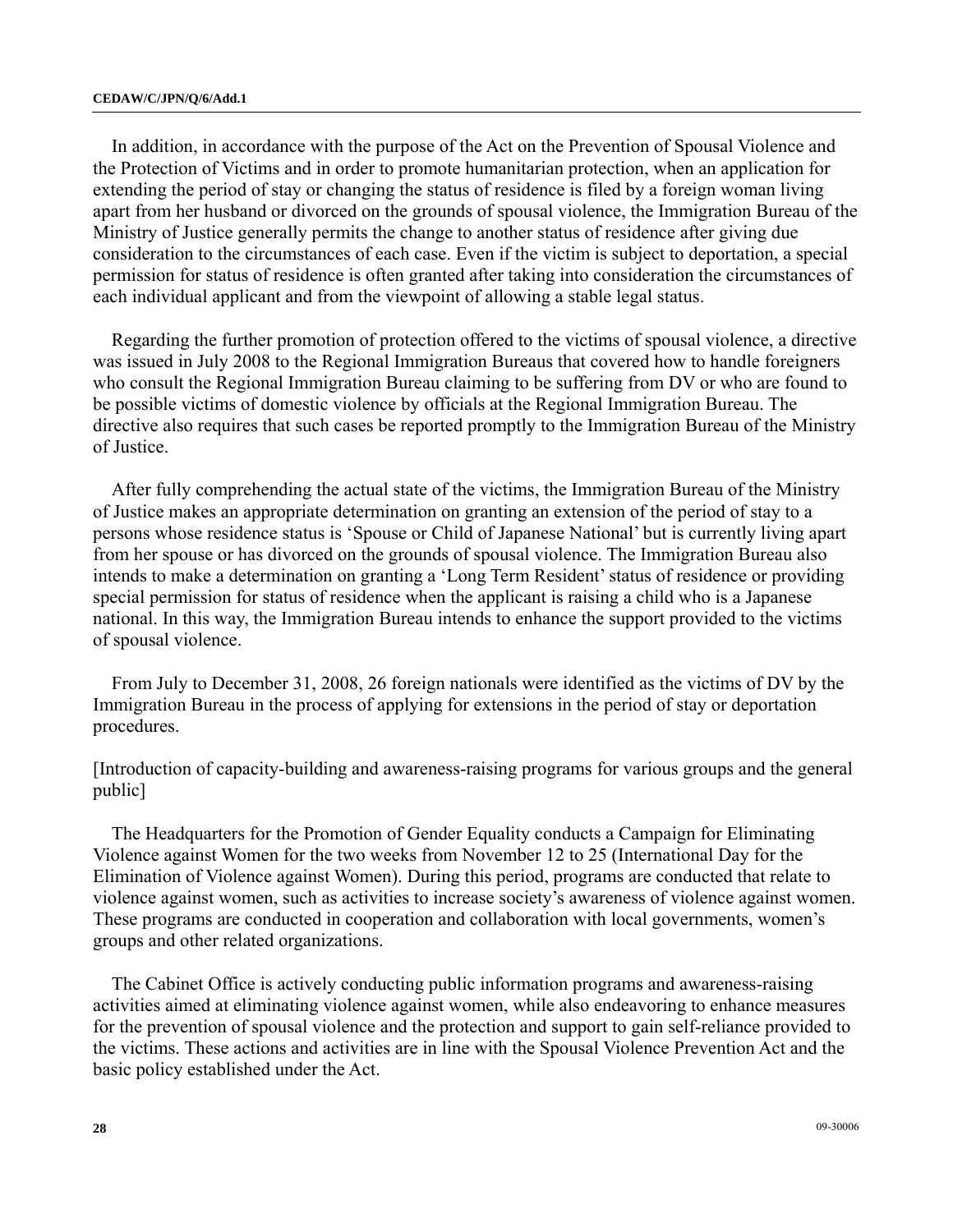The details are shown in Appendix 1.

The Ministry of Health, Labour and Welfare uses budgetary action as part of its measures to enhance the skills of the staff at the Women's Consulting Offices, counselors, and the staff at the Women's Protection Facilities, including professional training for staff in charge of counseling who support victims of spousal violence and the prefectural area network projects, etc., which includes case study meetings.

The government budget for FY2009 includes measures for training interpreters specialized in supporting victims under temporary protection at Women's Consulting Offices.

Regarding judges, the Government understands that the Legal Training and Research Institute, which is in charge of training judges, invites graduate school professors who specialize in international human rights, staff of organizations that are involved in the protection of human rights (including international organizations), etc. to give lectures on various themes. These lectures are held as part of the training program in order to raise the judges' awareness of the Convention and violence against women. Specific examples are as shown in the Appendix to Answer 4.

Regarding attorneys, the Bar Associations and the Japan Federation of Bar Associations (JFBA) provide training programs on themes concerning DV, etc. Examples are given in Appendix 2 and the Attached Table (limited only to those programs that are known to the JFBA).

In calling for the protection of women's rights, the Human Rights Organs of the Ministry of Justice conduct various promotion activities in different parts of the country, not only during the Human Rights Week but also throughout the year under the slogan of 'Protection of Women's Rights.'

At the same time, the Organs endeavor to help victims by offering counseling service at the Human Rights Counseling Offices and through the specially designated 'Women's Rights Hotline'. In particular, the nationwide 'Women's Rights Hotline Week' is designated during 'the Campaign for Eliminating Violence against Women' to provide counseling regarding women's rights.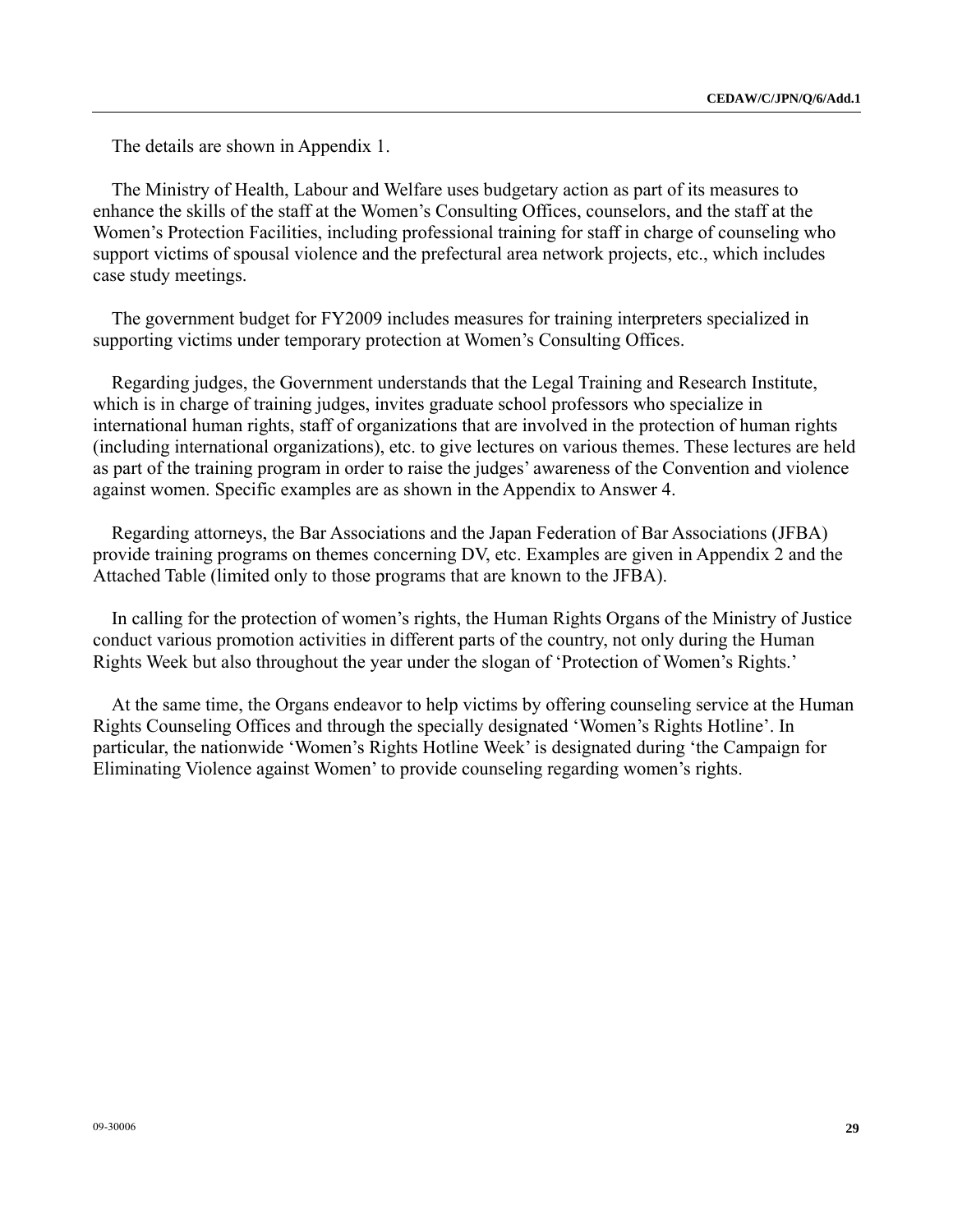[Appendix 1]

- (1) Held the 'Seminar on Support for Victims of Spousal Violence' for counselors and managerial staff at the Spousal Violence Counseling and Support Centers located throughout Japan with the aim of improving the quality of consultation activities; conducted the 'Spousal Violence Victims' Advisors Dispatch Project' during which experts with specialized knowledge and experience were dispatched to the Centers to give advice and guidance to enhance the consultation services provided at the Centers.
- (2) Started the 'DV Consultation Navigation' which is an automated voice answering system that provides information to victims of spousal violence who do not know where to call for consultations. The information includes the telephone numbers of local places where victims can call for consultations, such as the Spousal Violence Counseling and Support Center.
- (3) Hosted a national meeting that was attended by persons in charge of supporting DV victims at all administrative and private organizations concerned. The meeting was held to share information about advanced cases and other information.
- (4) Considering the preparation of a textbook on the prevention and awareness of violence against women for the young people in order to prevent them from becoming future offenders or victims.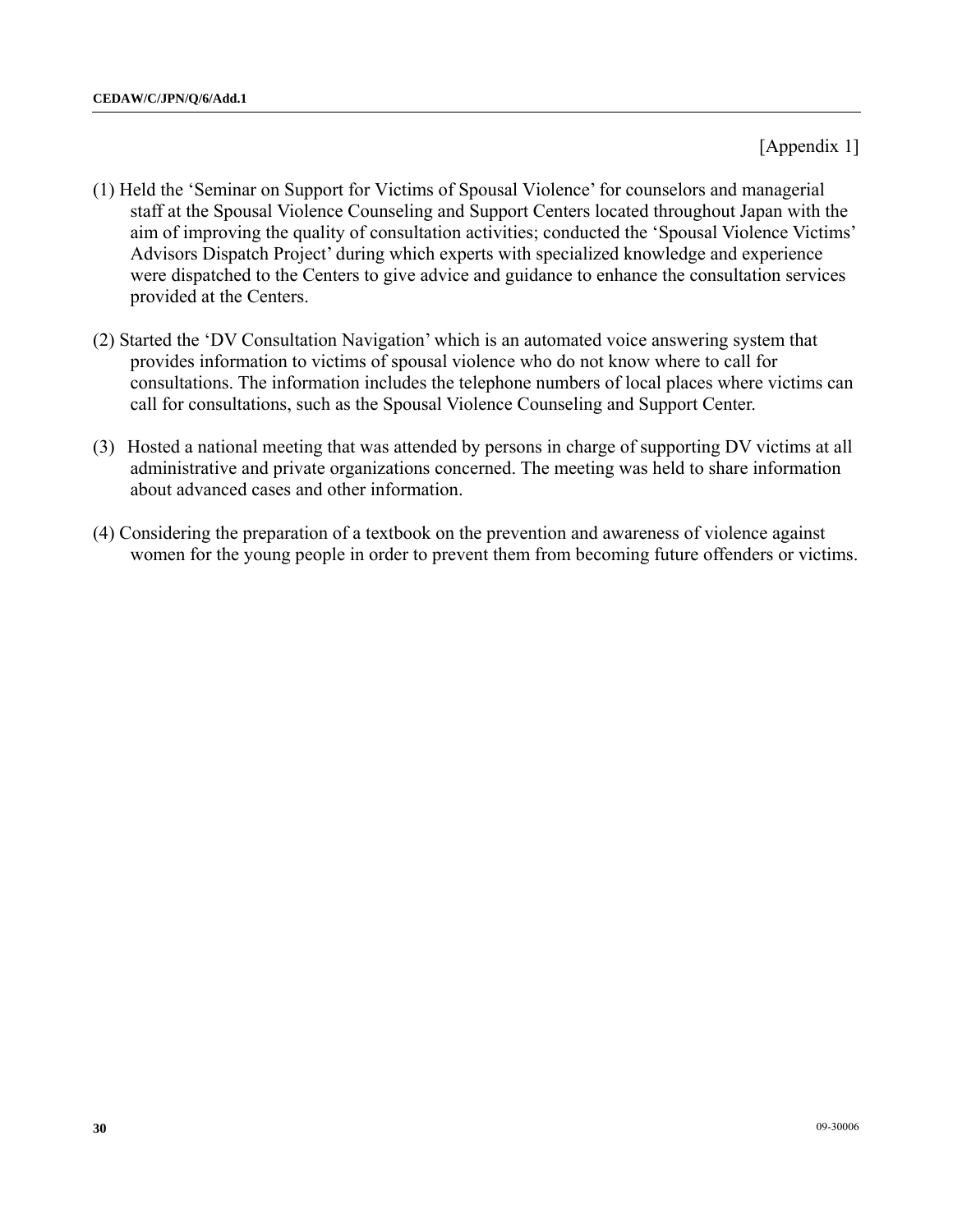[Appendix 2]

[Formal grounds for training]

①Attorney Act and Articles of Associations of the JFBA

Article 2 of the Attorney Act

 A practicing attorney shall strive to remain highly cultured, to build his/her upstanding character and shall be well acquainted with the relevant laws, ordinances and legal practices.

 Article 12 of the Articles of Association of the Japan Federation of Bar Associations A practicing attorney shall strive to be versed in the legal sciences and other necessary learning, build his/her character and maintain a strong sense of responsibility and integrity.

②The JFBA Rules and Regulations

 Article 3 of the Regulations Concerning Ethic Trainings (The JFBA Regulations No.42) Members shall participate in ethics training as stipulated by separate regulations.

Article 2 of the Rules Concerning Ethic Training (Rules No. 64)

 1 During the fiscal year (omitted) in which they register as a practicing attorney, members (omitted) shall participate in ethics training that is conducted in the same fiscal year (omitted).

 3 In addition to the provisions stated in paragraph 1, members whose length of registration reaches the periods specified below (omitted) shall participate in ethics training conducted in the fiscal year that contains the basis date: (omitted)

1 Five full years after registering as a practicing attorney;

2 Ten full years after registering as a practicing attorney; and

3 Every ten years thereafter.

[Practical grounds for training]

 External aspects: to ensure professionalism (expertise, public-interest, and ethics) in order to steadfastly maintain the self-government of attorneys

Internal aspects: to enrich member services as a trade association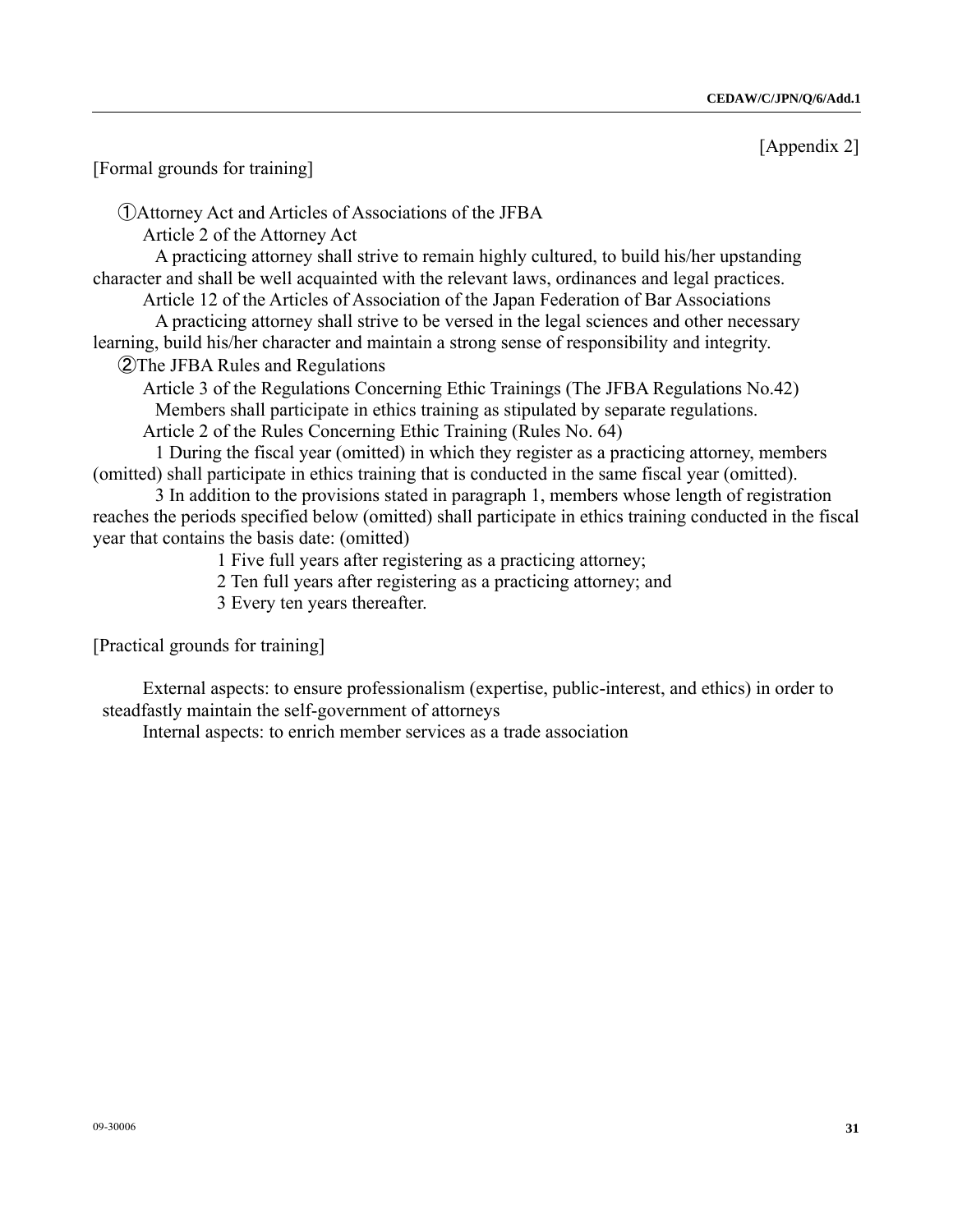# [Attached Table]

| Category                                                           | Sponsored<br>by                                  | Date of<br>Training |                           | Training<br>Theme                                                                                                                                               | Lecturer/Form                                              | Target                                                              |
|--------------------------------------------------------------------|--------------------------------------------------|---------------------|---------------------------|-----------------------------------------------------------------------------------------------------------------------------------------------------------------|------------------------------------------------------------|---------------------------------------------------------------------|
| Newly Registered<br>(Semi-mandatory)<br>Trainings for<br>Attorneys |                                                  | 2007<br>2008        | September/<br>December    | (Training for newly registered<br>attorneys)<br>Gender consideration is one of<br>the themes. Some Bar<br>Associations give guidance on<br>sexual harassment.   |                                                            | Newly<br>registered<br>attorneys<br>(approx. 2000)<br>persons/year) |
| Continuous Training<br>(Optional)                                  | Bar Associations/Federations of Bar Associations | 2007                | April 26                  | Training session<br>on handling DV<br>cases, practical<br>training on how<br>to handle DV<br>cases, etc.                                                        | Lectures by<br>members                                     | 43 members of<br>Dai-ni Tokyo<br>Bar<br>Association                 |
|                                                                    |                                                  |                     | September $6 DV$ training |                                                                                                                                                                 | <b>(1)</b> Lectures by<br>members<br><b>2</b> Case studies | 61 members of<br>Sapporo Bar<br>Association                         |
|                                                                    |                                                  |                     | November 24               | Autumn<br>intensive<br>program<br>'Regarding DV'                                                                                                                | Lectures by<br>members                                     | 263 members<br>of Tokyo Bar<br>Association                          |
|                                                                    |                                                  |                     | December 6                | The real state of<br>victims of DV<br>and sexual<br>harassment from<br>psychological<br>and psychiatric<br>perspectives and<br>what is required<br>of attorneys | Lectures by<br>psychiatrists                               | 17 members of<br>Shimane Bar<br>Association                         |
|                                                                    |                                                  | 2008                | November 13               | Current state of<br>DV and legal<br>consultations                                                                                                               | Lectures by<br>members                                     | 60 members of<br>the Dai-ni<br>Tokyo Bar<br>Association             |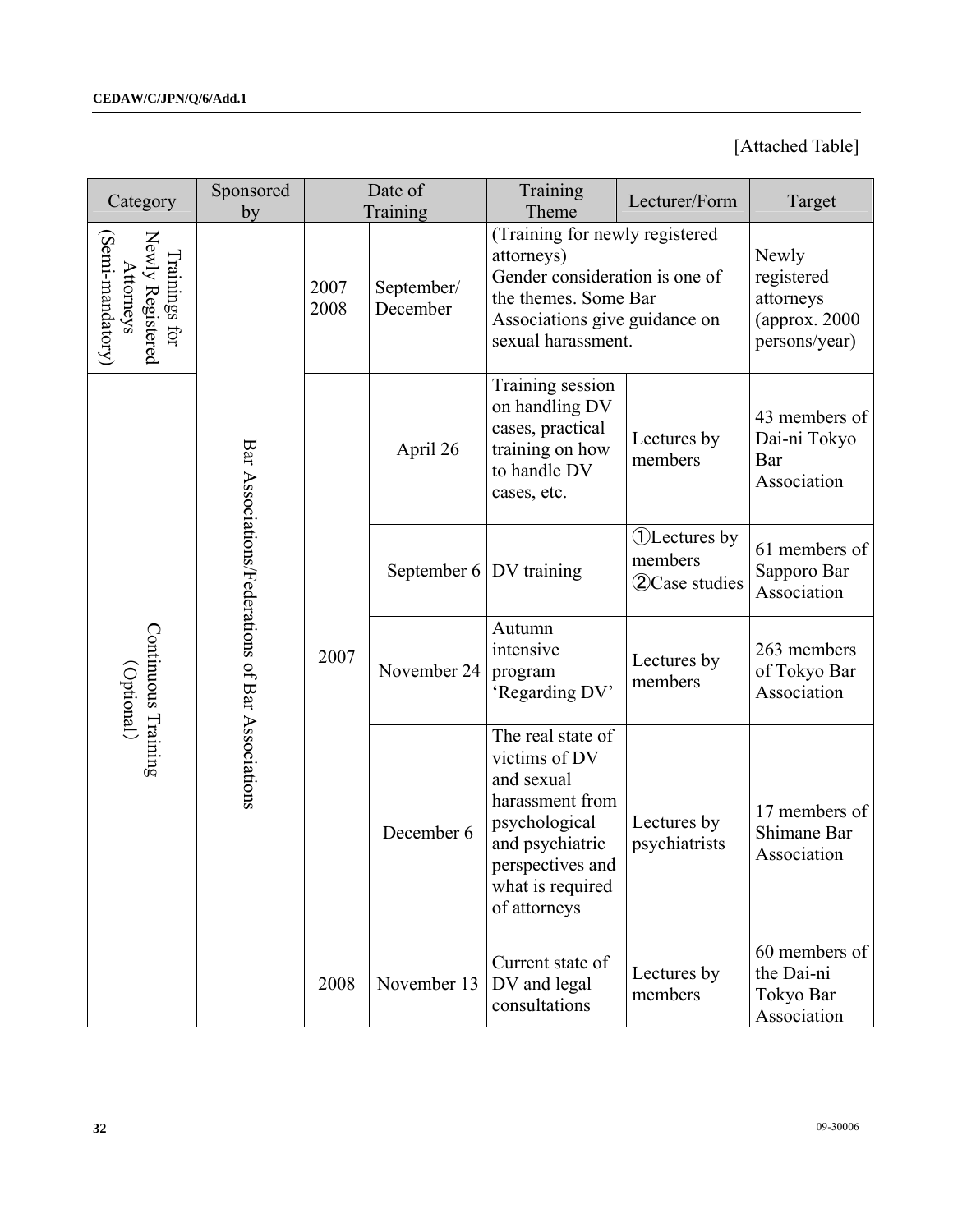| Bar Associations<br>Members<br>Ethics Training<br>(Ethics training)<br>(Mandatory)<br>required to<br>Gender consideration is one of<br>2007<br>participate<br>the themes. Some Bar<br>Any time<br>2008<br>(approx. 2000<br>Associations give guidance on<br>persons/year)<br>sexual harassment.<br>(National<br>Caravan for the<br>Publicity of the<br>Co-sponsored by the JFBA and Bar A<br><b>Basic</b><br>Framework for<br>Gender-<br>Equality)<br>With the aim of<br>(Opinion Exchange<br>20-100<br>achieving<br>gender equality<br>members of<br>in the JFBA,<br>the<br><b><i>OLectures</i></b> by<br>which is an<br>Caravan<br>October 2007-March<br>responsible<br>members<br>2008<br>organization<br>Bar<br><b>2</b> Exchange of<br>11 times in total<br>consisting of<br>Associations<br>Opinions<br>and<br>attorneys<br>Meeting)<br>sociations<br>whose mission<br>Federations<br>it is to protect<br>human rights<br>and to realize a<br>socially just<br>and gender-<br>equal society.<br>The current<br>status of gender<br>equality in Bar<br>Associations | JFBA | 2007 | December 14 | Laws relevant to<br>domestic<br>violence-<br>Spousal<br>Violence<br>Prevention Act<br>and others | Lectures by<br>members | 1829 members<br>of All Bar<br>Associations<br>in Japan<br>(Including<br>those only<br>receiving<br>training<br>materials) |
|--------------------------------------------------------------------------------------------------------------------------------------------------------------------------------------------------------------------------------------------------------------------------------------------------------------------------------------------------------------------------------------------------------------------------------------------------------------------------------------------------------------------------------------------------------------------------------------------------------------------------------------------------------------------------------------------------------------------------------------------------------------------------------------------------------------------------------------------------------------------------------------------------------------------------------------------------------------------------------------------------------------------------------------------------------------------------|------|------|-------------|--------------------------------------------------------------------------------------------------|------------------------|---------------------------------------------------------------------------------------------------------------------------|
|                                                                                                                                                                                                                                                                                                                                                                                                                                                                                                                                                                                                                                                                                                                                                                                                                                                                                                                                                                                                                                                                          |      |      |             |                                                                                                  |                        |                                                                                                                           |
|                                                                                                                                                                                                                                                                                                                                                                                                                                                                                                                                                                                                                                                                                                                                                                                                                                                                                                                                                                                                                                                                          |      |      |             |                                                                                                  |                        |                                                                                                                           |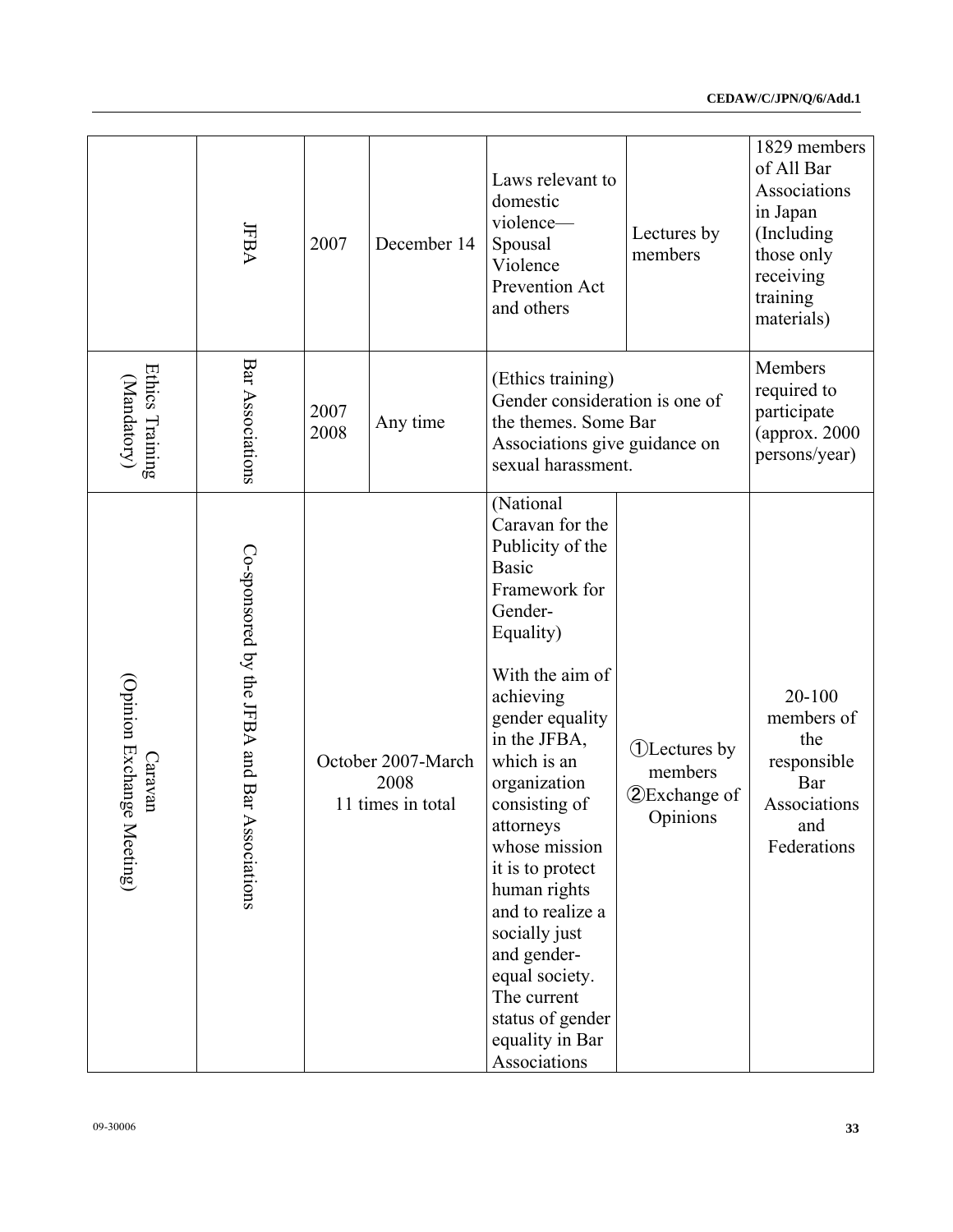|                                                                                                                                                                                                                                                                                                                                                                                                                                                                                                                                                                                                                                                                                                                             | Associations in Tokyc<br>Co-sponsored by the<br>FBA and three Bar | 2008 | March 28 | and the JFBA<br>and the<br>opinions of the<br>members<br>(particularly<br>female<br>members) were<br>discussed.<br>Honest<br>opinions on<br>future efforts<br>were<br>exchanged. | <b>1</b> Panel<br>discussion held<br>by a lower<br>house member,<br>a consultant and<br>the President of<br>the JFBA<br><b>2</b> Exchange of<br>Opinions | Approx. 150<br>members of<br>three Bar<br>Associations<br>in Tokyo |
|-----------------------------------------------------------------------------------------------------------------------------------------------------------------------------------------------------------------------------------------------------------------------------------------------------------------------------------------------------------------------------------------------------------------------------------------------------------------------------------------------------------------------------------------------------------------------------------------------------------------------------------------------------------------------------------------------------------------------------|-------------------------------------------------------------------|------|----------|----------------------------------------------------------------------------------------------------------------------------------------------------------------------------------|----------------------------------------------------------------------------------------------------------------------------------------------------------|--------------------------------------------------------------------|
| Question 8                                                                                                                                                                                                                                                                                                                                                                                                                                                                                                                                                                                                                                                                                                                  |                                                                   |      |          |                                                                                                                                                                                  |                                                                                                                                                          |                                                                    |
| In its previous concluding observations (see CAT/C/JPN/CO/1, para. 25), the Committee against<br>Torture expressed concern over "the lack of effective measures to prevent and prosecute violence<br>perpetrated against women and girls by military personnel, including foreign military personnel<br>stationed on military bases". Please specify the measures taken in response to this concern.                                                                                                                                                                                                                                                                                                                        |                                                                   |      |          |                                                                                                                                                                                  |                                                                                                                                                          |                                                                    |
| The concern over 'the lack of effective measures to prevent and prosecute violence perpetrated<br>against women and girls by military personnel, including foreign military personnel stationed on<br>military bases' as stated by the Committee Against Torture in its last conclusion and recommendation<br>is obviously based on a misunderstanding.                                                                                                                                                                                                                                                                                                                                                                     |                                                                   |      |          |                                                                                                                                                                                  |                                                                                                                                                          |                                                                    |
| In Japan, cases involving violence against women and girls perpetrated by SDF Regular Personnel<br>are prosecuted under the same criteria as the ones for similar cases perpetrated by ordinary citizens.<br>The Public Prosecutors Office has handled in the past and currently handles such matters properly and<br>in accordance with the relevant laws and evidence. The Ministry of Defense assigns personnel who<br>are exclusively engaged in the maintenance of internal order and who serve as judicial police officers<br>as defined by the Code of Criminal Procedures for crimes committed by SDF Regular Personnel etc.<br>and for crimes committed onboard the vessels or in the facilities used by SDF, etc. |                                                                   |      |          |                                                                                                                                                                                  |                                                                                                                                                          |                                                                    |
| Also, in cases involving violence against women, etc. other than the members of the United States<br>armed forces, civilian components and their dependents that is committed by foreign military<br>personnel who are stationed in military bases in Japan, Japan has the primary right to exercise<br>jurisdiction based on the Agreement under Article VI of the Treaty of Mutual Cooperation and<br>Security between Japan and the United States of America, regarding Facilities and Areas and the<br>Status of United States Armed Forces in Japan (Japan-U.S. Status-of-Forces Agreement). The suspects<br>in these cases are prosecuted in the same manner as in similar cases perpetrated by ordinary citizens.    |                                                                   |      |          |                                                                                                                                                                                  |                                                                                                                                                          |                                                                    |
| It is vital that SDF Regular Personnel should maintain high ethical standards in order for SDF to<br>live up to the people's expectations and trust as well as to properly perform their missions. To this                                                                                                                                                                                                                                                                                                                                                                                                                                                                                                                  |                                                                   |      |          |                                                                                                                                                                                  |                                                                                                                                                          |                                                                    |
| 34                                                                                                                                                                                                                                                                                                                                                                                                                                                                                                                                                                                                                                                                                                                          |                                                                   |      |          |                                                                                                                                                                                  |                                                                                                                                                          | 09-30006                                                           |

### Question 8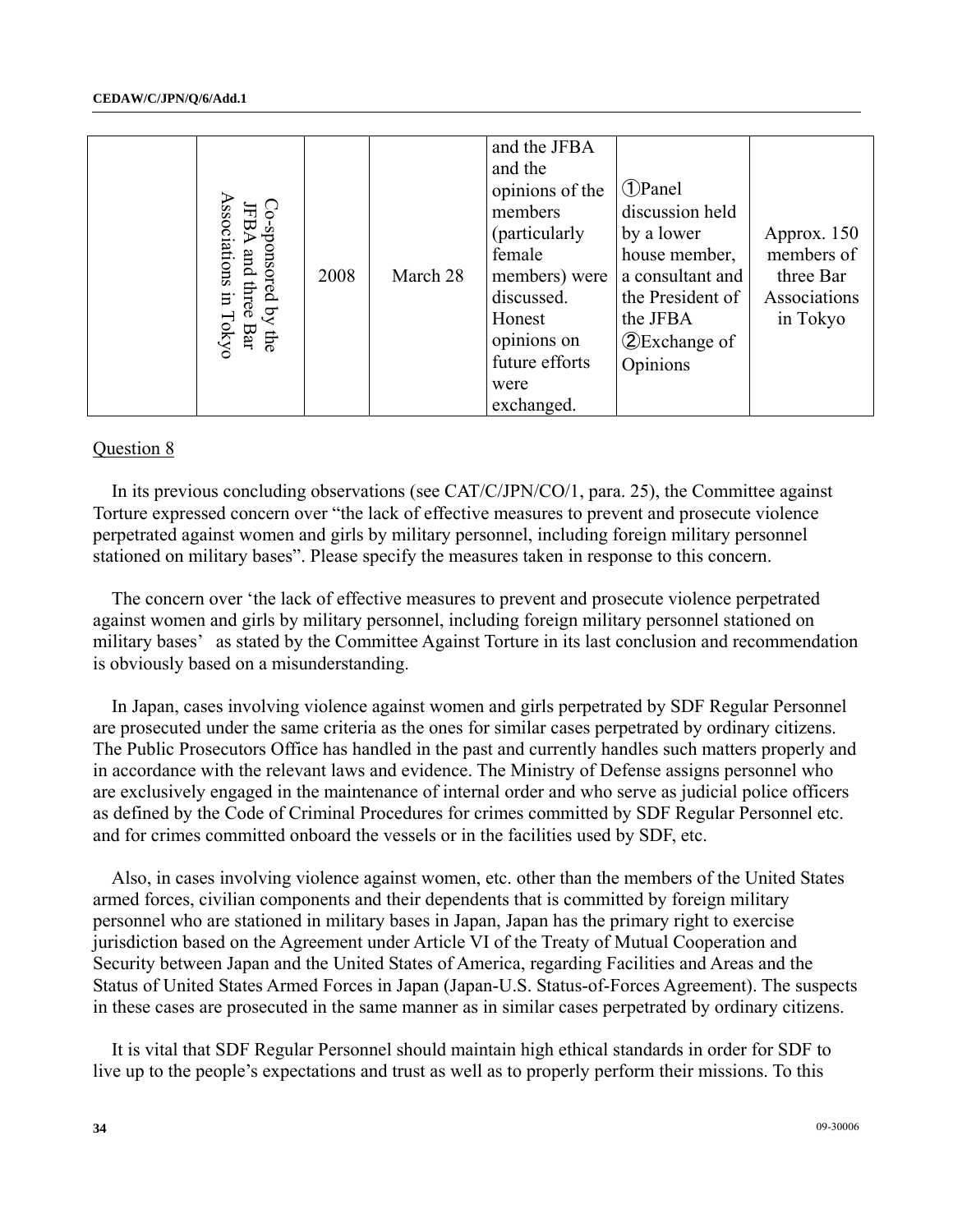end, the Ministry of Defense endeavors to properly educate its personnel in a manner that suits the SDF. As part of these endeavors, the Ministry of Defense provides education on human rights, including consideration for women, etc. Specifically, education on the Constitution of Japan, including respect for fundamental human rights, is incorporated in the curriculum of the National Defense Academy, the National Defense Medical College, and the Officer Candidate Schools of each service, etc. Education on respecting fundamental human rights is incorporated in the curriculum at various SDF schools, etc., and education is provided to SDF officers on International Humanitarian Law and human rights.

Regarding incidents and accidents, etc. caused by foreign military personnel stationed in Japan, the Government always makes requests at different levels that education for service members and discipline be strictly enforced. The U.S. Forces in Japan has implemented measures such as restriction of off base movements during nighttime curfew, temporary off limits to specified areas and shops, and training/education programs.

In Okinawa, where approximately 74% of the facilities and areas used by the U.S. Forces in Japan are located, the 'Cooperative Working Team for Prevention of Incidents and Accidents by U.S. Military Personnel and Constituents' has been organized by the parties concerned, including the Government, the U.S. Forces in Japan and the local governments in Okinawa for the purpose of cooperating in the prevention of incidents and accidents. The Team has been discussing concrete measures in close cooperation with local representatives and the U.S. side.

### Question 9

The report indicates (see para. 172) that "the Law Concerning Partial Amendment to the Penal Code", which was enacted in June 2005, includes the establishment of trafficking in persons as a crime and introduces an increase in the penalties for such a crime. Annex No. 21 of the report provides statistical data on how many prosecutions have been brought against traffickers from 2001 to 2005. Please give further details about the results to date of those prosecutions in terms of convictions and sentences as well as statistical data and prosecutions since the enactment of the new legislation.

During the term from 2001 to 2005, a total of 219 cases were prosecuted (indicted) for crimes that involved trafficking in persons, and the defendants were found guilty in all of the cases. Among them, defendants were imposed unsuspended sentence of imprisonment with work in 34 cases, and the most severe sentence was 6-year prison sentence.

During the term from the time when the crime of buying or selling of human beings became effective to the end of December 2008, 39 cases were prosecuted (indicted), and the defendants were found guilty in 31 cases (other cases are still on trial). Among them, defendants were imposed unsuspended sentence of imprisonment with work in 20 cases, and the most severe sentence was 11 year prison sentence.

While it is stated in the question that the Statistical Annex 21 of the Report provided statistical data on the number of prosecution of trafficking in persons from 2001 to 2005, the Statistical Annex 21 is the statistical data on the number of the cases where the investigative authorities identify the offenders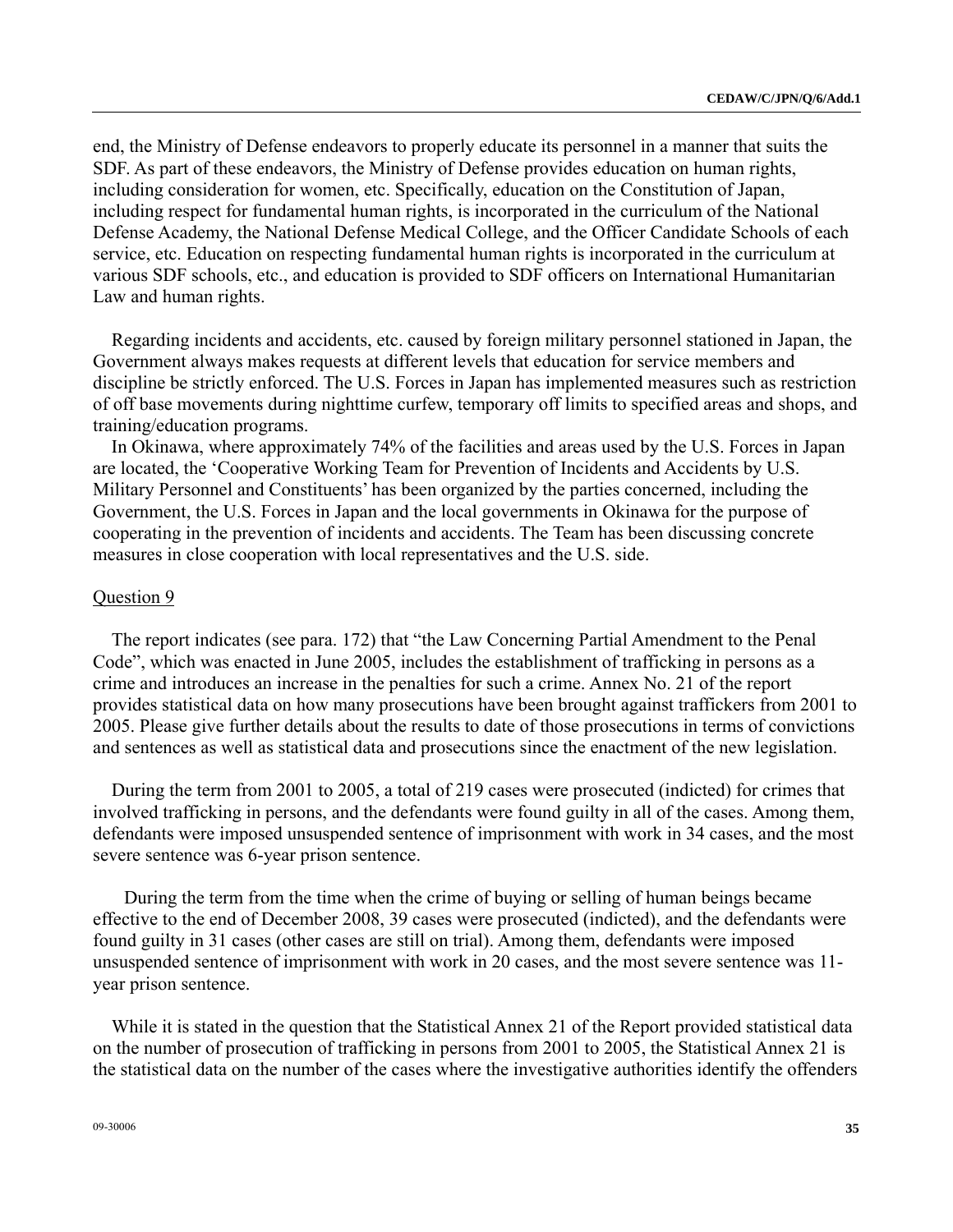and treat them as suspects, such suspects and the victims. This Annex data does not show the number of prosecution of trafficking in persons.

The police cleared 78 persons (including 24 brokers) in 72 cases that involved trafficking in persons in 2006 and 41 persons (including 11 brokers) in 40 cases in 2007. Among them, 23 persons in 10 cases in 2006 and 9 persons in 8 cases in 2007 were cleared for the crime of buying or selling human beings. Regarding the victims of trafficking (by nationality, etc.), 58 persons from 5 countries and 43 persons from 5 countries were identified in 2006 and 2007, respectively. The details are shown in the Annex.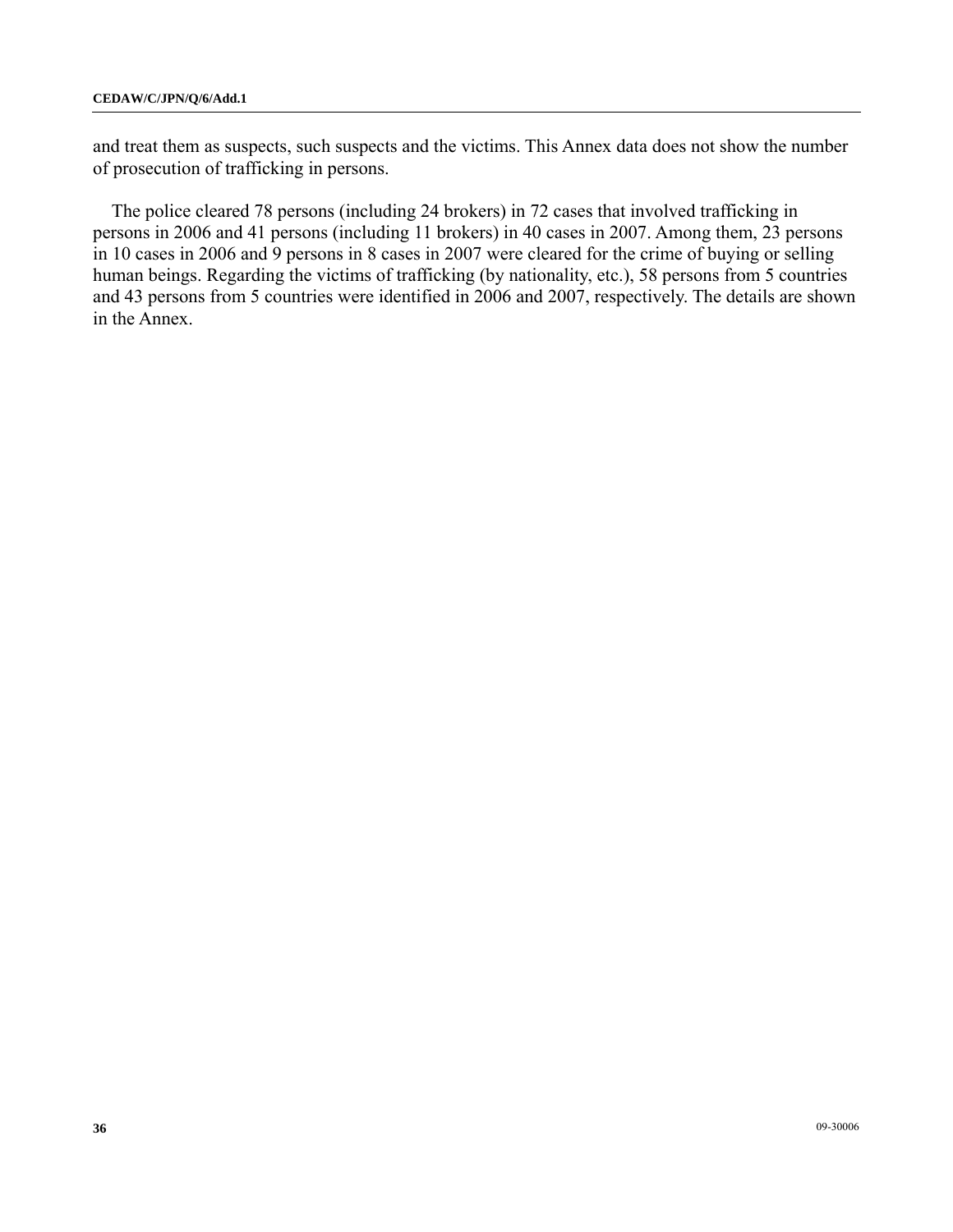### Annex

|                                | 2006         | 2007           |
|--------------------------------|--------------|----------------|
| Number of Cases Cleared        | 72           | 40             |
| Number of Persons Cleared      | 78           | 41             |
| <b>Brokers</b>                 | 24           | 11             |
| <b>Total Number of Victims</b> | 58           | 43             |
| Indonesia                      | 14           | 11             |
| The Philippines                | 30           | 22             |
| Thailand                       | 3            | $\overline{4}$ |
| Taiwan                         | 10           |                |
| Romania                        |              |                |
| Columbia                       |              |                |
| South Korea                    | $\mathbf{1}$ | 5              |
| Australia                      |              |                |
| Estonia                        |              |                |
| Russia                         |              |                |
| Laos                           |              |                |
| China                          |              |                |
| Cambodia                       |              |                |
| Japan                          |              | $\mathbf{1}$   |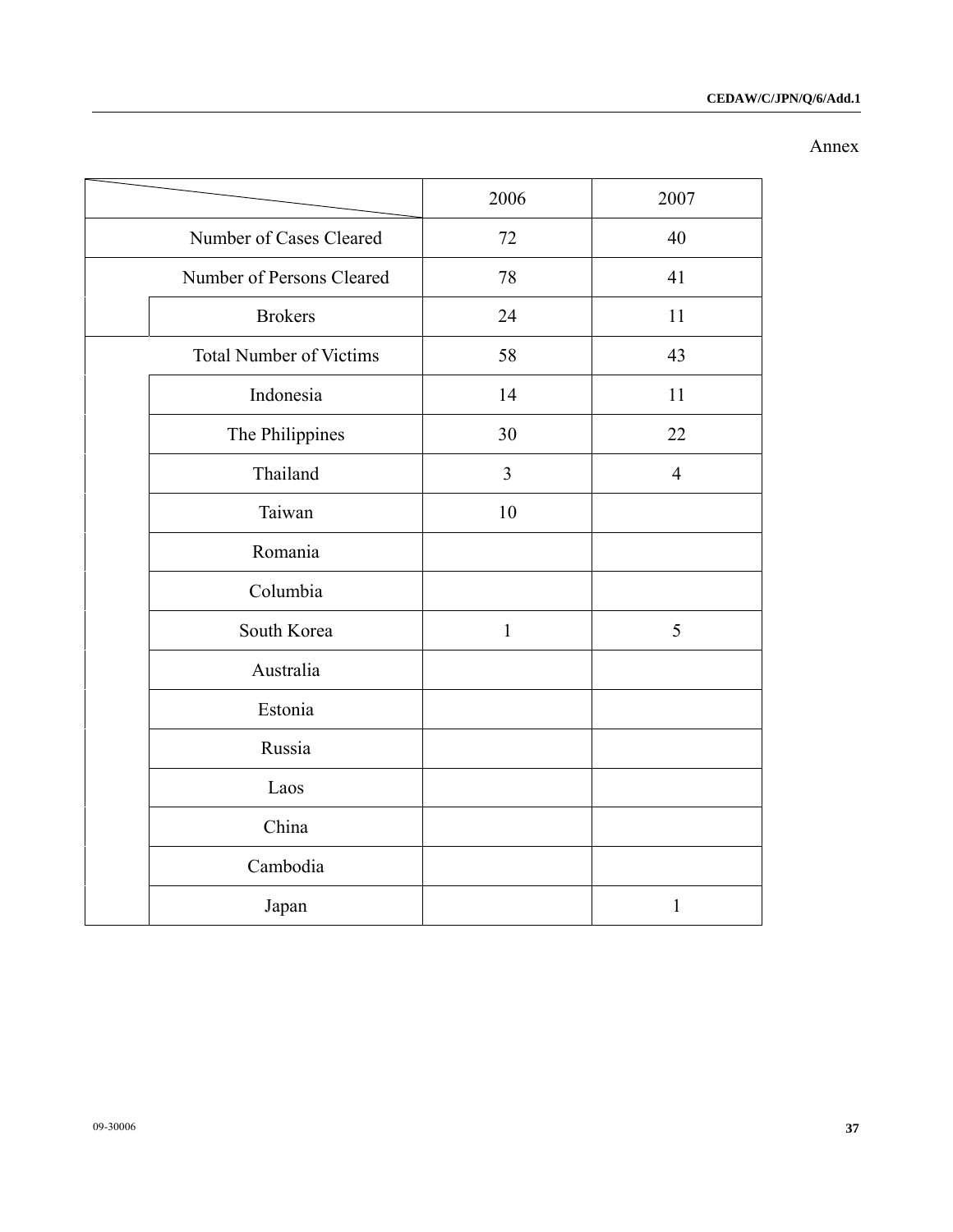### Question 10

In its previous concluding observations (see CAT/C/JPN/CO/1, para. 25), the Committee against Torture expressed its concerns at the cross-border trafficking in persons, facilitated by the extensive use of entertainment visas issued by the Government, as well as at the inadequate nature of support measures for victims, leading to victims of trafficking being treated as illegal immigrants and being deported without redress or remedy. Please describe measures that have been taken to address those concerns as well as any protection measures and assistance given to witnesses and victims of trafficking.

The Immigration Bureau of the Ministry of Justice revised the Immigration Control and Refugee Recognition Act (hereinafter referred to as the Immigration Control Act) in 2005. The revised Act stipulates that the victims of trafficking in persons shall be excluded from application of the reasons for denial of landing and deportation (prostitution and activities other than those permitted under the previously granted status of residence) and that a person who violates the Immigration Control Act as a result of being placed under the control of another person due to trafficking in persons may be granted special permission for landing and special permission for status of residence. In this way the Bureau is acting to promptly protect the victims of trafficking in persons. Among the victims of trafficking in persons to whom the Bureau has provided protection under the revised Act, all of those persons who violated the Immigration Control Act were granted special permission for residence, and not one of those persons was forcibly repatriated. (Note) From 2005 to 2007, special permission for status of residence was granted to a total of 87 persons. All other victims were legal residents.

If a victim wishes to continue to reside in Japan, the period of stay may be extended or the status of residence may be changed. The granting of these permissions is considered from the viewpoint of protecting the victims while comprehensively taking into consideration the circumstances of each individual victim.

After amending the ministerial ordinance that stipulates the criteria for granting landing permission to applicants applying for the status of Entertainer in 2005 and 2006, the Immigration Bureau of the Ministry of Justice promoted a stricter application of the advance passenger information system and the landing examination procedures as compared to previous years. As a result, the number of persons who entered Japan as an Entertainer declined sharply from approximately 135,000 in 2004 to approximately 39,000 in 2007 (a 71% decrease from 2004). Strict landing examinations and other measures were also applied to persons applying for landing permission as a 'Temporary Visitor' and a 'Spouse or Child of Japanese National'. Through these actions, the measures against trafficking in persons are being strongly promoted.

As a result of the amendments to the ministerial ordinance that stipulates the criteria for granting landing permission to applicants applying for the status of Entertainer that came into effect in 2005 and 2006, the number of Entertainer visas issued has been decreasing. In particular, the number of Entertainer visas issued to Philippine nationals has decreased sharply from approximately 85,000 in 2004 to 3,300 in 2008. With this, the number of the victims entering into Japan through the abuse of the Entertainer visa is also declining.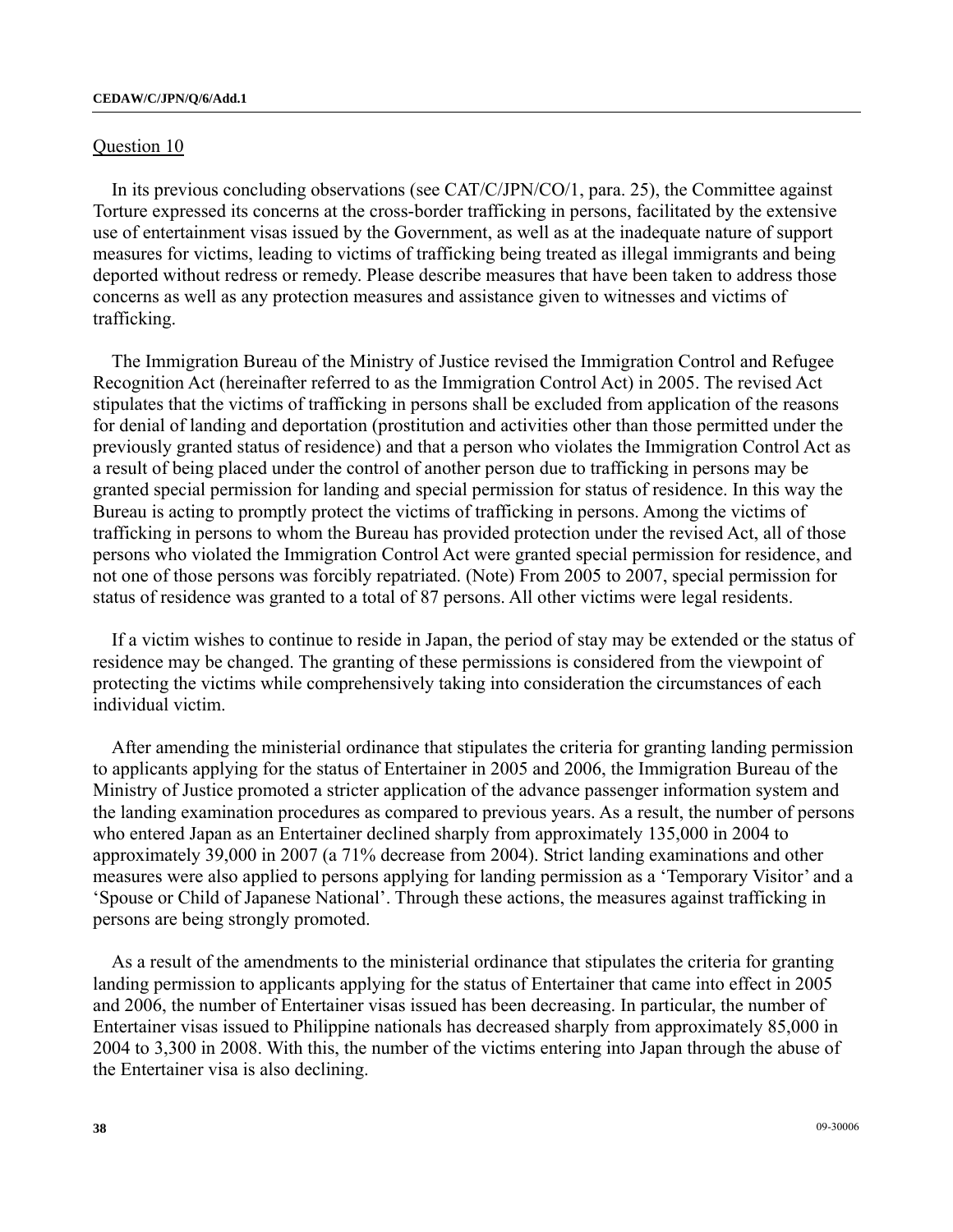In addition, overseas establishments carefully examine the applications not only for Entertainer visa but also for Temporary Visitor visa, etc. made by young women from the regions of origin of trafficking victims, in particular, in order to prevent the abuse of such visas.

The Immigration Bureau of the Ministry of Justice conducts risk assessments for victims who wish to return to their native countries through the International Organization for Migration (IOM), an organization that provides return assistance. If it is determined that an objective and specific risks exist for a victim after returning home, the Bureau explains the situation to the victim and takes measures appropriate to the victim's individual circumstances from a humanitarian perspective, including continued temporary protection. Close cooperation with the IOM has also been established in the investigations regarding the recognition of victims.

In order to provide early protection to women who become victims of trafficking in persons, the police began the Anonymous Reporting Model Project in October 2007. This is a system in which private organizations entrusted by the National Police Agency receive anonymous tips about crimes that involve trafficking in persons and provide the information to the police to assist in police investigations, etc. In the first year of the project, 459 tips were received, including 62 tips on trafficking in persons. The police use these reports in their criminal investigations of trafficking in persons, etc. Also, since 2005, the police have made leaflets in nine languages that appeal the victims to seek police protection. The leaflets have been made in cooperation with the embassies of the countries concerned and the relevant institutions and organizations and have been distributed in places where victims are likely to notice.

The police and the Immigration Bureau of the Ministry of Justice give due consideration to the feelings of the victims when providing protection by questioning the victims through staff who are fluent in the native language of the victim or using female staff to conduct the questioning. At the same time, the Bureau endeavors to promptly inform the embassies of the countries concerned and the Women's Consulting Office.

Regarding the protection of victims involved in trafficking in persons, the Action Plan of Measures to Combat Trafficking in Persons that was formulated by the government in 2004 stipulates that Women's Consulting Offices (one in each of the 47 prefectures) and the Child Guidance Centers (197 centers across the country) shall be utilized. As of the end of November 2008, 254 victims had received protection at the Women's Consulting Offices and Child Guidance Centers.

Moreover, the Ministry of Health, Labour and Welfare made it possible from the FY2005 for Women's Consulting Offices to entrust temporary protection to private organizations, etc. in cases where a private organization can be expected to provide better protection because the staff can speak the victim's native language or for other reasons.

In addition to including in the budget the cost to hire interpreters at the temporary protection facilities of Women's Consulting Offices in order to deal with foreigners and assigning staff in charge of psychotherapy to the temporary protection facilities of Women's Consulting Offices, the Ministry of Health, Labour and Welfare also includes money in the budget for medical costs that starting from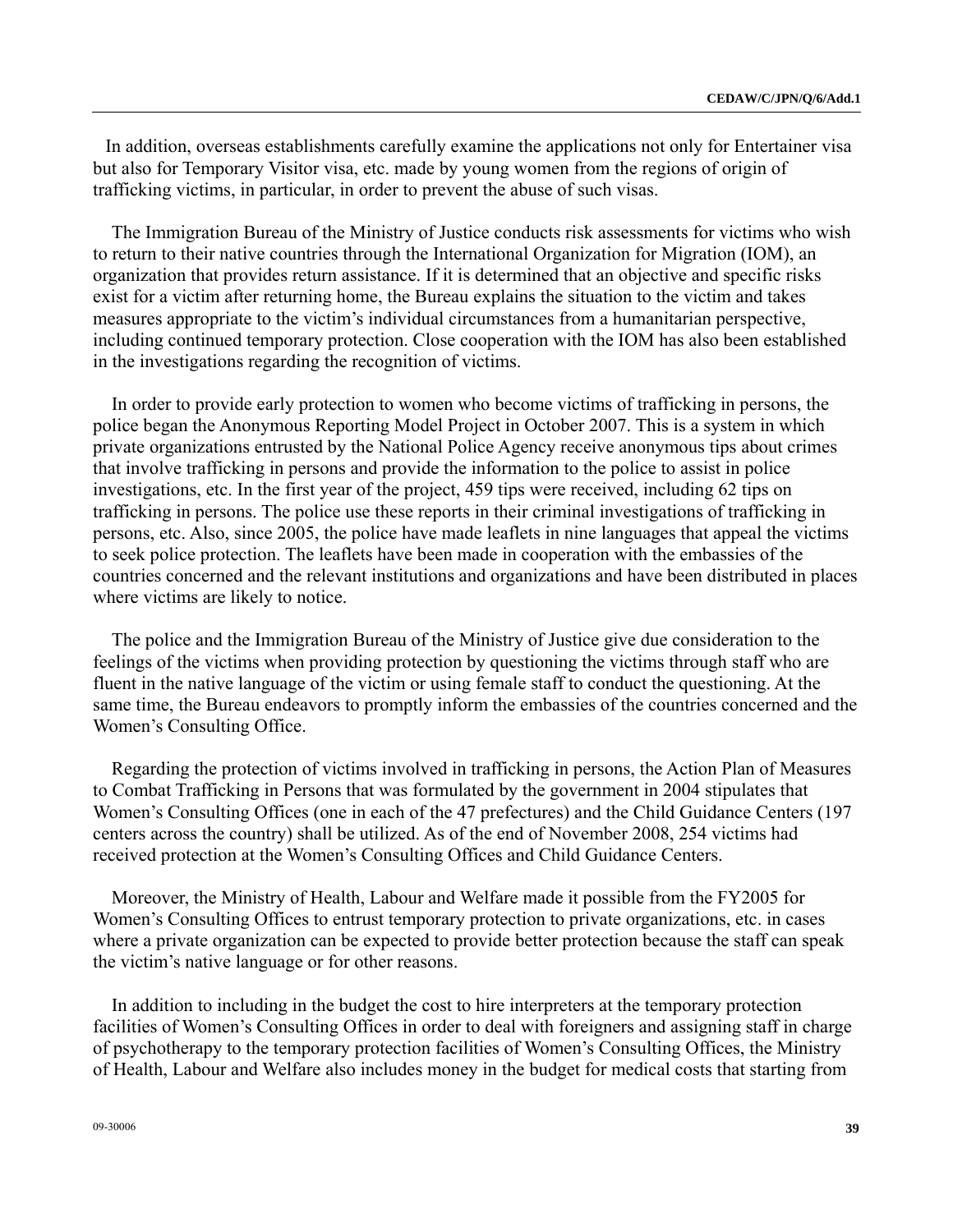FY2006 can be expended exclusively for victims involved in trafficking in persons who are staying at the temporary protection facilities of Women's Consulting Offices. Furthermore, the Ministry assigns attorneys, etc. to the Women's Consulting Offices to provide legal support and coordination services concerning regarding the victim's status of residence, etc.

The Government budget for FY 2009 includes measures to train interpreters who are specialized in providing support to victims under temporary protection at the Women's Consulting Offices.

The Government began contributing to the project 'Voluntary Return and Reintegration Assistance to Trafficked Victims in Japan' of the International Organization for Migration (IOM) in FY2005 as part of the Action Plan and has contributed a total of 128,248,002 yen as of FY2008. As of the end of December 2008, the IOM provided return assistance to 144 victims who wished to return to their home countries and also provided support to facilitate their reintegration into society (provision of shelter, medical expenses, financial support, etc.) after their repatriation. Moreover, for the purpose of supporting the follow-up process (Bali Process) of the Regional Ministerial Conference on People Smuggling, Trafficking in Persons and Related Transnational Crime, the Government contributed a total of US\$ 59,500 through the IOM from 2003 to 2008 to support the operation and maintenance costs of the Bali Process website. Also, in support of the anti-human trafficking projects that have been implemented by the United Nations Office on Drugs and Crime (UNODC), approximately US\$ 103,000 has been diverted from the portion of Japan's contribution to the Criminal Prevention and Criminal Justice Fund (CPCJF) from FY2006 to FY2008. In addition, the Government contributed approximately US\$ 12.77 million through the Trust Fund for Human Security that has been established in the United Nations to 10 projects relating to measures against trafficking in persons which are carried out by international organizations such as the International Labour Organization (ILO), the United Nations Development Programme, IOM, etc. in 13 countries including Southeast Asian countries.

### Question 11

Please provide information on the measures taken to address the root causes of prostitution, to prevent the sexual exploitation of women and girls, to raise awareness of the health and safety risks of prostitution and to ensure the protection, rehabilitation and social reintegration of prostitutes who wish to leave prostitution.

The police are making efforts to clear the crimes that violate the Anti-Prostitution Act, the Act on Punishment of Activities Relating to Child Prostitution and Child Pornography, and the Protection of Children, etc. and to prevent the prostitution and sexual exploitation of women and girls.

In order to provide early protection to women and girls who become victims of trafficking in persons and other crimes that cause harm to the welfare of youth, the police began the Anonymous Reporting Model Project in October 2007. This is a system in which private organizations entrusted by the National Police Agency receive anonymous tips about crimes from the public and provide the information to the police to assist in police investigations, etc. In the first year of the project, 459 tips were received, including 62 tips on trafficking in persons, 206 reports on crimes that cause harm to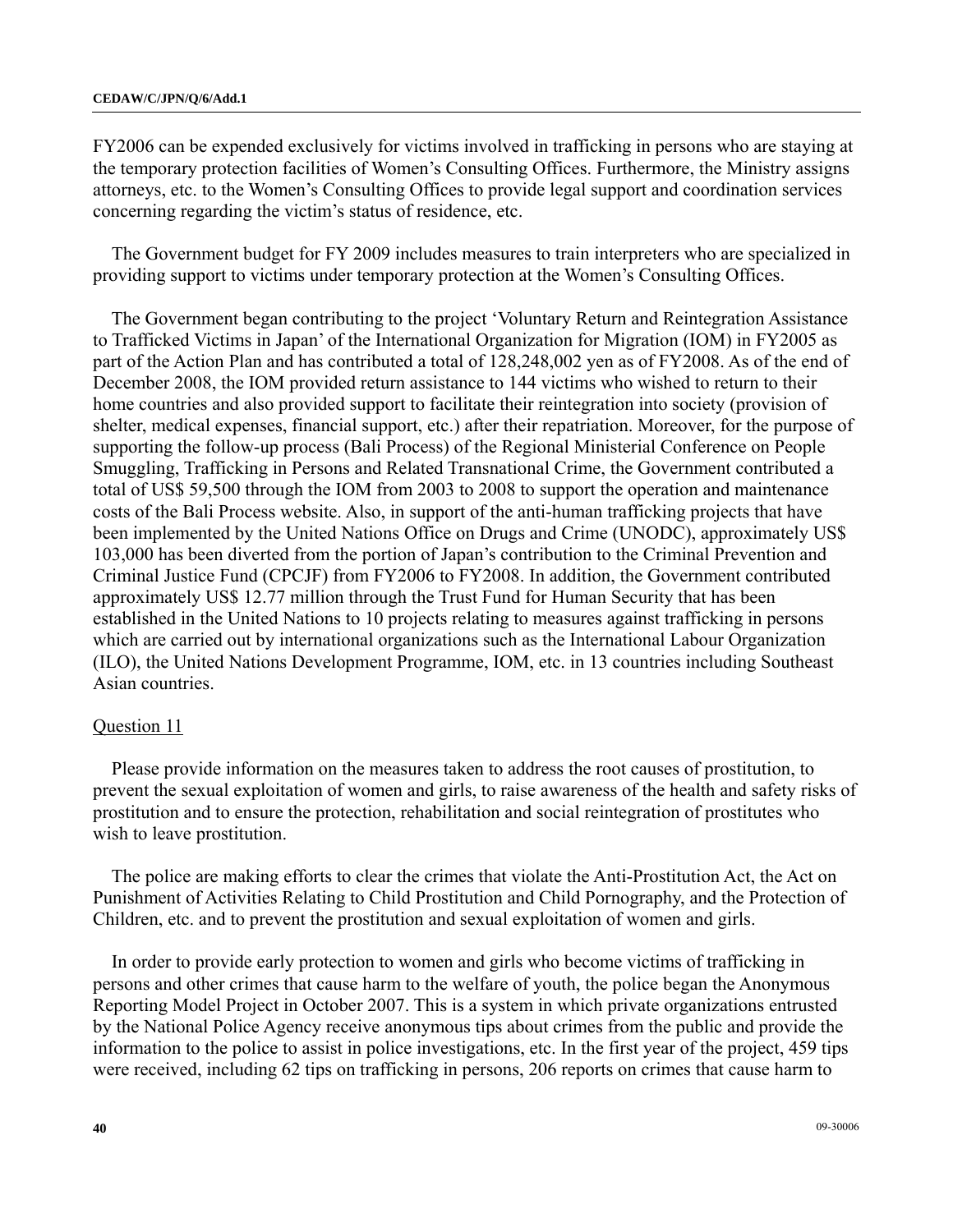the welfare of youth, and 191 tips on reference information. These tips are used in the criminal investigation of trafficking in persons and other crimes that cause harm to the welfare of youth as well as to contribute to the prevention of sexual exploitation of women and girls.

The Women's Consulting Offices that are located in each of the 47 prefectures provide extensive consultation services under the Anti-Prostitution Law that are directed at protecting and rehabilitating women who might engage in prostitution in light of their sexual habits and environment. They also conduct investigations on such women and their family environment and, if necessary, make medical, psychological and functional judgments that are used as the basis for providing guidance and support, including referrals to the Public Employment Security Office or medical institutes, etc.

The Women's Consulting Offices also provide such women with temporary protection as needed and, if it is deemed necessary at the women's protective institutions to provide guidance and support for employment and in daily life, make a decision regarding the protection of the victim at the women's protective institutions based on an application filed by the victim.

There are approximately 1000 women's counselors available nationwide who endeavor to find women who might become involved in prostitution in light of their sexual habits and environment and to provide consultations and guidance services when needed. In addition, the women's protective institutions have been established at 50 locations across Japan to provide support to women who have been referred from the Women's Consulting Offices. The support includes providing the women with assistance in repairing their physical and mental health, stabilizing the foundations of their livelihood, and supporting themselves to become independent.

Out of 17,971 women who visited the Women's Consulting Offices for a consultation in FY2007, 151 were involved in prostitution. Also, 66 out of 1,314 inmates in the women's protective institutions were involved in prostitution when they entered the institutions.

 The Women's Consulting Offices, etc. provide extensive support not only to women with a history of prostitution as described above but also to women who have no experience of prostitution but might become involved in prostitution in light of their sexual habits and environment.

The Ministry of Health, Labour and Welfare has set the staffing standards for the Women's Consulting Offices and their temporary protection facilities that require doctors, nurses and psychological diagnosticians to be stationed at the offices and began assigning staff in charge of psychotherapy in FY2002.

 The women's protective institutions hire psychiatrists and conduct vocational training and have implemented a project to provide support for living independent lives to women who leave the institutions. Since FY2008, efforts have been made to ensure that at least one visit per month is made as part of the independent life support project, a project that supports women who have left the institutions by visiting their home or workplace, etc.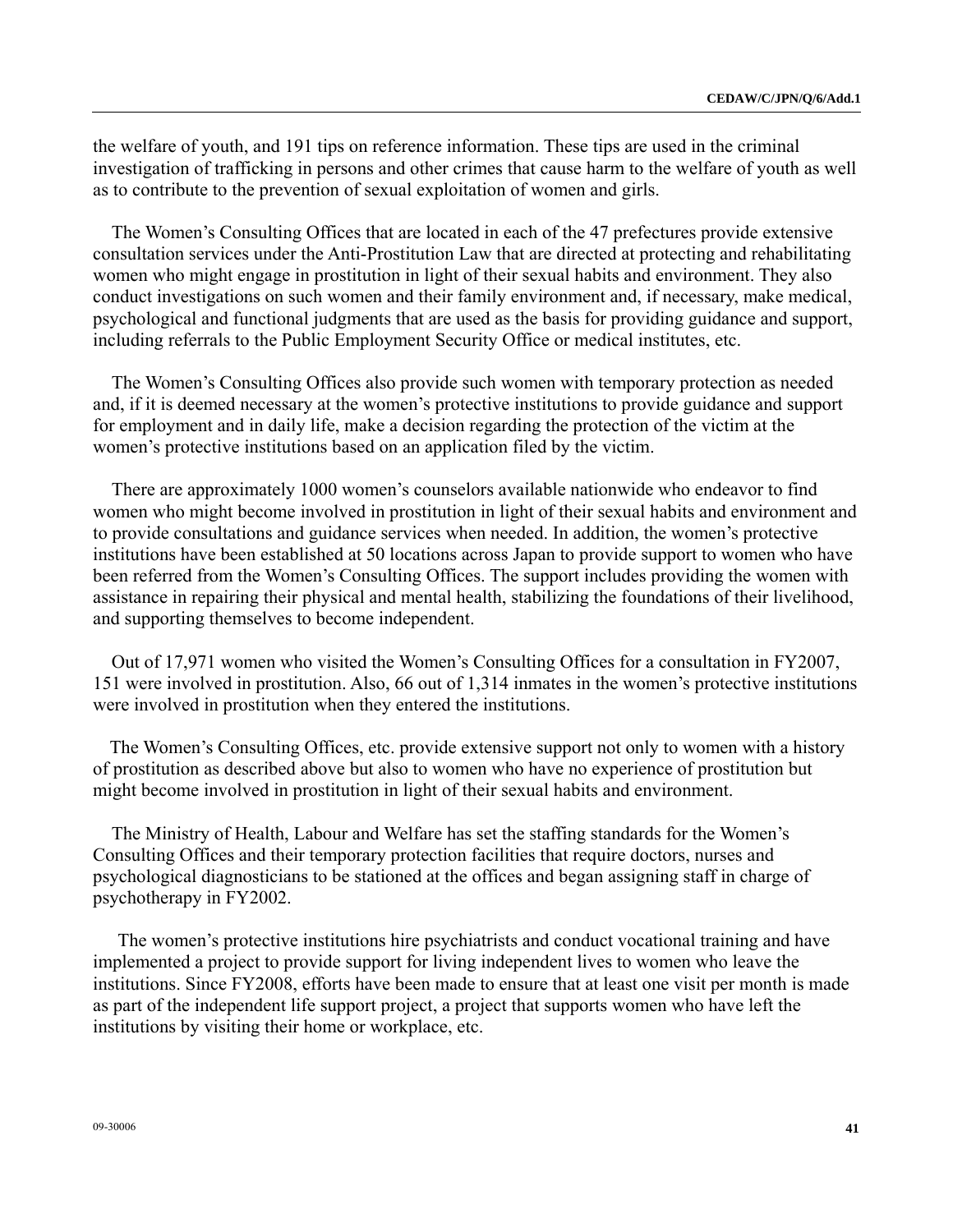Thus, the Ministry of Health, Labour and Welfare provides support to women who might become involved in prostitution while also taking measures to promote the protection, rehabilitation and social reintegration of women who have been engaged in prostitution in cooperation with the relevant organizations.

### Question 12

In its previous concluding observations (see CRC/C/15/Add.231, para. 51), the Committee on the Rights of the Child expressed its concerns at the practice of *Enjo-Kosai*, or compensated dating, and at the low minimum age of sexual consent, which might contribute to the practice and hamper the prosecution of sexual abuse of children. The sixth periodic report acknowledges (see para. 201) that "sexual acts committed in the name of patronage dating have drastically increased in number". Please indicate what measures have been taken to address those concerns.

Regarding the eradication of *Enjo-Kosai* (patronage dating), strict measures to combat child prostitution, etc. have been enforced through the aggressive application of the Act on Punishment of Activities Relating to Child Prostitution and Child Pornography and the Protection of Children (hereinafter referred to as the Act Banning Child Prostitution and Child Pornography).

In Japan, under the Act Banning Child Prostitution and Child Pornography that was established in 1999, sexual intercourse or any conduct similar to sexual intercourse with children under 18 years of age in return for compensation is punishable. Moreover, in 2004, the Act was revised to raise the maximum term of imprisonment with work in statutory penalties for child prostitution, intermediation in child prostitution, etc. as defined in the Act up to 5 years. Thus, the Government is taking even stricter measures against child prostitution, which includes *Enjo-Kosai*.

The Child Welfare Law stipulates that a person who commits an act of de facto influence that causes a child under 18 years of age to commit an obscene act (including cases in which the person who causes a child to commit an obscene act becomes the other party of the obscene act) shall be sentenced to imprisonment with work for not more than 10 years and/or a fine of not more than 3,000,000 yen. It also stipulates that a person who knowingly delivers a child to a person who is likely to cause a child to commit an obscene act or an act of keeping a child under one's control with the intent of causing the child to commit an act that is mentally or physically harmful to the child shall be sentenced to imprisonment with work for not more than 3 years and/or a fine of not more than 1,000,000 yen.

The police are promoting the dissemination of public information, activities to raise awareness and the prohibition of dating sites which may lead to *Enjo-Kosai* through the effective utilization of delinquency prevention classes, mini PR magazines, etc. As a result, the number of cases involving child prostitution that have been referred to the public prosecutor has declined from 1,613 in 2006 to 1,347 in 2007. In 2008, the Regulation of Acts Inducing Children Using the Internet Dating Services and Other Measures was revised to strengthen the controls over dating site operators.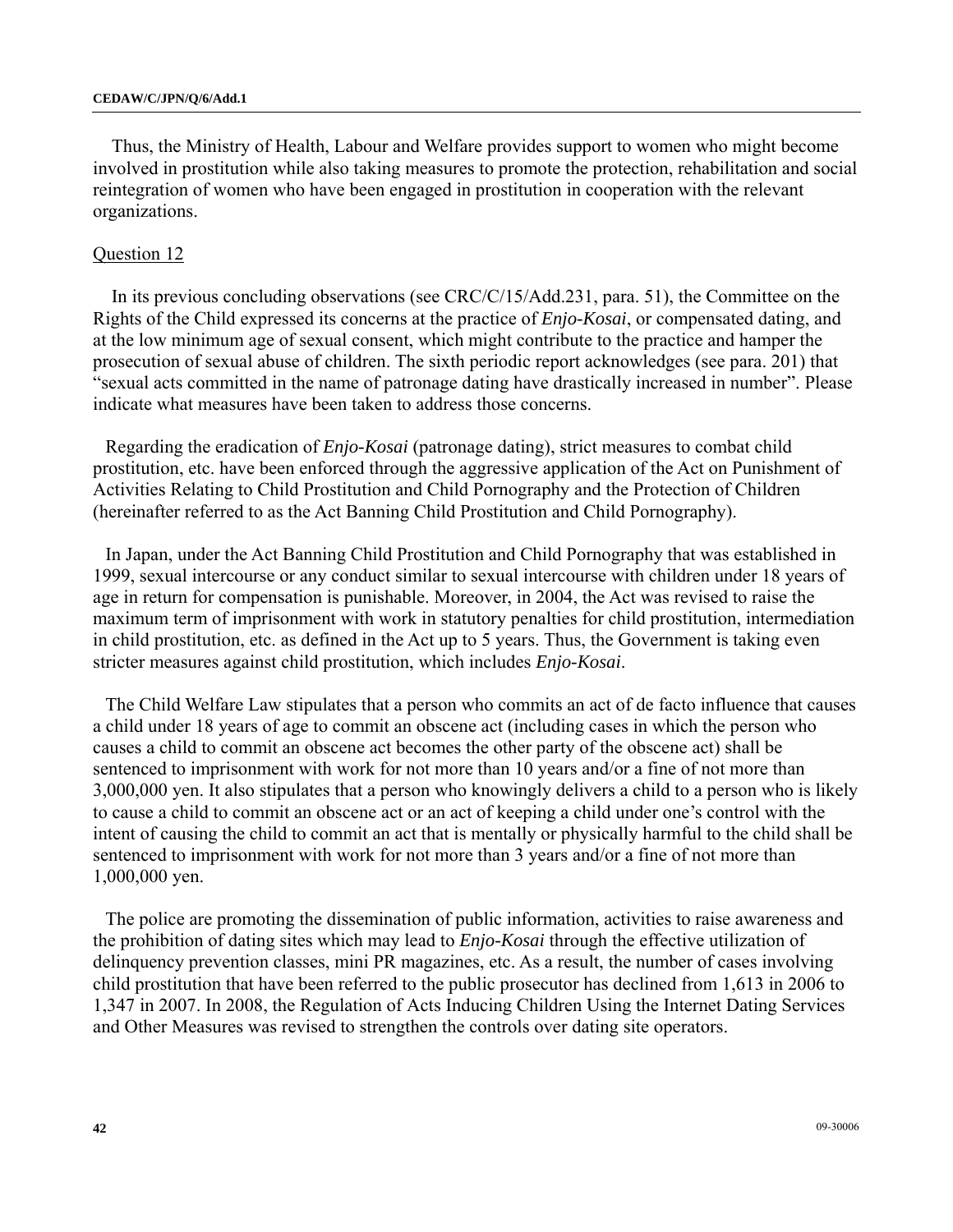Along with these measures, the Ministry of Education, Culture, Sports, Science and Technology is promoting measures to prevent sexual delinquency, including education directed at developing correct knowledge of and a proper attitude towards sex, the preparation and distribution of guidance materials for teachers that are designed to promote classes about preventing delinquency and the dissemination of information through meetings with and notifications to teachers in charge of student guidance. Also, in order to protect children and students from harmful information on the Internet, the Ministry produces DVDs and leaflets directed at raising awareness about harmful information as well as promotes the use of the filtering services (services that filter content harmful to young people).

As explained above, in Japan, punishable sexual acts with children range broadly from sexual intercourse and any conduct similar to sexual intercourse for compensation, the intermediation of such acts to acts of de facto influence that causes a child to commit an obscene act. The person who is the other party to such an act and a person who is involved in the act through intermediation or other conducts are punishable under the law regardless of whether or not the child agrees to commit the act. A 'child' as referred to here means any person who is under 18 years of age, and therefore, concern over the low minimum age of sexual consent has no grounds.

Under the Penal Code of Japan, the minimum age that a child can consent or agree to sexual intercourse, etc. is 13. This minimum age of 13 has been established only as a basis for distinguishing children who are generally regarded as mentally immature and without the capacity to consent or agree to sexual intercourse, etc. (i.e. sexual intercourse with a child under that age is regarded as the equivalent to having sexual intercourse against the will of the child). Thus it does not legitimate child prostitution or sexual abuse against a child 13 years of age or older.

### Question 13

The report notes that the number and ratio of female national public officers in managerial positions are small, and figures show a declining trend (see para. 228). Please indicate what measures the State party intends to take in order to increase the participation of women at managerial level, including temporary special measures, in line with article 4, paragraph 1, of the Convention, and the Committee's general recommendations Nos. 23 and 25.

Regarding the creation of a gender-equal society, it is important to facilitate the participation of women in policy decision-making processes. The target of 'raising the percentage of women in leadership positions in all fields to at least 30% by 2020' is clearly stated in the Second Basic Plan for Gender Equality adopted in 2005 as one of priority issues, and the Government is promoting measures to achieve this goal.

The share of female national public officers in managerial positions, which was 1.9% as of FY2006, has been increasing every year, albeit slowly. In order to further promote measures to increase this share, the Headquarters for the Promotion of Gender Equality headed by the Prime Minister adopted the 'Program for Accelerating Women's Social Participation' in 2008 which mentions public officers as one of three priority fields in which the level of participation by women still remains low in spite of high expectation for women to play active roles. The Program sets the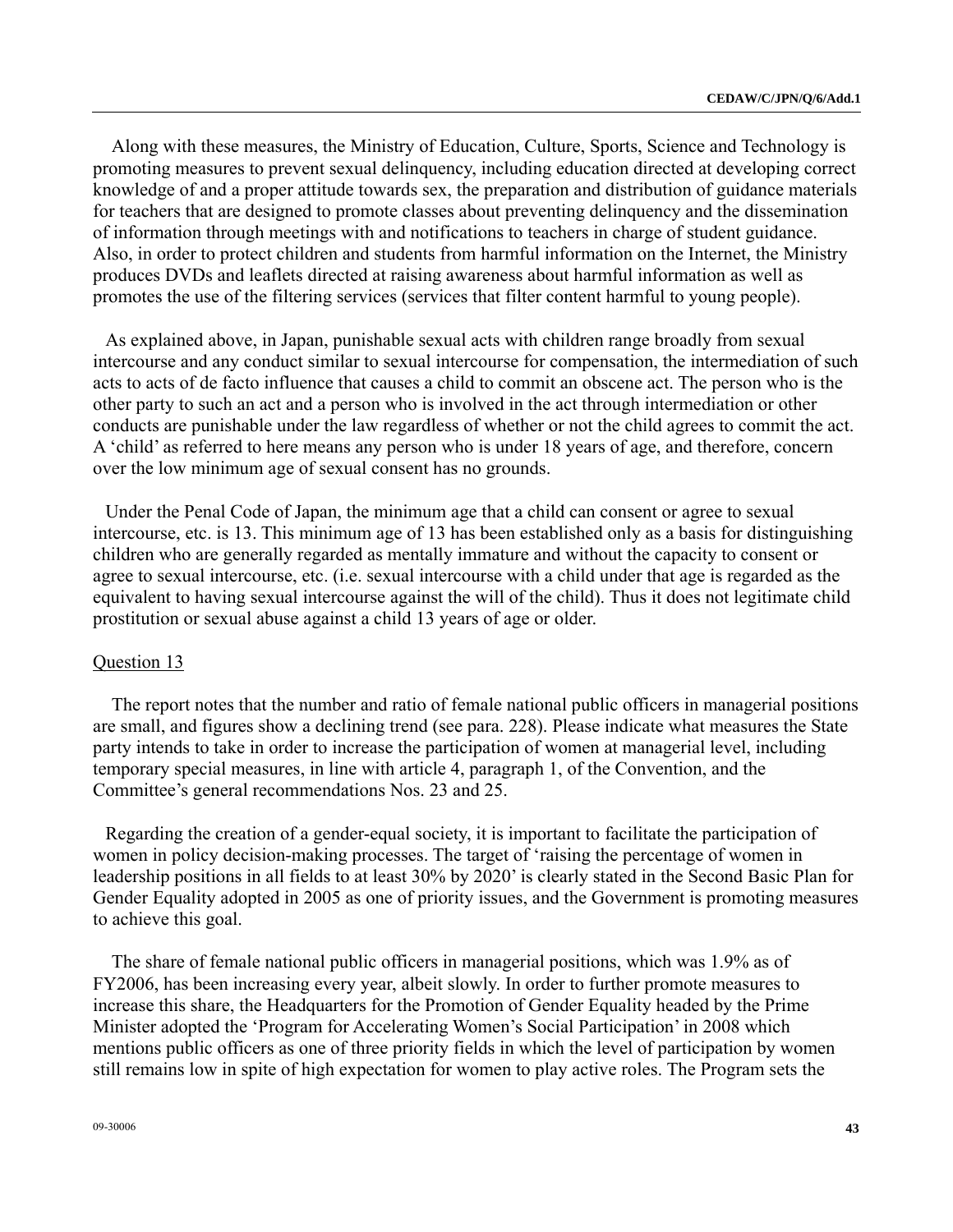target of raising the proportion of female directors or higher in the Government to around 5% by the end of FY2010. Each Ministry is reviewing and strengthening its respective 'Plan for the Enlargement of the Recruitment and the Promotion of Female National Public Officers', etc. and is establishing the target ratio of female officers. Also, each Ministry is promoting measures such as encouraging the introduction of a flexible working system, reviewing working styles, supporting active career formation through work experience.

At the same time, it was agreed to set the target for the number of female national public officers recruited through the Level I recruitment examination (career officers in the fields of administration, legislation, economics) at around 30% as a rough ratio for the number of women in the total number of recruits for the Government as a whole until 2010 and to make efforts to raise the share of women who are recruited through other examinations to the extent possible. Since then, efforts have been made to this end. The share of women recruited through the Level I examination in the fields of administration, legislation and economics was 21.3% in FY2004 but is expected to be 30.1% for FY2009. Therefore, the above-mentioned target is expected to be achieved earlier than originally planned.

Through these efforts, the Government intends to further expand the participation of women as public officers.

### Question 14

According to statistical data provided in the report, women continue to be underrepresented in decision-making in many areas, in particular in the Diet (9 per cent in the House of Representatives in 2005 and 13.6 per cent in the House of Councilors in 2004), in the national Government (9.1 per cent of all ministers in 2006), in the judiciary (13.7 per cent in 2005), in local governments and in local assemblies. In its previous concluding comments (see A/58/38, sect. IV, para. 368), the Committee recommended that the State party increase the representation of women in political and public life through the implementation of temporary special measures and urged the State party to support training programmes for future women leaders and carry out awareness-raising campaigns regarding the importance of women's representation in decision-making for achieving gender equality. What measures are being undertaken by the State party to increase the number of women in the various levels and branches of Government, including the adoption of temporary special measures?

In order to facilitate the participation of women in policy decision-making processes, the target of 'raising the percentage of women in leadership positions in all fields to at least 30% by 2020' is clearly stated as one of the priority issues in the Second Basic Plan for Gender Equality that was adopted in 2005. The Government is encouraging the promotion of measures that can be taken in each field and is conducting follow-up studies on the participation of women in each field.

Furthermore, given that more strategic efforts are necessary to expand the participation of women, the Headquarters for the Promotion of Gender Equality adopted the 'Program for Accelerating Women's Social Participation' in April 2008. The Program sets forth three basic policies for the measures that are to be implemented: realization of the Work-Life-Balance; expansion of support to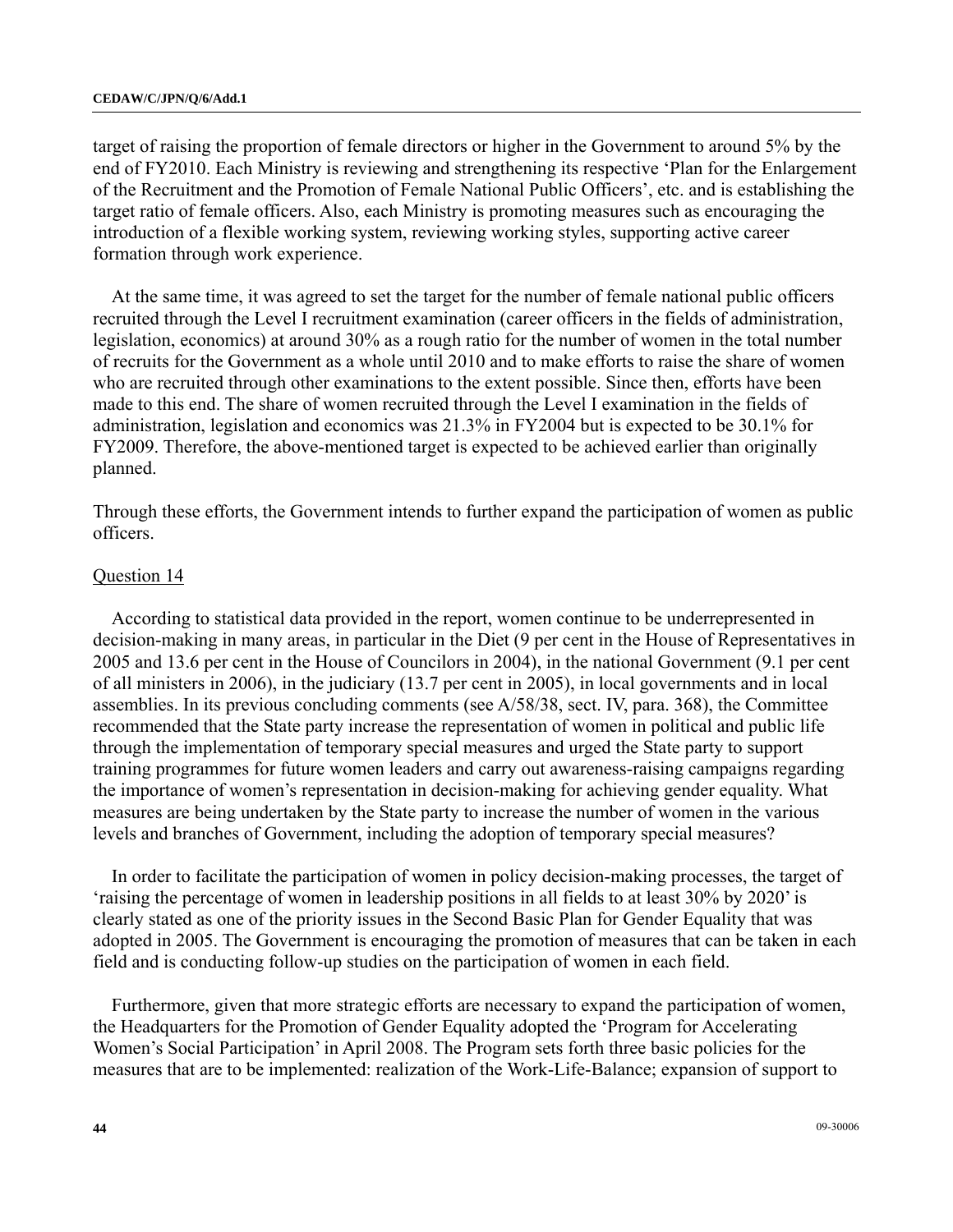women's effort to build their capacity and fulfill their potential; and awareness-raising. It also identifies concrete measures that are to be taken by FY2010 in order to accelerate the participation of women in all fields.

Specifically, the Government is working on establishing a solid foundation for accelerating the participation of women in all fields through strategic approaches administered by the Minister of State for Gender Equality and Social Affairs, etc. to top-level leaders in each field. Moreover, high priority has been given to measures regarding public officers as it is one of the three fields in which the participation level of women remains low in spite of the high expectation for women to play more active roles (see Question 13 for details).

The proportion of female members on national advisory councils is 32.4% as of the end of September 2008. With respect to the national advisory councils, the Government has set a target for 2020 to achieve gender equality where, for the Government as a whole, the number of either male or female members does not fall below 40% of the total. It has also set a short-term target for FY2010 that 33.3% of the members should be female members. Local governments are also making efforts to increase the number of female members on advisory councils by setting numerical targets that generally mirror the models of the central Government. As a result, the number of female members on advisory councils and committees has steadily increased to 32.6% for prefectures and 30.7% for government-designated cities.

In the field of politics, the proportion of female members is 9.4% for the House of Representatives, 18.2% for the House of Councilors (as of February 2009), 8.2% for prefectural assemblies and 10.8% for municipal assemblies (as of December 2008). This is evidence that the participation of women in politics has been slowly but steadily increasing. In order to further expand the participation of women in politics, research is being conducted on the 'positive actions' regarding the participation of women in politics that are stipulated in the laws or internal party rules of advanced countries.

Efforts are also being made in the judicial field. The share of female judges is 15.4%, 12.2% for public prosecutors and 14.4% for attorneys. These shares have been steadily increasing.

Regarding support for the training programs provided to future female leaders, the National Women's Education Center provides training for the managerial staff of women's facilities and the heads of women's organizations. The Cabinet Office is also planning to develop and provide human resource development programs from FY2009.

The Government intends to continue to actively promote various measures aimed at expanding the participation of women.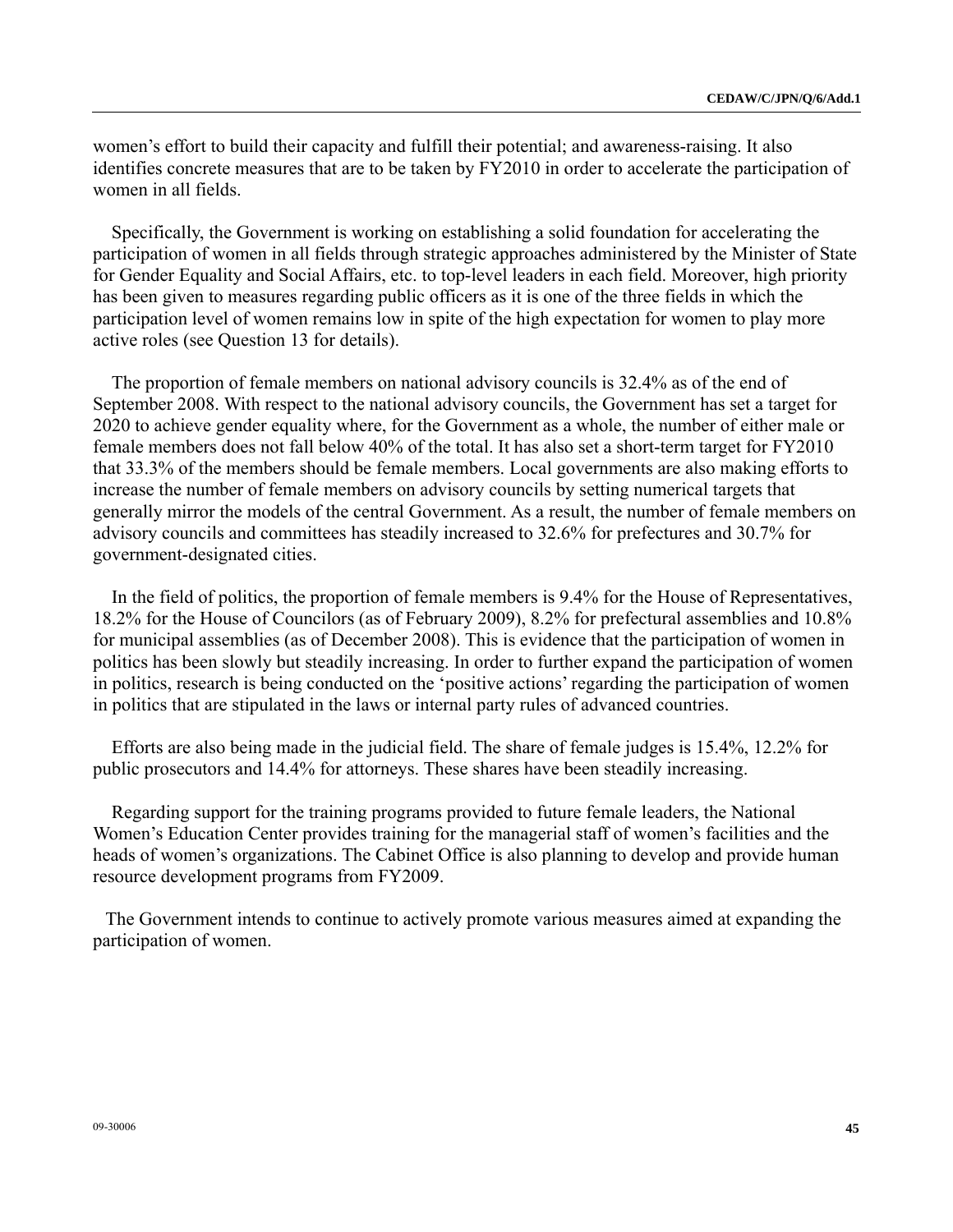# **Percentage of Women in 'Leadership Positions' in Each Field**

**'Expected to raise the percentage of women in leadership positions in all fields to at least 30% by 2020'**



Note: Data from 'Indicators for Follow-Up of the Target of 30% by 2020'

Data is basically for 2008, and \* indicates the data for 2007 and \*\* indicates the data for 2006.<br>46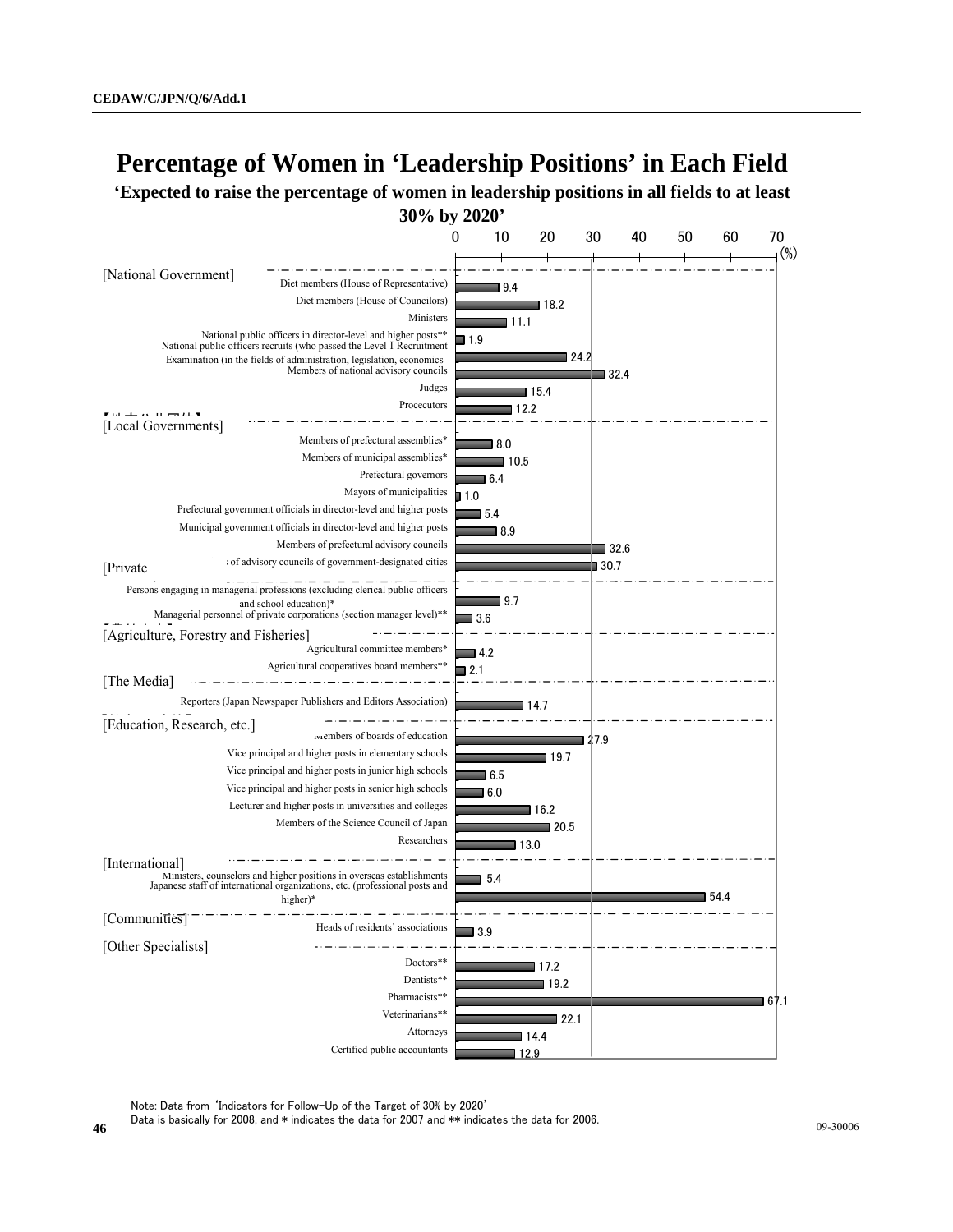### Question 15

The report notes (see para. 15) that the percentage of women in institutions of higher education is on the rise, except at the university level, where a gap between men and women still exists (36.6 per cent for women and 51.3 per cent for men). Please provide information on measures taken to reduce that gap.

It is important to provide proper career guidance to elementary, junior high and senior high school students according their abilities, aptitude and career choice. The Government is currently promoting the better understanding of career aptitudes as well as the use of career information, the cultivation of a view of profession and working and career education aimed at providing students opportunities to choose their career course on their own through programs such as work experiences and internships.

In 2005, the School Education Act was revised to introduce a system to award associate degrees to junior college graduates. Junior college is a college that provides courses of study lasting 2 or 3 years and whose purpose is to teach about and conduct research on specialized arts and sciences as well as to cultivate the abilities of its students that are required to work in the related fields or in actual life. The revision to the Act in 2005 stipulates that the degrees awarded to persons who have completed a university course shall also be awarded to graduates of junior colleges. In Japan, the advancement rate of women to universities (undergraduate), including junior colleges, was 54.1% in FY2008 (the rate for men it was 56.5%). These ratios show that the difference in the advancement rate between the genders has become extremely small. In recent years, the percentage of women who advance to universities (undergraduate) has been increasing (women 42.6% and men 55.2% in FY2008) as a result of changes in the economic situation of the country and the conversion of colleges to four-year institutions.

Given the low percentage of female students that major in science and engineering at the undergraduate and graduate levels, the Government is promoting the Project to support the career choice in sciences for junior/senior high school girls in order to raise their interest in the field of natural sciences and to promote the activities of women in the field of science and technology. The program provides students with opportunities to talk with female researchers and also sponsors events such as classroom laboratories and deliver classes.

### Question 16

While the report indicates that both the number and percentage of women teaching in universities and junior colleges are on the rise (see para. 17), women account only for 18.7 per cent of teachers. Please indicate measures undertaken to increase the participation of women in the teaching profession at university and junior colleges.

The Second Basic Plan for Gender Equality that was adopted in December 2005 contains the following new provision: Universities shall be required to make efforts to raise the ratio of female faculty members in accordance with the goal of 'raising the ratio of female faculty members in colleges and universities to 20% by 2010', which was set forth in a report issued by the Japan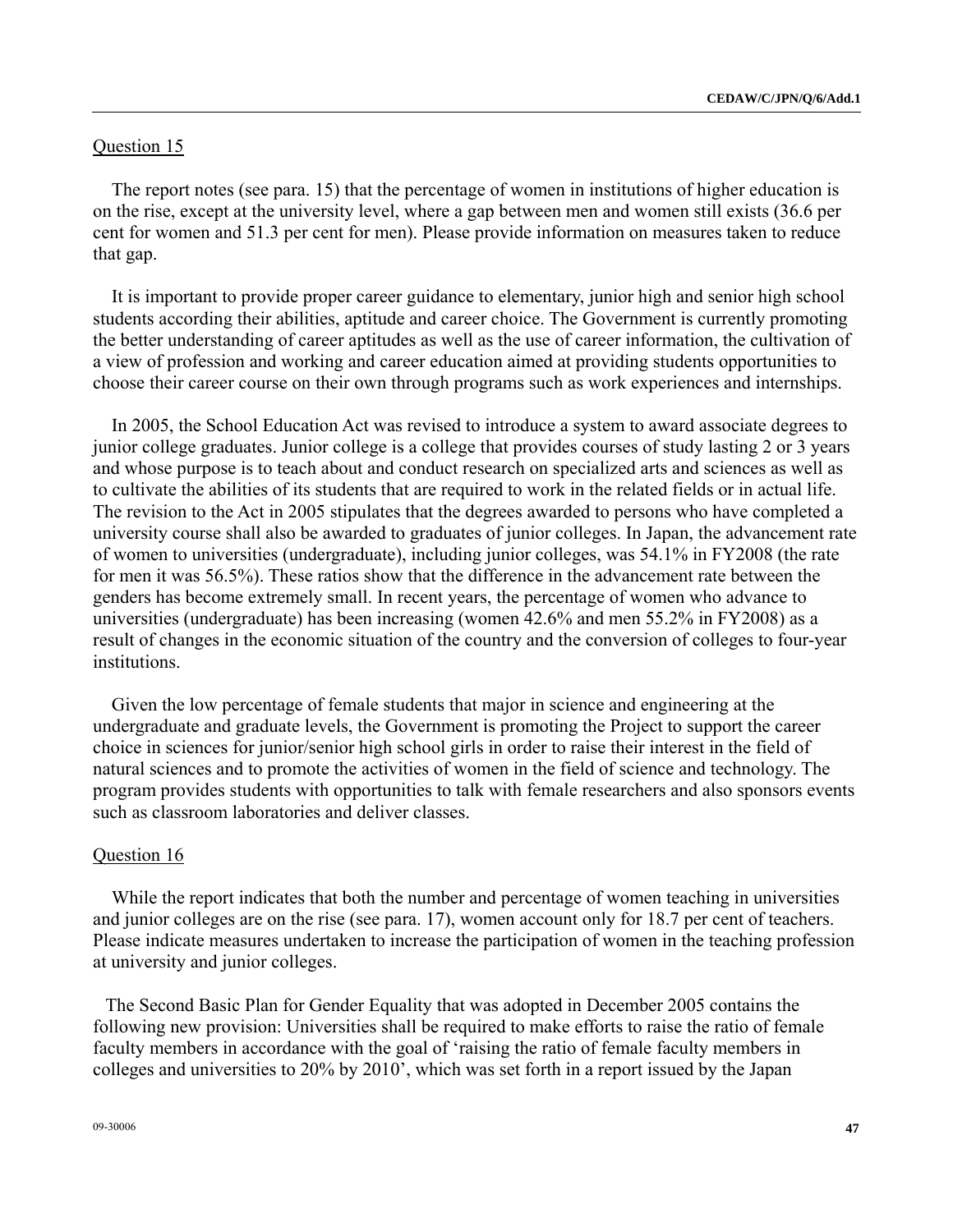Association of National Universities. Based on this provision, the Government has distributed a document that requests universities to increase the number of female teachers appointments at the conference on the management of educational corporations held in January 2006, and in September 2006, it requested in writing that all national, public and private universities to promote the appointment of female teachers. As a result of these efforts, the proportion of female teachers at universities and junior colleges rose to 20.6% in FY2008.

Each university is taking constructive efforts that include the appointment of a vice-president in charge of gender equality, the establishment of a gender equality promotion headquarters, the establishment of numerical targets for the proportion and recruitment of female teachers. These efforts are thought to have contributed to the recent increase in the proportion of female teachers.

The share of female researchers, including university professors, is low, particularly in the fields of science and engineering. As a measure to promote the activities of female researchers, the Second Basic Plan for Gender Equality that was adopted in 2005 set a target stating that 25% of the researchers recruited in the field of natural sciences as a whole should be female (20% in science, 15% in engineering, 30% in agriculture, and 30% in health). Also, based on the Third Science and Technology Basic Plan that was adopted in 2006, measures are being implemented to establish an environment that allows female researchers to balance their research with childbirth and child rearing, to promote the further employment and promotion of female researchers and to support the women's career choices in sciences.

In order to further accelerate these measures, the Headquarters for the Promotion of Gender Equality, which is headed by the Prime Minister, adopted the 'Program for Accelerating Women's Social Participation Acceleration' in 2008. It designates researchers as one of three priority fields in which the participation level of women remains low in spite of the high expectation for women to play a more active role. Under the Program, the Government is actively working on establishing an environment where female researchers can continue their research activities without experiencing undue difficulty, including the expansion and flexible operation of the research funds system to take into account childbirth and child rearing where it concerns female researchers and teachers at universities and junior colleges. The Government is also promoting the dissemination of information on advanced efforts as model cases so that they will be widely shared and practiced.

The concrete measures taken by the Ministry of Education, Culture, Sports, Science and Technology to support female researchers who are working at universities, etc. includes the provision on assistance to female researchers in returning to work after stopping their research to give birth or to raise a child or to otherwise continue their research. Another measure is the provision of assistance to universities in creating an environment that allows female researchers balance their research with childbirth and child rearing.

Thirty three institutions (30 universities and 3 independent administrative agencies) under the 'Supporting Activities for Female Researchers', a program which has been in place since FY2006, have been selected through FY2008 to receive assistance for the development of a system to establish a basic environment at the university or agency.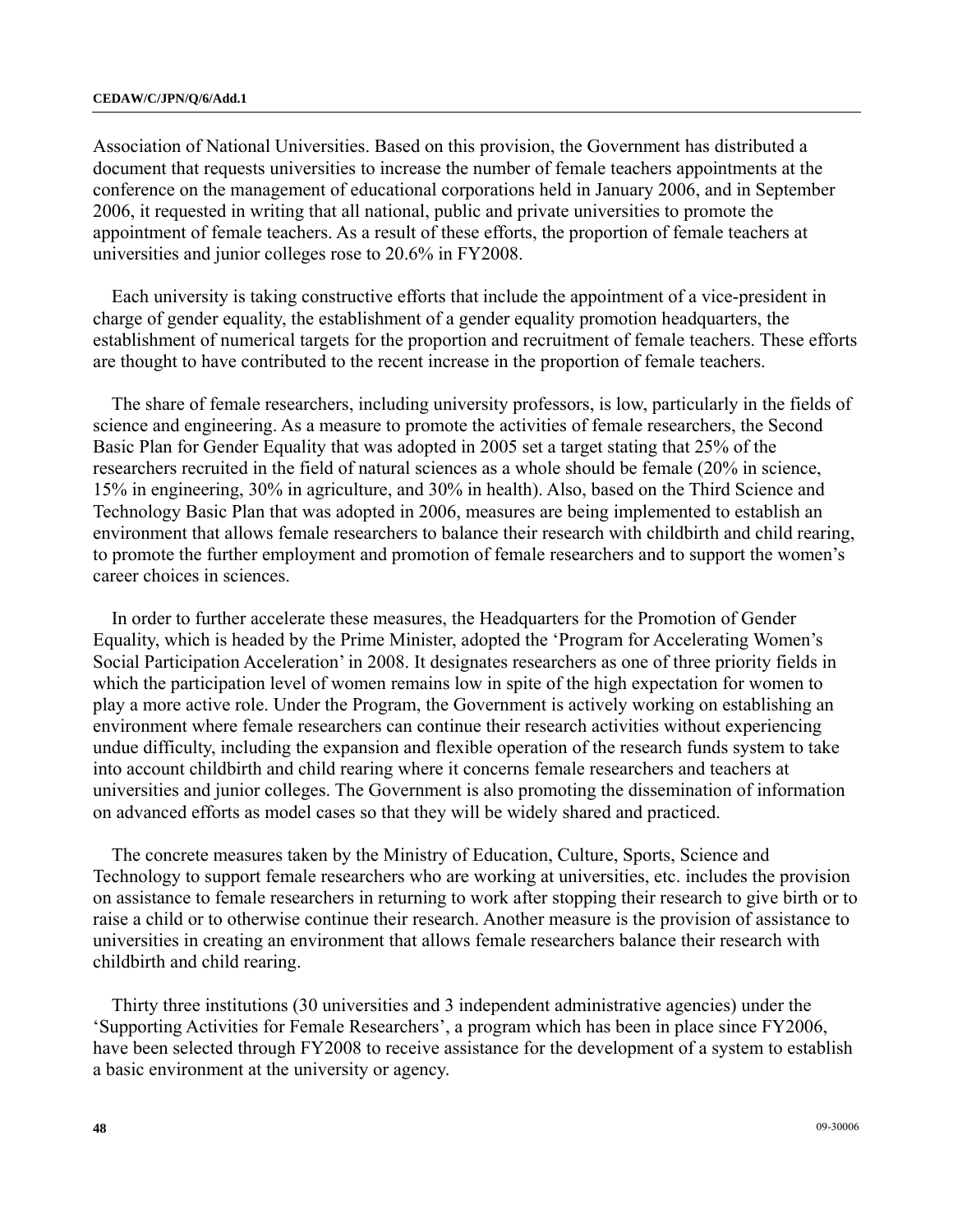## Question 17

In the constructive dialogue during which the fourth and fifth periodic reports of Japan were considered by the Committee, the issue of a sexist remark made by a Government official was raised by a Committee member (see CEDAW/C/SR.617, para. 59). Please indicate what steps have been taken to ensure that Government officials do not make disparaging sexist remarks that demean women and typify the unequal patriarchal system which discriminate against women.

The Government is currently promoting the dissemination of public information and awarenessraising activities in an effort to stimulate the creation of a gender-equal society. Several examples include creating a homepage about this issue, publishing and distributing PR magazines and videos, and sponsoring and cooperating in various public information and awareness-raising events such as the National Conference for the Formation of a Gender-equal Society.

In addition to providing training courses to men and women who are expected to be future community leaders and to local government officials, the Government is also promoting measures related to gender equality in local governments by holding meeting with local government officials to share policy information with them.

### Question 18

The report is silent on both maternity and paternity leave entitlements. Please indicate the parental leave entitlements for both women and men, as well as the percentage of men taking advantage of paternity leave, including measures taken to encourage men to take such leave.

Female employees are allowed to take 6 weeks of maternity leave (or 14 weeks in the case of multiple pregnancies) before childbirth and 8 weeks after childbirth. Under the Act on the Welfare of Workers Who Take Care of Children or Other Family Members Including Child Care and Family Care Leave, a male or female worker who is responsible for caring for a child that is less than one year of age (or less than one and a half years of age in certain situations, such as when the child is not enrolled in a day care center) is entitled to take child care leave.

Day workers are not eligible to take child care leave.

 A person who has been employed for a fixed period of time can take child care leave if the following two requirements(\*) are met at the time the person files an application for child care leave.

\*1) The person has been continuously employed by the same employer for at least one year; and

\*2) The person is likely to remain employed at the same company after the day when his/her child reaches one year of age (the day before the child's birthday) (excluding persons whose contract with the employer will expire and not be renewed during the period of one year from the day on which his/her child reaches one year of age)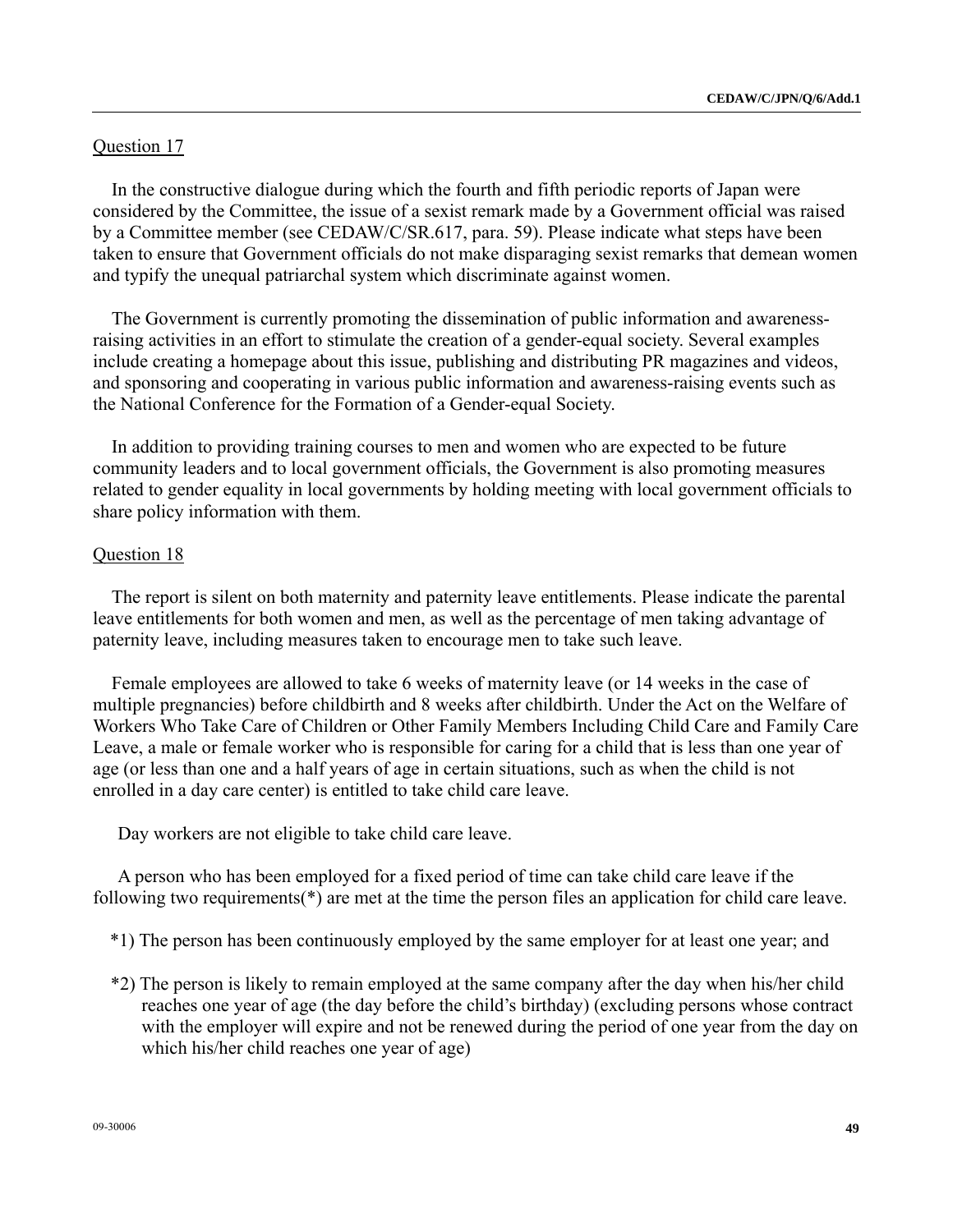A person whose spouse is a full-time homemaker and can normally take care of the child is exempted from the ability to take child care leave through the conclusion of a labor-management agreement.

As stated in the sixth periodic report, the percentage of male employees who took child care leave was 0.56% according to the survey conducted in 2004. In the latest survey that was conducted in 2007, the percentage rose to 1.56%.

 In order to encourage male employees to take child care leave, the Government has set a target of 10% for the percentage of male employees who take child care leave as part of the Support Plan for Children and Child Raising that was adopted in December 2004.

The Government has been promoting the following measures aimed at achieving the above target.

1) Under the Next Generation Nurturing Support Measures Promotion Law that was enacted in April 2005 to encourage male employees to take child care leave, included the number of male employees who took child care leave as one of the criteria for a company to become certified as a company taking child care support measures.

2) Granted assistance to 200 companies that have taken exemplary measures in FY2007-2008 towards the creation of a work environment that approves of men who take part in child rearing and worked to spread these measures to the general public.

 3) As a measure to raise awareness concerning the balance between work and child rearing for men, created and distributed a handbook in FY2008 aimed at men who are involved in raising their children. The handbook is meant to assist those men in creating and practicing a working-style that achieves a balance between work and family life.

Also, the Government is now considering whether or not to extend the allowable period of child care leave in the cases where both the father and mother take child care leave as well as other measures to further encourage male employees to take child care leave.

### Question 19

The report explains the dispute settlement system put in place in cases of dispute between female workers and their employers, which aims at conciliation but does not provide information in cases of failure of such conciliation (see paras. 303-305). Please indicate what legal avenues are available to the employees in case of violations of the revised Equal Employment Opportunity Law and what sanctions are foreseen for the employers found to be in breach of their obligations under this legislation. Please provide statistics about the number of cases brought by women and the outcome of such cases.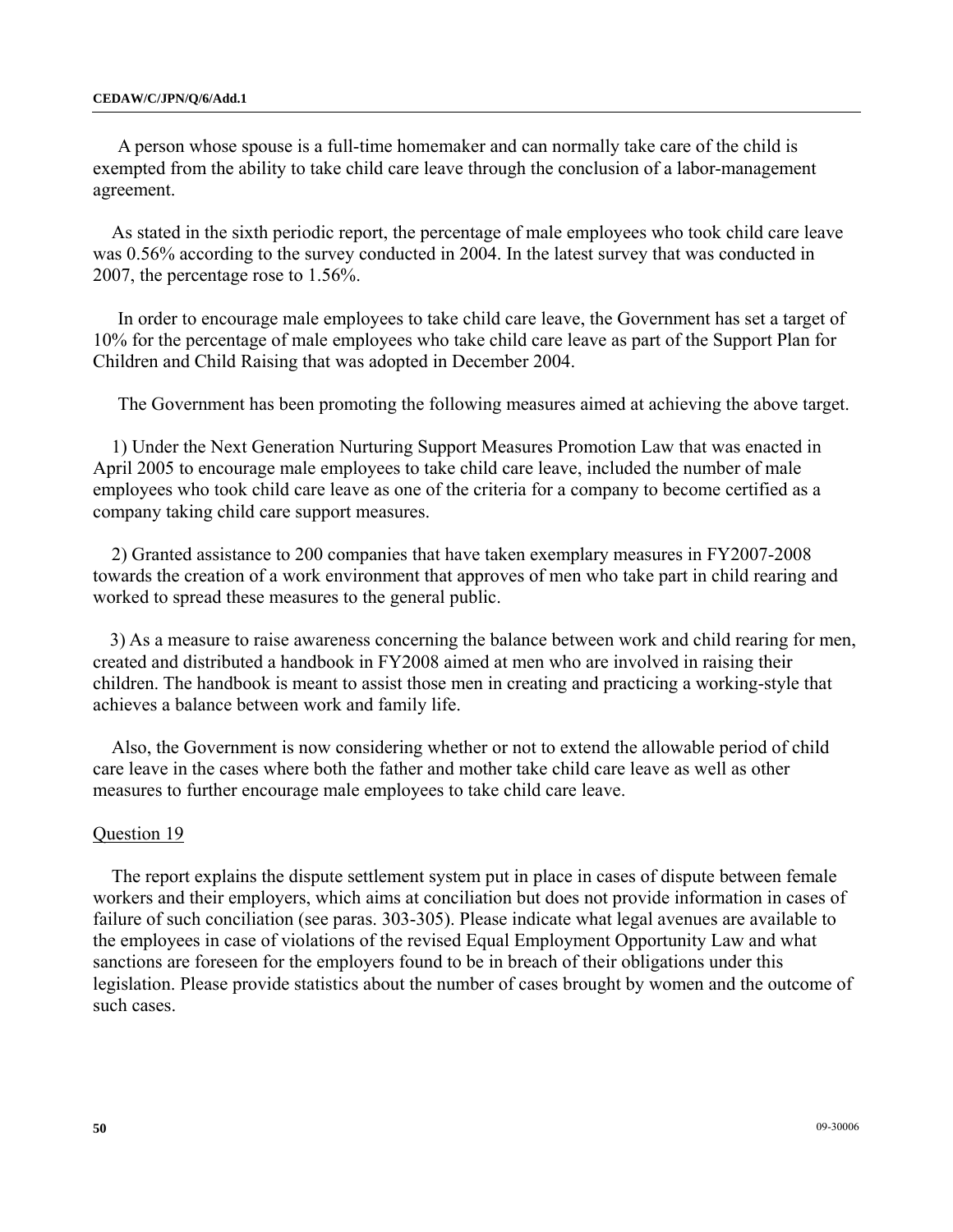Based on consultations from employees, the Prefectural Labour Bureau of the Ministry of Health, Labour, and Welfare makes administrative guidance through the form of advice, guidance and recommendations to correct employers who are found to be in violation of the Equal Employment Opportunity Law.

Regarding individual disputes between employees and employers, the smooth and prompt settlement of such disputes is facilitated through assistance provided by the Director of the Prefectural Labour Bureau and conciliations held by the Disputes Adjustment Commission.

Employers who fail to make a report that has been required by the Prefectural Labour Bureau or who have made a false report are punished through civil fines. Also, employers who violated the Law and fail to comply with the recommendations of the Minister of Health, Labour and Welfare will be punished through social sanctions such as public announcement of the name of the company. These systems are designed to enhance the effectiveness of administrative guidance to require prompt correction of the violations of the Law.

In FY 2007, 29,110 complaints concerning the Equal Employment Opportunity Law were brought to the attention of the Equal Employment Department of Prefectural Labour Bureau.

There were 546 applications for Dispute Settlement Support filed in FY2007, and approximately 80% of the cases where the support was completed have been settled.

There were 62 applications for Dispute Conciliation filed in FY2007. Of the 56 cases for which reconciliation has begun, recommendations for the acceptance of the proposed conciliation plan were made in 31 cases. In 27 of those cases, or nearly 90%, both parties accepted the conciliation plan, and the dispute has been settled.

 The Equal Employment Department of Prefectural Labour Bureaus provided 15,069 administrative guidance to employers who violated the Law in FY2007. Of those cases, 13,975, or more than 90% of the total number of cases, were corrected by the end of the fiscal year.

### Question 20

The report indicates (see para. 292) that the revised Equal Employment Opportunity Law provides for assistance for employers who institute positive action. Please provide further information about positive actions that were undertaken by employers, the assistance that employers received under the revised law and to what extent such assistance benefited the women employees.

Examples of 'positive actions' taken by employers are as follows: 'proactive recruitment and appointment of women to works at which there are no or a only a few women working' as a part of the efforts to promote the recruitment of women and to expand the areas of responsibility of women; 'clarification and announcement of criteria for promotion and personnel evaluation' as a part of the efforts to appoint women to managerial positions; and 'sexual harassment prevention measures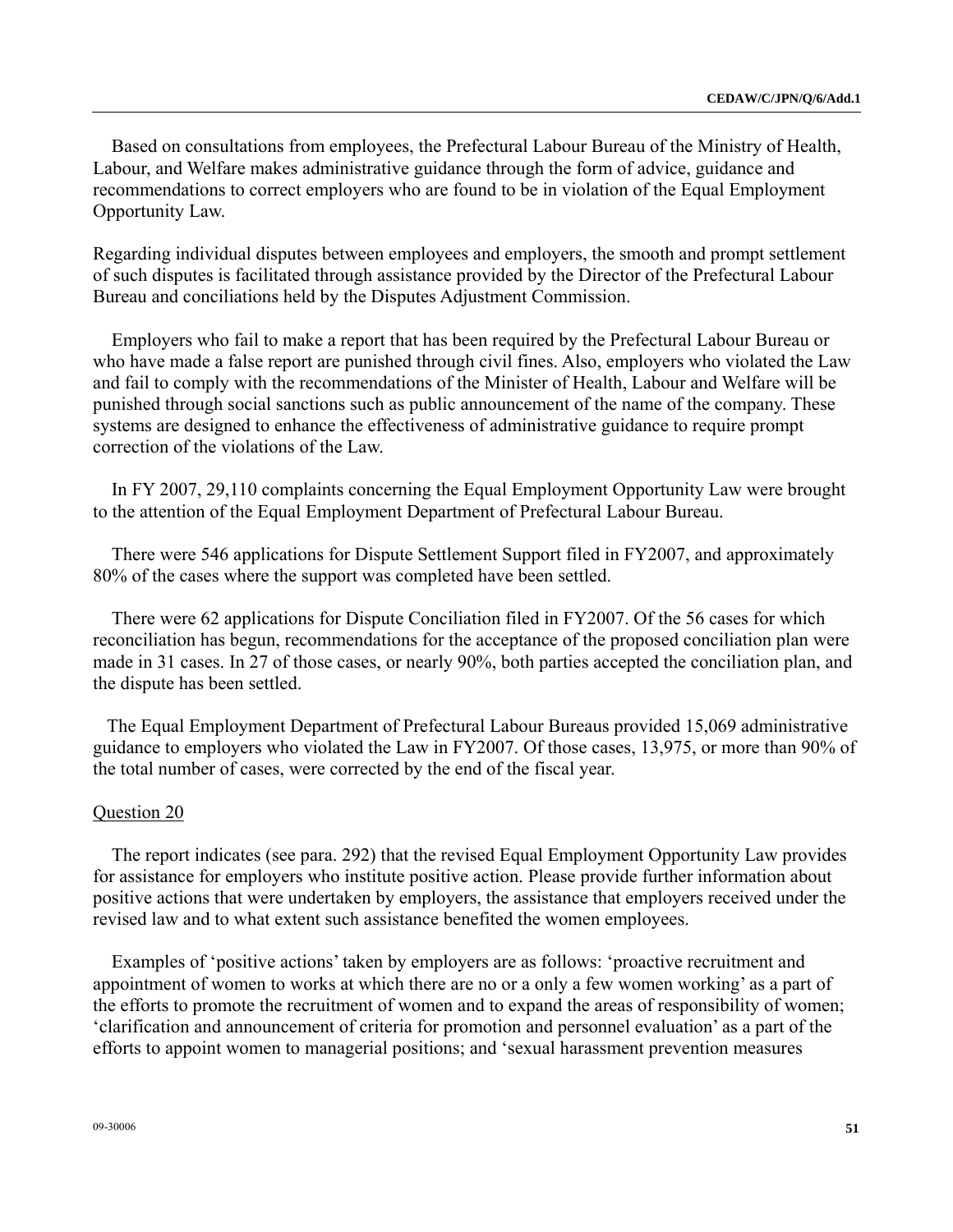reflecting women's opinions' as a part of the efforts to improve the work environment and raise worker's awareness.

As part of the support given to employers under the Equal Employment Opportunity Law, the Government uses a system of rewarding companies that promote gender equality and a work-life balance as part of its efforts to encourage companies to take wide-ranging actions. Support is also given by providing role models and examples and by dispatching consultants to provide concrete know-how.

Provisions regarding the Government support provided to employers who take 'positive actions' were established in the 1997 revision of the Law. Since then, the Government has been promoting the expansion of 'positive actions' by raising awareness of the need of such actions and by providing a role model and examples.

As a result of these efforts, the number of women in the labor force by age group has increased over the past 10 years for every age group except for the youngest age group, in which an increasing number have been advancing to higher education.

Regarding the length of service, the percentage of women whose length of service exceeds 10 years increased from 29.8% in 1997 to 32.8% in 2007. The percentage of women whose length of service exceeds 20 years increased from 10.3% in 1997 to 11.0% in 2007. These results indicate that women are tending to work for longer periods of time.

The percentage of women in managerial positions also increased at all levels between 1997 and 2007, from 2.2% to 4.1% for women at the department manager level, from 3.7% to 6.5% for the section manager level and from 7.8% to 12.5% for the subsection leader level.

The gender wage disparity also improved in terms of the ratio of average wage for women compared to men. When the average wage for men is set at 100, the average wage for women increased from 63.1 in 1997 to 66.9 in 2007.

### Question 21

According to the report, in 2005, the average wage of female workers (excluding part-time workers) was 65.9 per cent that of male workers. Apart from the guidelines on the improvement measures of wage and employment management for eliminating wage disparity between men and women, compiled in 2003 by the Ministry of Health, Labour and Welfare, and the application of which is voluntary, please elaborate on any other measures developed and undertaken to address the wage gap between men and women.

The wage disparity between men and women in Japan has been narrowing over the long term. When the average wage for men is set at 100, the average wages for women were 65.9 in 2006 and 66.9 in 2007.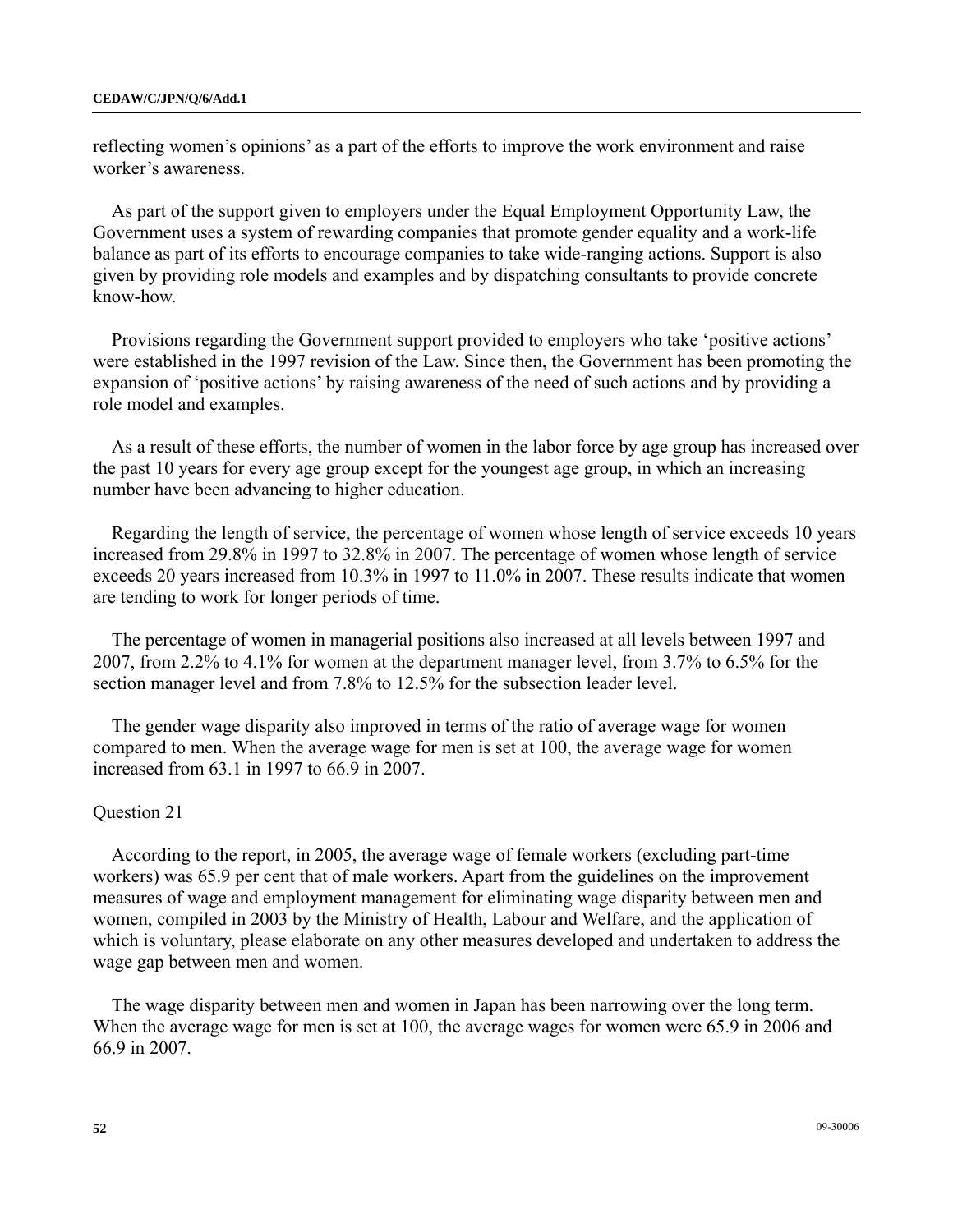Since the major factors causing this gender wage disparity are thought to be the differences in rank at work and the differences in the length of service, the Government considers that it is necessary to:

1) encourage the employment management in a way that allows women to realize their full potential through promotion of the implementation of 'positive actions'; and

2) create a work environment where female employees are able to continue working without experiencing any particular difficulty by providing support in creating a balance between work and family life.

To this end, the Government has compiled a guideline for both labor and management that focuses on eliminating the wage disparity between men and women. The Government is currently endeavoring to make the guideline widely known and to raise the general public's awareness of them, while also taking measures to encourage the broader implementation of 'positive actions' and to promote the creation of a balance between work and family life. Furthermore, the Government constantly publishes reports on the wage disparity to monitor the present state and follow-up on the changes of gender wage disparities so as to reinforce the awareness of the wage disparity between men and women as well as help promote efforts by labor and management to reduce the disparity.

In addition to such efforts, the Equal Employment Opportunity Law revised in 2007 contains:

- the expansion of the scope of gender discrimination prohibitions including the clarification and addition of the phases of employment in which discriminatory treatment is prohibited and the prohibition of indirect discrimination; and
- reinforcement of provisions prohibiting the dismissal due to reasons such as pregnancy, and the prohibition of other discriminatory treatment.

The Government believes that enforcing the Law will facilitate the creation of a working environment in which employees are not discriminated against in their assignments and promotions because of their sex and in which female employees are able to continue working without being forced to quit due to pregnancy or childbirth, and therefore, will contribute to the reduction of the gender wage disparities.

### Question 22

The report mentions that the guidelines concerning the Equal Employment Opportunity Law were amended (see para. 290). Please provide details about those guidelines, in particular with regard to how they encompass indirect discrimination in the sections relating to employment management, recruitment and hiring, assignment (including allocation of work and vesting authority) and promotion.

(1) Regarding the provisions concerning indirect discrimination set out in the Equal Employment Opportunity Law, the Guidelines on Ways for Employers to Take Appropriate Measures with Regard to the Matters provided for in the Provisions Concerning the Prohibition, etc. of Discrimination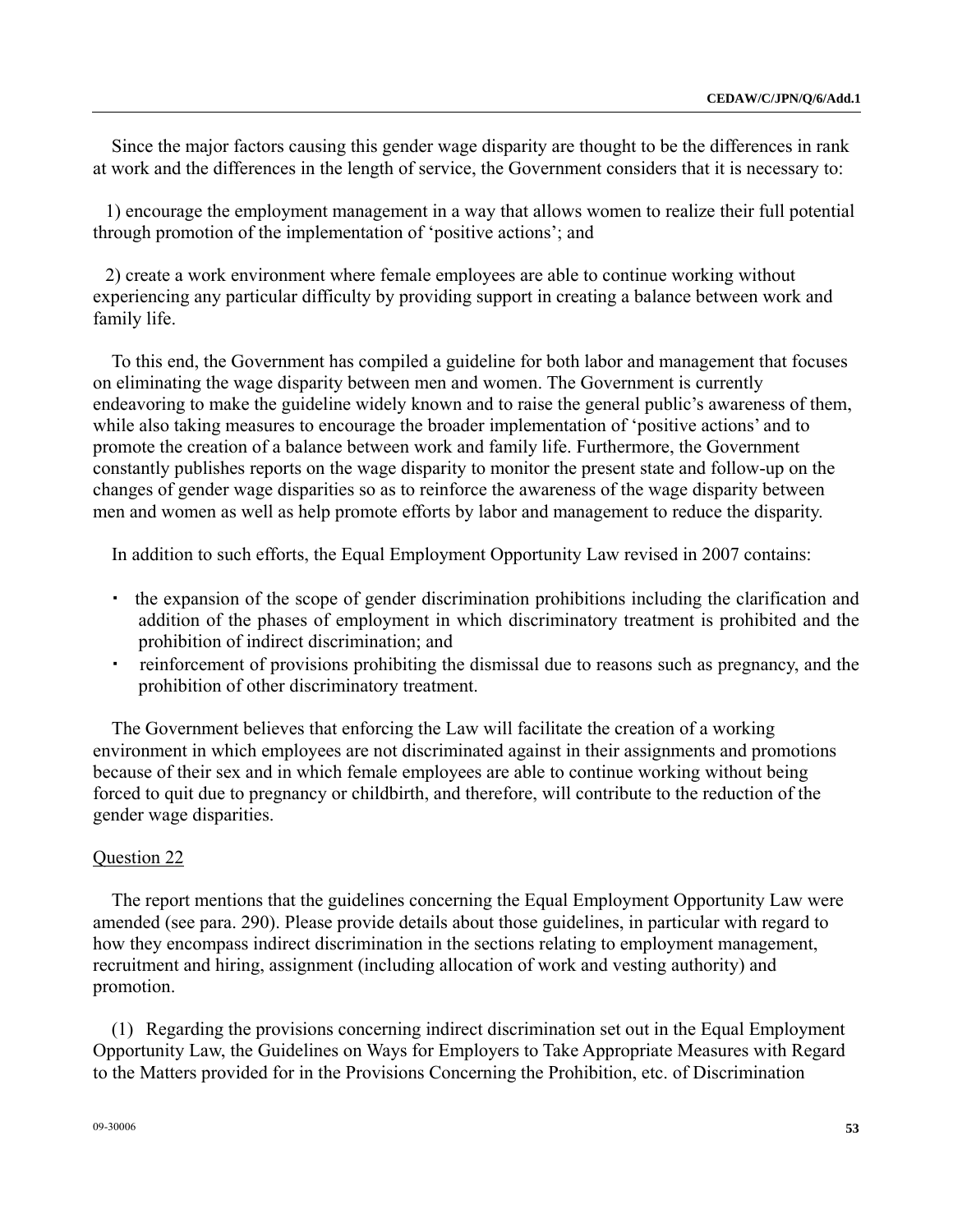against Workers on the Basis of Sex (Notice No.614 of the Ministry of Health, Labour and Welfare, 2006) define indirect discrimination as measures that are:

- 1) on the basis of conditions other than sex;
- 2) practically discriminatory to a substantial extent against members of one sex compared to members of the other; and
- 3) without any legitimate reason.

(2) Also, the Ordinance of the Ministry of Health, Labour and Welfare describes the following three measures as measures that are prohibited as indirect discrimination when they are taken without a reasonable reason.

- 1) Measures which concern the recruitment and employment of workers and which apply a criterion concerning the worker's height, weight or physical strength;
- 2) Measures which concern the recruitment and employment of a 'main career track employee' under the employment management differentiated by career tracking and which apply a criterion concerning the worker's availability for reassignment that results in the relocation of the worker's residence; and
- 3) Measures which concern the promotion of workers and which apply a criterion concerning the worker's experience of having been reassigned to a workplace other than the workplace where the worker had formerly worked.

(3) The Guidelines provide cases of the three measures stipulated in the Ordinance as follows, along with specific examples and illustration of the cases where there exists no legitimate reason.

1) All cases where the recruitment or hiring criteria include a requirement that the worker's height or weight must be above or below a certain level, or that the employee must have a certain level of physical strength, such as a certain level of muscular strength or athletic ability;

2) All cases where the recruitment or hiring criteria for a worker for a 'main career track' in the case of the implementation of an employment management system classified by scheme include a requirement that the worker must accept a transfer that results in the relocation of the worker's residence; and

3) All cases where the criteria for the promotion of s to a certain position include a requirement that the worker must have been transferred to other office(s).

### Question 23

Please give further details about the measures employers have an obligation to take under the revised Equal Employment Opportunity Law to prevent sexual harassment in the workplace (see para. 61). Please clarify whether the revised law includes punitive measures to enforce compliance other than publicizing the names of offending companies. Please indicate to what extent the new measures foreseen by the revised Equal Employment Opportunity Law have been enforced.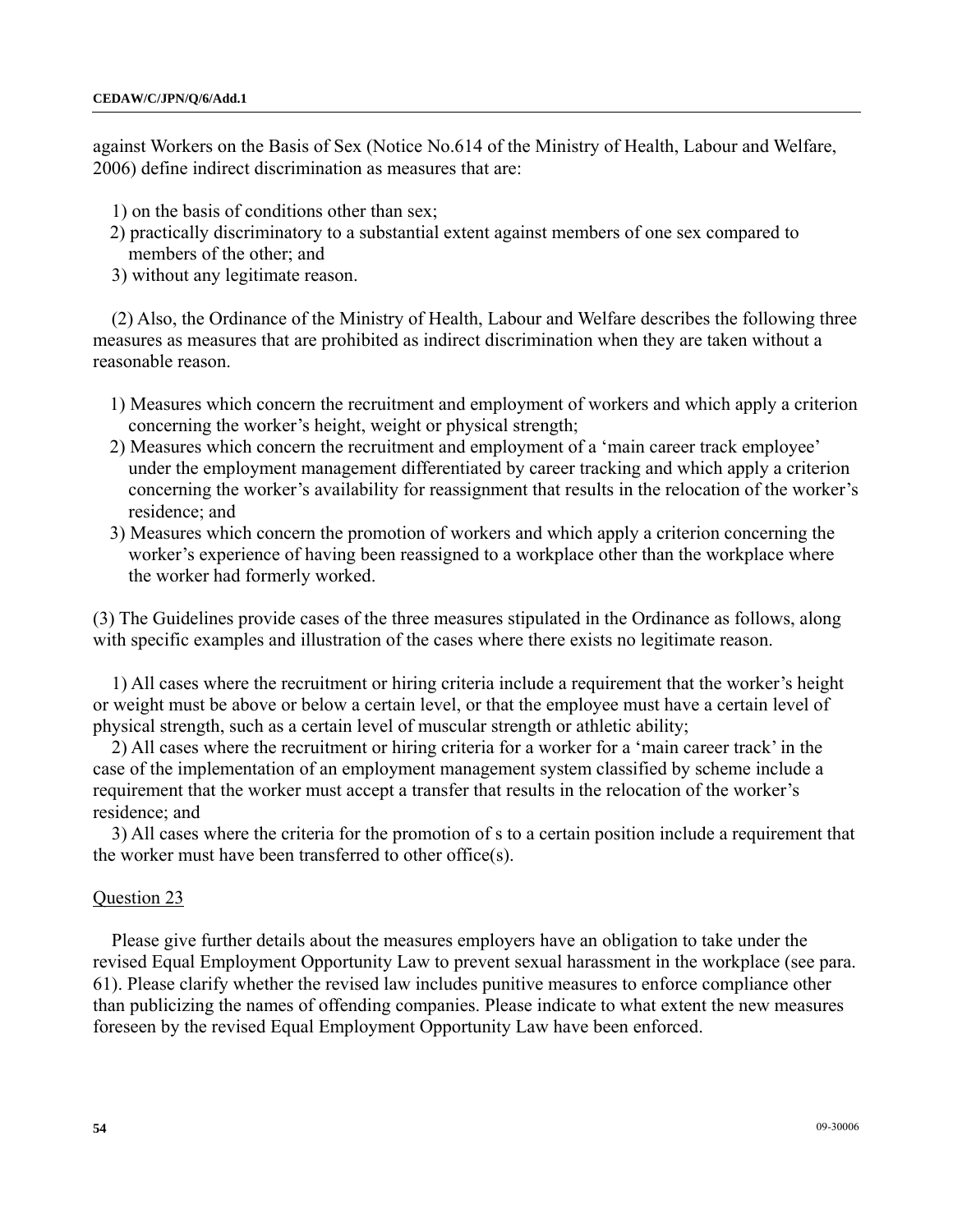Under the Equal Employment Opportunity Law, employers are required to take the following actions in the employment management in order to prevent sexual harassment in the workplace.

1) Clarification of a policy by the employer, making the policy known to the workers and raising awareness of the policy

・Clearly define Sexual Harassment in the Workplace, create a policy that does not permit Sexual Harassment in the Workplace and make all workers, including the managers and supervisors, fully aware of the policy.

・Prescribe a policy that those who make a sexual remark or other sexually harassing behavior pertaining to Sexual Harassment in the Workplace will be severely punished and the relevant disciplinary measures in rules of employment and other documents prescribing the service discipline, and make all workers, including the managers and supervisors, fully aware of the policy and disciplinary measures.

2) Establishment of a system required for taking an appropriate response to consultation by the workers

 ・Designate a contact point for such consultations (hereinafter referred to as 'Consultation Service') well in advance.

 ・Ensure that the person in charge of the Consultation Service can properly handle the consultations by the workers according to the contents of the consultations and the context of the situation. Further, ensure that the person in charge of the Consultation Service takes the appropriate steps not only for actual cases of Sexual Harassment in the Workplace but also for cases where Sexual Harassment in the Workplace could occur or in borderline cases where it is difficult to determine whether it is Sexual Harassment in the Workplace or not.

3) Prompt and appropriate response to the actual case of Sexual Harassment in the Workplace

・Ascertain all the facts of the case correctly and promptly.

 ・If the fact that Sexual Harassment in the Workplace has occurred is confirmed, take the appropriate response in regards to both the perpetrator and the victim (the employee who has been harassed).

Employers who fail to make a report required by the Prefectural Labour Bureau or who have made a false report are punished through civil fines. Also, employers who violated the Law and have not complied with the recommendations of the Minister of Health, Labour and Welfare will be punished through social sanctions such as public announcement of the name of the company. These systems enhance the effectiveness of administrative guidance to require prompt correction of the violations of the Law.

Regarding sexual harassment, the Equal Employment Opportunity Law, as revised in 2006, obligates employers to implement necessary measures to prevent sexual harassment, whereas the obligation under the former Law was merely to give necessary consideration. It also stipulates that the name of a company that has not followed the administrative recommendation shall be made public. In the event of individual disputes, Dispute Settlement Support scheme provided by the Director of the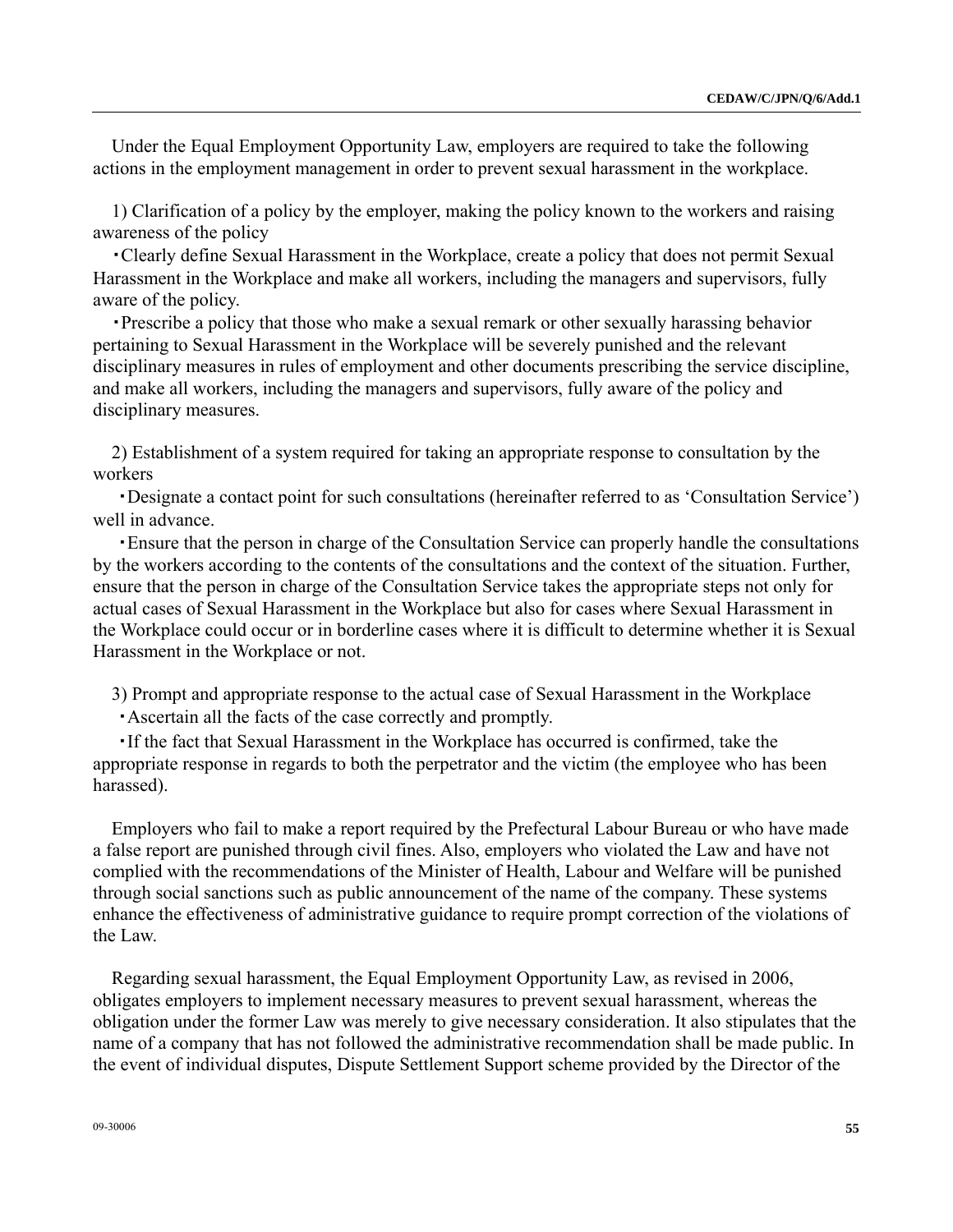Prefectural Labour Bureau and can be used under the revised Law, including assistance and Dispute Conciliations held by the Disputes Adjustment Commission.

In FY2007, 15,799 complaints concerning sexual harassment were brought to the attention of the Equal Opportunity Employment Department of Prefectural Labour Bureau.

There were 300 applications for Dispute Settlement Support from the Director of the Prefectural Labour Bureau concerning sexual harassments filed in FY2007.

There were 53 applications for dispute conciliation by Disputes Adjustment Commission concerning sexual harassments filed in FY2007.

There were 9,854 of administrative guidance to employers concerning sexual harassment issued in FY2007 by the Equal Employment Department of Prefectural Labour Bureau.

### Question 24

In its previous concluding comments (see A/58/38, sect. IV, para. 366), the Committee requested the State party to provide, in its next report, comprehensive information, including sex disaggregated data, on the situation of minority women in Japan, with regard to their educational, employment and health status and exposure to violence. Please provide such information.

The situation of and approaches to so-called minority women, as mentioned in the consideration of Japan's fourth and fifth periodic reports in July 2003, is as follows. In Japan, the basic approach is not to establish any special policy framework for minorities that specifically limits place of origin or nationality, but to respond to each situation and issue as part of a general policy framework that incorporates protection of human rights, education, employment, healthcare and prevention of violence.

Currently, issues of violence against women, and issues arising from new trends in society and economy that cause difficulty for both men and women are given broad consideration in the Council for Gender Equality. This Council makes every possible effort, while collecting various information, to understand the situation women face and to deliberate policy issues. The aim of the Government of Japan is to improve the situation for women as a whole, in all its diversity, as it proceeds with measures that are designed to respond in a detailed manner to the plight of women who are the victims of violence, and women who are experiencing social and economic difficulty.

Since 1974 the Government of Japan has cooperated in the 'Promotion Policy for the Improvement of Ainu people's Life' advanced by the Government of Hokkaido Prefecture (known until 2001 as 'Hokkaido Utari Welfare Measures'), and to ensure that this policy is promoted smoothly, a joint meeting has been established in the relevant government ministries and agencies, which has made every effort to engage in close cooperation among the related administrative organs, to obtain sufficient budget for the measures to improve the living standards of the Ainu people in Hokkaido.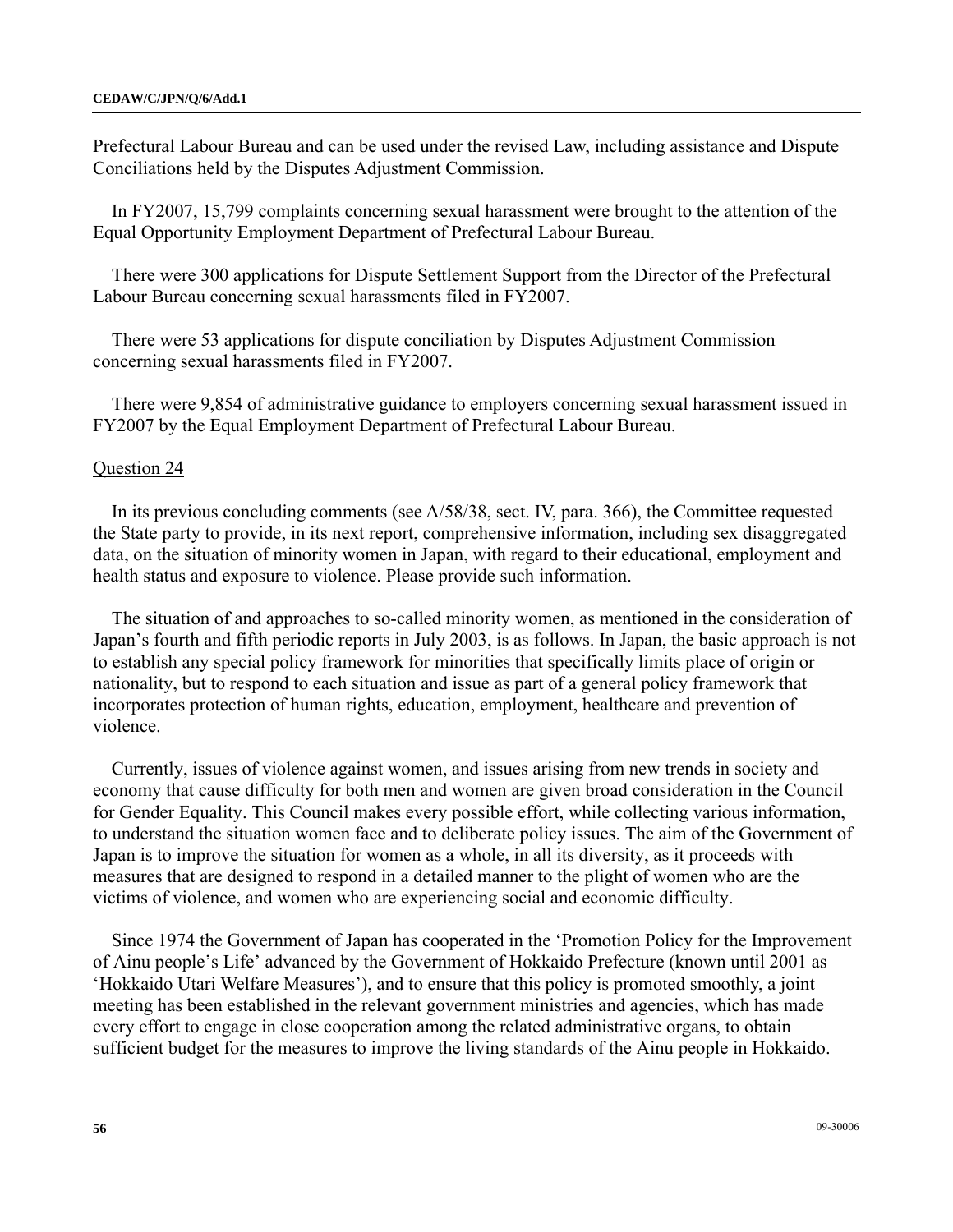The measures being advanced by the Government of Hokkaido Prefecture aim to improve the living standards of the Ainu people and to redress the imbalance with other Hokkaido residents. For example, in order to eliminate the existing gap in educational opportunities between the Ainu people and other residents, the government offers entrance allowances and grants (loans for college students) to encourage Ainu students to attend high school and college.

In addition, following a resolution adopted by the Japanese Diet in June 2008 calling for the Ainu people to be recognized as an indigenous people of Japan, the Government established an 'Expert Meeting on the Modalities for Ainu Policy'. The members of the Expert Meeting listen to the current situation of Ainu people from themselves, and seek to the modalities of future policy to support the Ainu people. Based on the recommendations that the Expert Meeting is expected to submit, Ainu policies will be further promoted and it is expected that efforts will be made to establish comprehensive measures.

The Government of Hokkaido Prefecture conducted six surveys on the living conditions of .the Ainu people. About the sex disaggregated data, this is only available in terms of population figures (refer to Annex Statistics item 14 in the sixth periodic report submitted by the Government of Japan).

As of the end of 2007 there were 2,152,973 registered foreigners living in Japan (Female: 1,150,936, Male: 1,002,037). Of these, persons of Korean descent (South and North Korea), accounted for 27.6% of the total (Female: 320,481, Male: 273,008).

With regard to the education of foreign children, in the event that these children wish to attend a public compulsory education school, based on the International Covenant on Economic, Social and Cultural Rights, they are guaranteed the opportunity to be accepted free of charge at a school in the same way as Japanese children and to receive an education. According to the Basic School Survey undertaken in fiscal 2008, there were a total of 75,051 foreign children registered at public elementary, junior high and high schools, special-needs schools and secondary schools.

The Government of Japan has to date implemented measures to support foreign students attending or registered at public schools, constructing systems for instruction in Japanese language and other guidance.

If persons of Korean origin (South and North Korea) do not wish to receive an education at a Japanese school, many such students instead attend schools for Koreans. Most of these Korean schools are accredited as miscellaneous school by prefectural governors.

The total number of foreign university students, excepting exchange students, is 9,781 (Female: 4,538, Male: 5,243).

In addition, also in the field of social education, among the classes and courses catering to youth, adults and women, etc., a variety of learning activities are being implemented about human rights issues including cases concerning foreigners, in response to the situation of each region.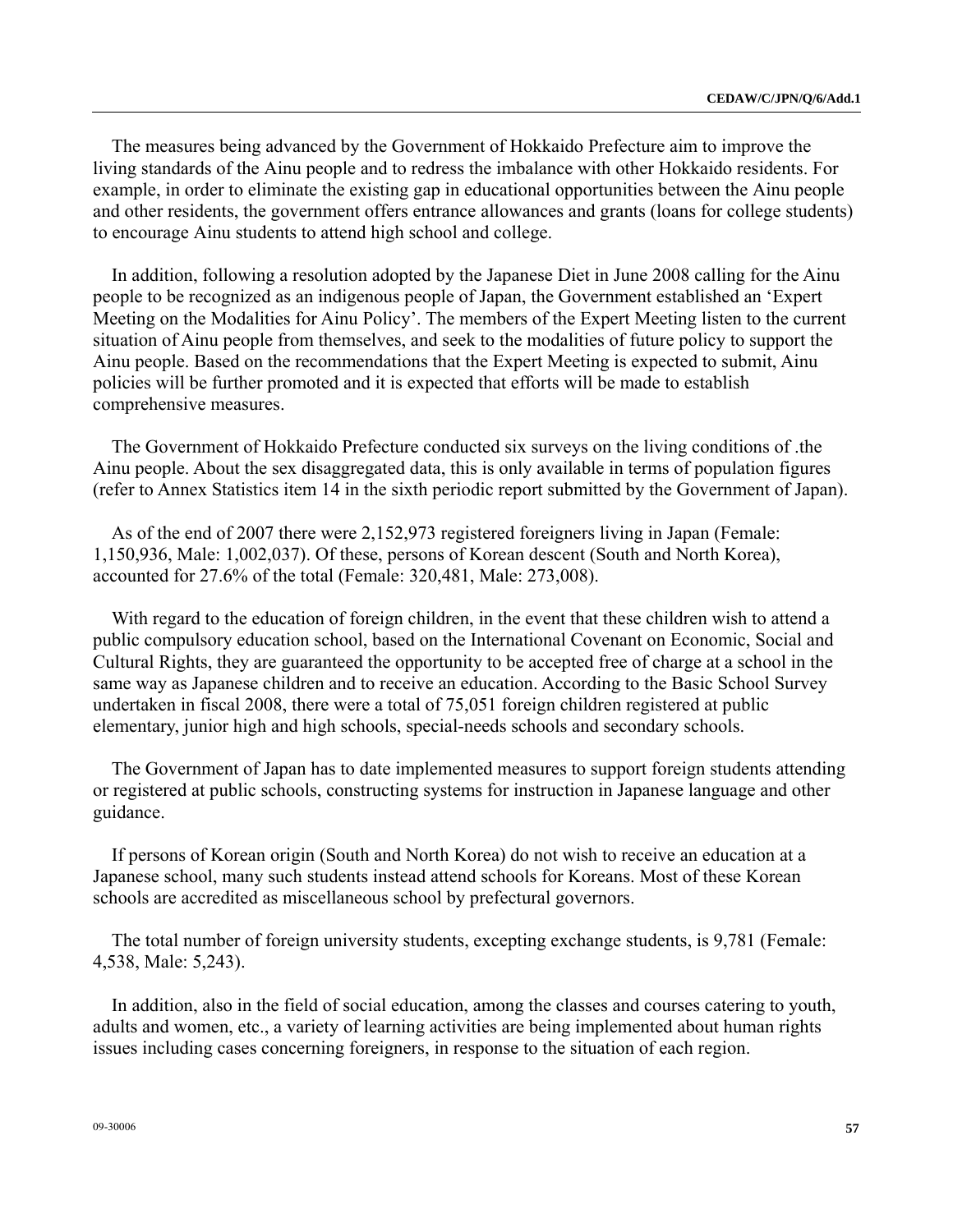### **CEDAW/C/JPN/Q/6/Add.1**

In terms of exposure to violence, the number of cases received at Spousal Violence Counseling and Support Centers from victims who had been subject to violence from their spouse but who were unable to speak Japanese properly stood at 1,398 cases in fiscal 2007.

Furthermore, in 2007 the Human Rights Organs of the Ministry of Justice dealt with 135 cases of human rights infringements pertaining to discrimination against foreigners, out of a total of 22,309 reported cases of human rights infringements.

With regard to the *Dowa* issue, over the course of 33 years from 1969, relevant measures were actively promoted centering on special measures based on the laws on special measures that were formulated on three occasions, which were run with the aim of urgently improving the low economic status of *Dowa* regions and raising the inadequate living environment. As a result, the poor quality living environment that in the past had caused recurring disparity with other regions was improved and given the considerable changes that had occurred in the *Dowa* regions, the special measures implemented by the central government were discontinued in 2002. Since then necessary measures have been implemented in a timely and appropriate manner in the regions that had previously been targets for special measures, in the same way as any other region.

The Government of Japan has taken measures including elimination of the sense of prejudice Japanese people may have towards minorities, as explained in Paragraphs 99 and 100 of the Sixth Report. In 2007, the Human Rights Organs of the Ministry of Justice dealt with 209 cases of infringements of human rights regarding the *Dowa* issue.

### Question 25

The report does not provide any information on the situation of migrant women and refugee women. Please provide such information, in particular the economic and social situation of migrant and refugee women and the measures in place to support them and protect them from violence and exploitation.

The Refugee Assistance Headquarters provides all applicants, regardless of their gender, applying for refugee status and who are facing financial difficulties with assistance for living expenses, accommodations and medical expenses, etc. when it receives an application for assistance from such an applicant. Those persons who are recognized as Convention Refugees are entitled to the same protections as Japanese citizens, if necessary. The Government offers resettlement support programs such as Japanese language courses, guidance on life in Japan and vocational counseling services through the Refugee Assistance Headquarters for Convention Refugees and their families for the purpose of promoting the independent lives and settlement of those refugees in Japan. The Government also makes a nursery room available for refugee women with children who are participating in these programs. In addition, information on the medical care system in Japan for mothers and their children is provided to the refugees in their native languages to the extent possible.

In line with the Action Plan of Measures to Combat Trafficking in Persons formulated for the prevention and eradication of trafficking in persons, which is a serious infringement on human rights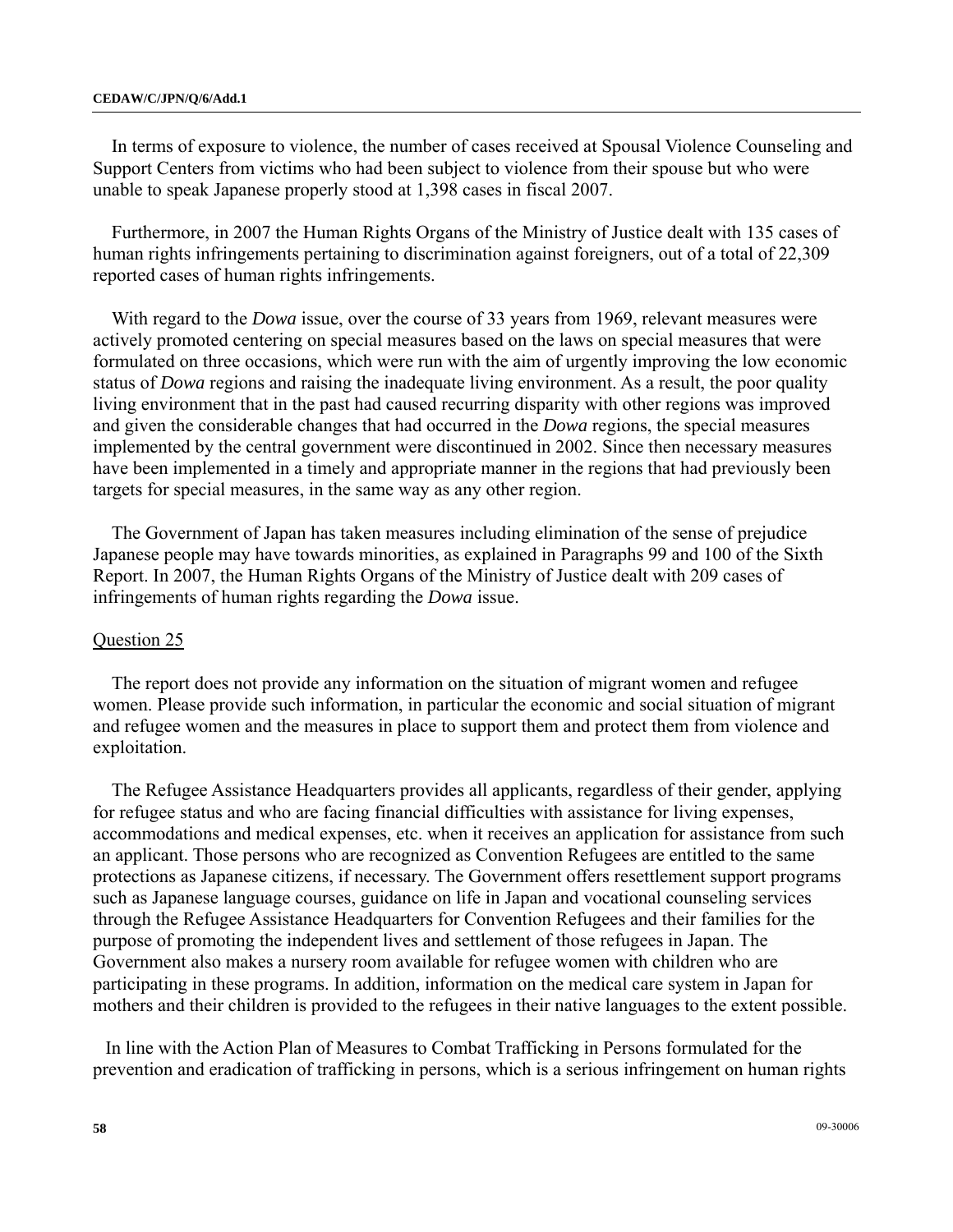that involves the selling and buying of persons and often forcing them to engage in prostitution or harsh work, and the protection of trafficking victims, the Cabinet Office is making efforts to raise awareness. Such efforts include the creation of posters and pamphlets about the measures to combat trafficking in persons as well as distributions and posting of them at local governments, police, airports and ports with a view to redressing the current situation. Currently, the general public's recognition that trafficking in persons is a serious infringement on human rights is not sufficient.

In addition, the Government has created and distributed pamphlets etc. for foreign persons who have become victims of spousal violence and has put a copy of the pamphlets on its website.

The Women's Consulting Offices that are located in each of the 47 prefectures provide consultations and temporary protection to the victims of spousal violence and trafficking in persons regardless of their nationality. In FY2001, 208 foreign persons received temporary protection, or 4.31% of all cases of temporary protection, and in FY2007 that number increased to 544, or 8.4% of the total.

In order to expand the support that is provided by the Women's Consulting Offices to foreign women, the Ministry of Health, Labour and Welfare began to include the cost to hire interpreters in its budget for FY2002 and, starting from FY2006, it has further expanded the support it provides by beginning to offer legal support and coordination services that are provided by attorneys, etc. concerning the status of residence, etc.

Moreover, it became possible for the Women's Consulting Offices to entrust the temporary protection of victims of spousal violence to private organizations, etc. in FY2002, and from FY2005, the Women's Consulting Offices became able to entrust the temporary protection of victims of trafficking in persons in the cases where more appropriate protection is required.

The government budget bill for FY2009 includes money for the training of interpreters specialized in supporting victims who are being temporarily protected by the Women's Consulting Offices.

Protection for foreign women is provided in close cooperation with the police, the Immigration Bureau, embassies, International Organization for Migration (IOM) and other relevant organizations, while also giving due consideration to each situation.

In the case of crimes in which women are usually the victim, the police take measures such as making arrests and other measures appropriate for each case, including offering crime prevention advice to the victim and instructing and warning to the offender. These measures are taken regardless of whether or not the victim is an immigrant/refugee.

The Immigration Bureau of the Ministry of Justice has taken measures to expand support for the victims of spousal violence as described in the answer to question 7 as well as measures to combat trafficking in persons and measures to protect the victims of trafficking in persons as described in the answer to question 10. Under other circumstances, too, the appropriate measures will be taken based on the Immigration Control and Refugee Recognition Act. Such measures include the prompt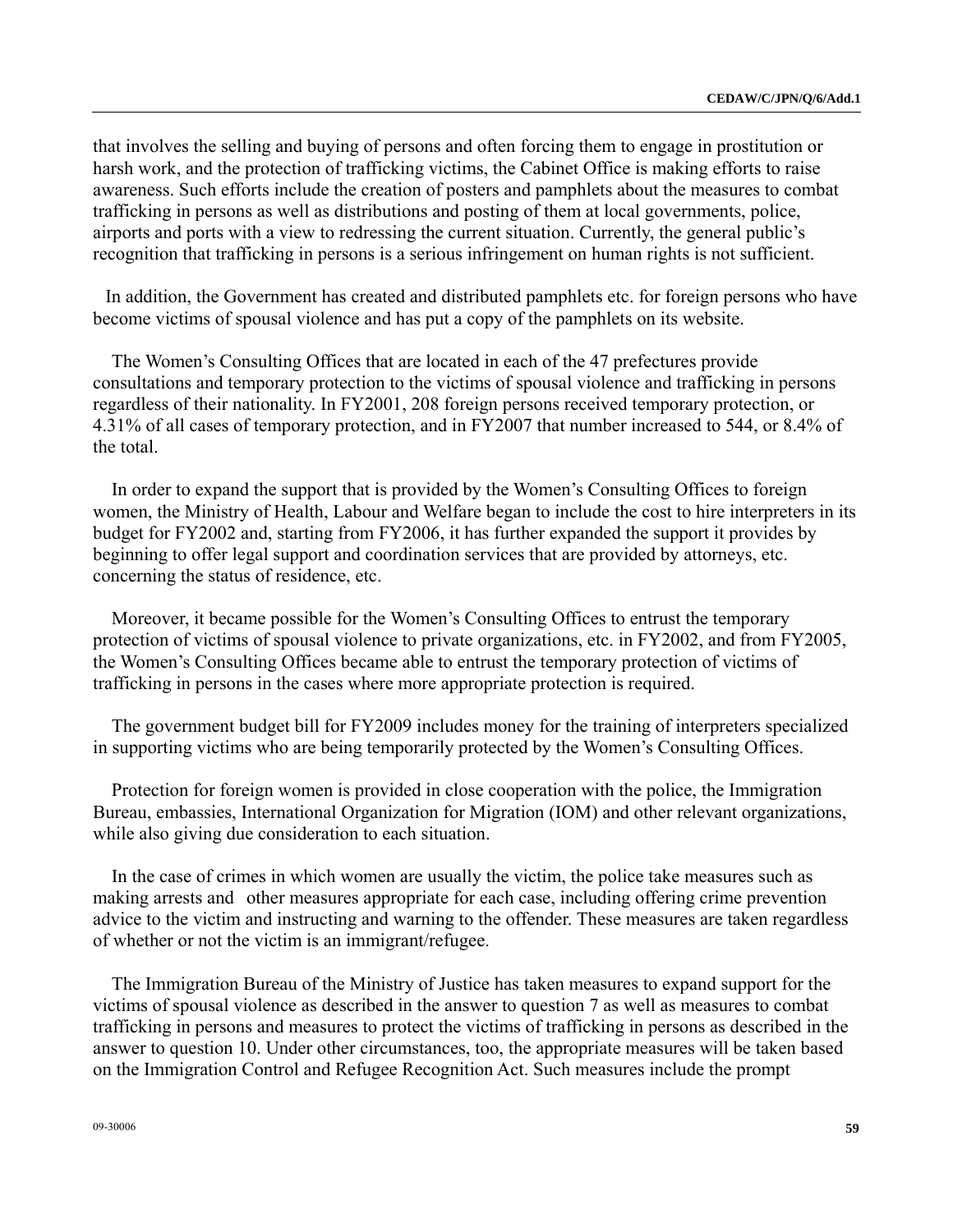stabilization of the victim's legal status if she is a foreign woman, while also taking into consideration the individual circumstances of each case.

### Question 26

The report notes that women have a longer lifespan than men (see para. 13) and predicts that the aging rate of the population will continue to increase rapidly, rising to 28.7 per cent in 2025 and 35.7 per cent in 2050 (see para. 14). Given the health risks and other vulnerabilities faced by older women in Japan, please expand on Government policies and initiatives specifically targeting this section of the population, beyond the measures aimed at improving the nursing-care system (see paras. 110 to 114).

The Specialist Committee on Monitoring and Gender Impact Assessment and Evaluation of the Council for Gender Equality under the Cabinet Office has studied and discussed what measures should be taken to support elderly men and women to live independent lives and to help them live a long and healthy life to the extent possible from a viewpoint of gender equality. These measures have been compiled in the Report on Monitoring and Gender Impact Assessment and Evaluation of Support to the Elderly for Living Independently that was released on June 13, 2008.

The Report analyzes the current situations elderly persons regularly face. The analysis is separated by gender and focuses on, among other things, the economic difficulties elderly women face due to the economic gender disparity resulting from the differences in work experience between men and women. Particular attention is given to single elderly women as they often tend to have difficulty in maintaining independent lives. The Report also makes suggestions about the overall direction of the measures that should be implemented.

[Establishment of system and environment for the realization of economic independence later in life]

The level of pension benefits for women tends to be lower than the pension benefits for men due to the shorter work career and a higher percentage of non-regular employment. As a result, many single elderly women live in harsh economic conditions, and over 30% of them belong to the low-income group defined as having an annual income of less than 1 million yen. Taking these circumstances into consideration, the Government is working towards the establishment of a system and environment that will help single elderly women achieve economic independence.

### <Current Major Measures>

### ○Public pension system

The safe and independent lives of the elderly are secured by the National Pension system, which is generally compulsory, and the Employees Pension system, under which the amount of pension benefits varies according to the income received during the years worked. In addition, measures such as exempting women from the obligation to make Pension contributions during child care leave,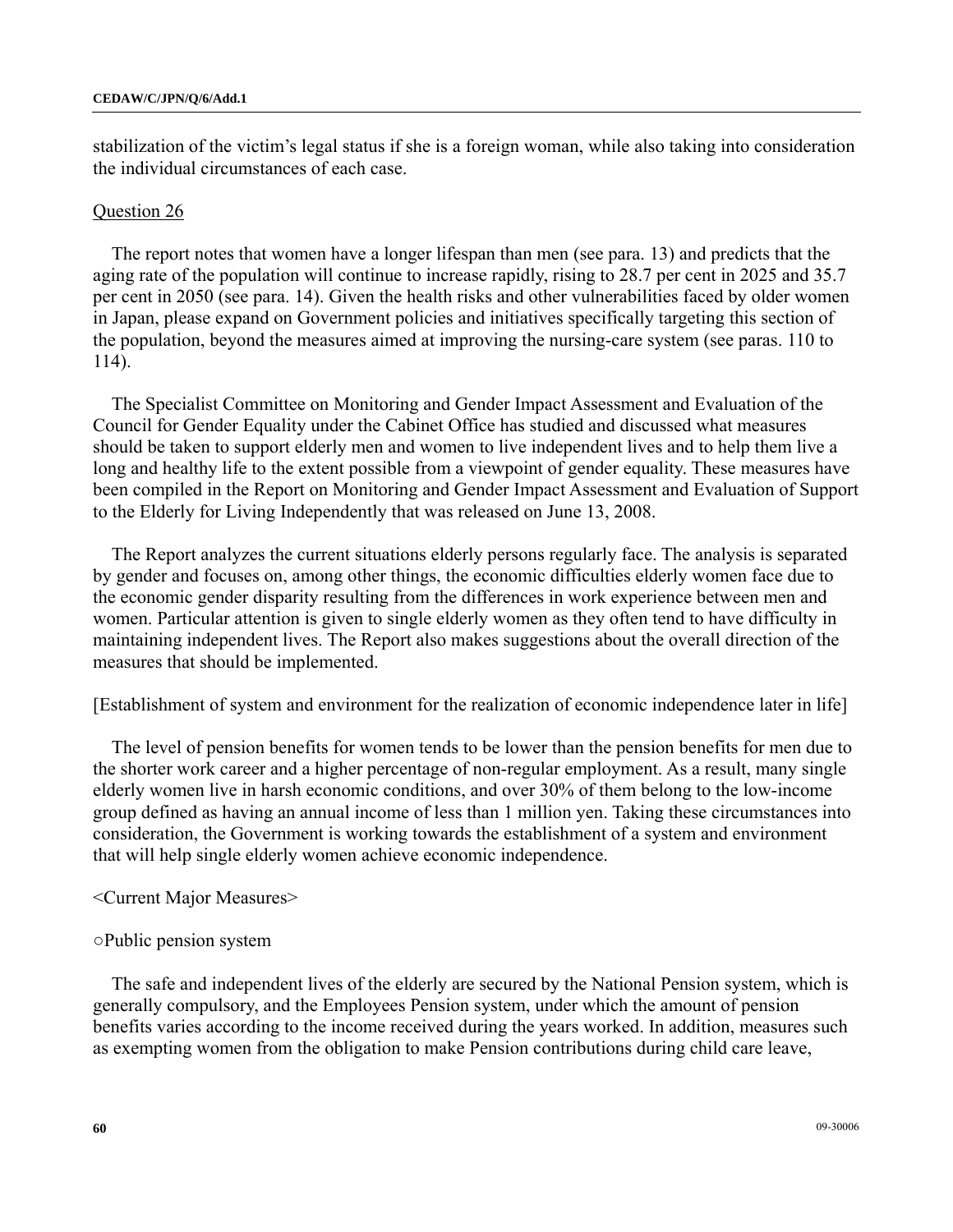dividing the Employees Pension in the event of divorce, etc. are being taken to support the economic independence of women.

[Establishment of a framework to support the elderly to live independent lives]

The number of single elderly women continues to rise because of the nearly 10-year difference in life expectancy between men and women as well as the rising divorce rate. As of 2005, one out of 4 or 5 elderly women aged 75 or over lives alone.

As elderly persons who live alone are likely to face difficulties in their daily lives if they fall ill or suffer an injury, the Government is working towards the establishment of a framework to support the elderly, including those who live alone, to live independent lives.

Also, elderly women are likely to fall victim to consumer fraud, etc. Elderly women aged 65 or over account for approximately 55% of total number of female victims who have suffered some form of consumer damage. In light of this situation, various measures are being taken to prevent such damage, including an adult guardianship system and other measures to prevent consumer damage.

<Current Major Measures>

○ Adult guardianship system (Ministry of Justice)

It is a system that was created to protect and support persons whose decision making ability is impaired due to dementia, etc. As part of the system, a guardian, who is appointed by the person under guardianship in advance or by the family court, performs juristic acts, etc. on behalf of the person.

○ Daily life support project (Ministry of Health, Labour and Welfare)

Providing assistance to persons whose decision making ability is impaired in using local welfare services and thereby assisting those persons to live independent lives in the communities.

○ Silver Housing Project (Ministry of Land, Infrastructure and Transport/Ministry of Health, Labour and Welfare)

A housing project for the elderly that provides barrier-free public housing units along with daily life support services that are provided by Life Support Advisors.

[Health support measures that take gender differences into consideration]

As it is becoming clear that there are significant differences between men and women in regards to the incident rate and mortality rate for certain diseases, the Government will further promote studies on gender-specific medical care (medical care provided based on gender specific differences) and the distribution of information. At the same time, the Government is already implementing health promotion measures such as checkups for osteoporosis, a condition that primarily affects women.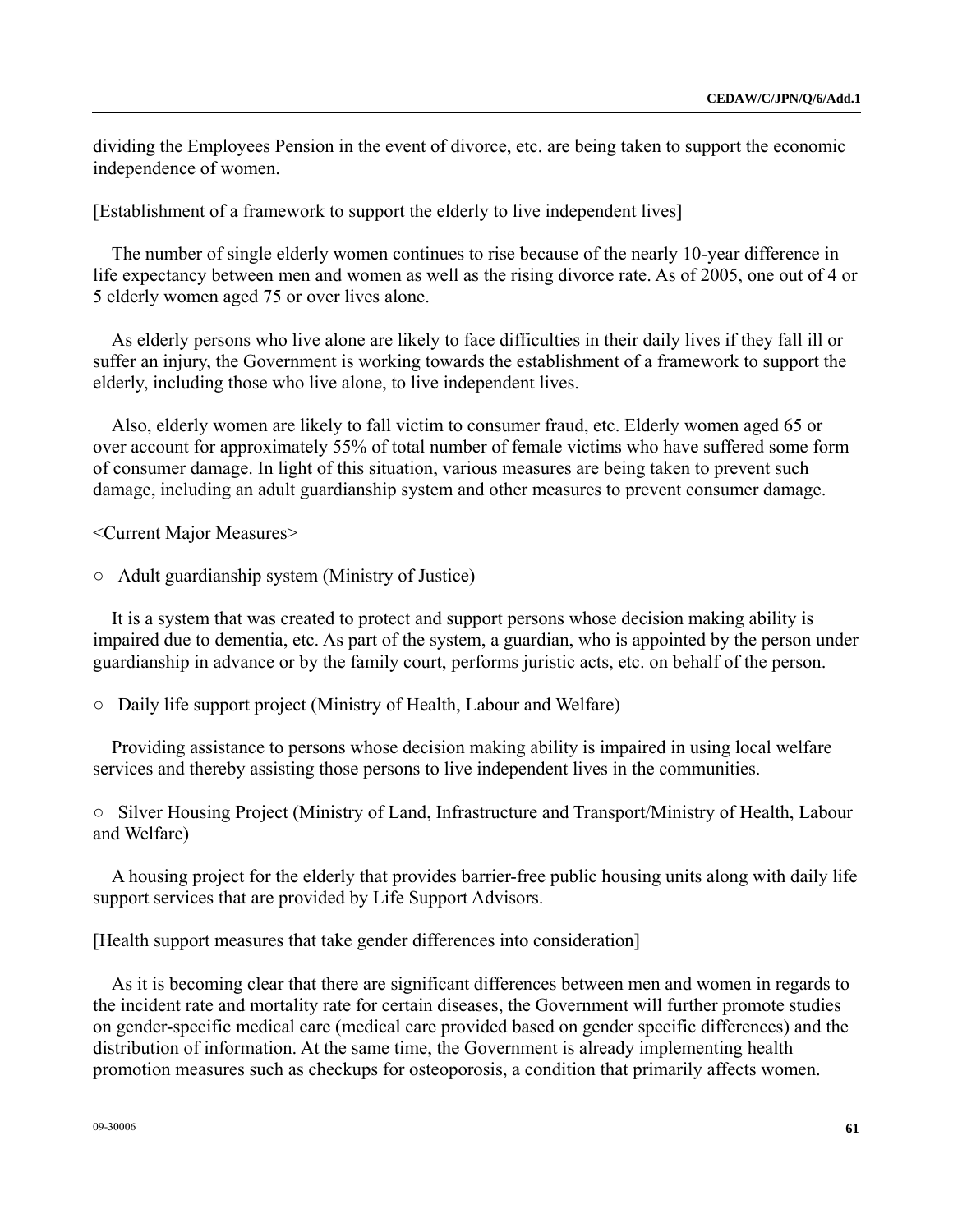<Current Major Measures>

○ Prevention of osteoporosis (Ministry of Health, Labour and Welfare)

Checkups for osteoporosis are conducted for women aged 40 or over in an effort to prevent the condition or to detect and begin treatment at an early stage.

### Question 27

The report indicates the ratio of abortions in the teenage population was 10.5 to 1,000 females in 2004 (see para. 355). What steps are being taken to promote a comprehensive sex education plan, including education on reproductive health, so that adolescent girls have access to age-appropriate reproductive health and family planning information and to affordable contraceptive methods? Does the Government plan to decriminalize abortion?

Schools provide guidance on sex-related health issues such as AIDS, sexually transmitted diseases and abortion with the aim of ensuring that their students develop a proper understanding of these risks and to enable the students to act appropriately.

The Government offers guidance to schools to assist them in recognizing that it is important to 1) provide guidance in accordance with the course of study and ensure that the contents are appropriate for developmental stages of pupils, 2) obtain the parents' and community's understanding before providing guidance, and 3) provide guidance based not on the decisions of an individual teacher but rather on the common understanding of the whole school.

In addition, various measures, including workshops for teachers, have been implemented to promote appropriate and effective lessons that teach about sex.

The Penal Code of Japan defines abortion as a crime, recognizing the life and physical safety of a fetus as the primary interests and the life and physical safety of a pregnant woman as the interests protected by law. Under the Maternal Protection Law (Law No. 156 of 1948), abortion is allowed only when it is performed by a doctor who has been designated under the provision of the first paragraph of Article 14 of the Maternal Protection Law from the perspective of protecting the life and health of the mother.

### Question 28

In its previous concluding comments (see A/58/38, sect. IV, para. 371), the Committee expressed its concerns that the Civil Code contained discriminatory provisions, including those with respect to the minimum age for marriage, the waiting period required for women before they could remarry after divorce and the choice of surnames for married couples. The report does not indicate any concrete actions that the Government has taken to repeal the legal provisions in the Civil Code discriminating against women. Please provide this information.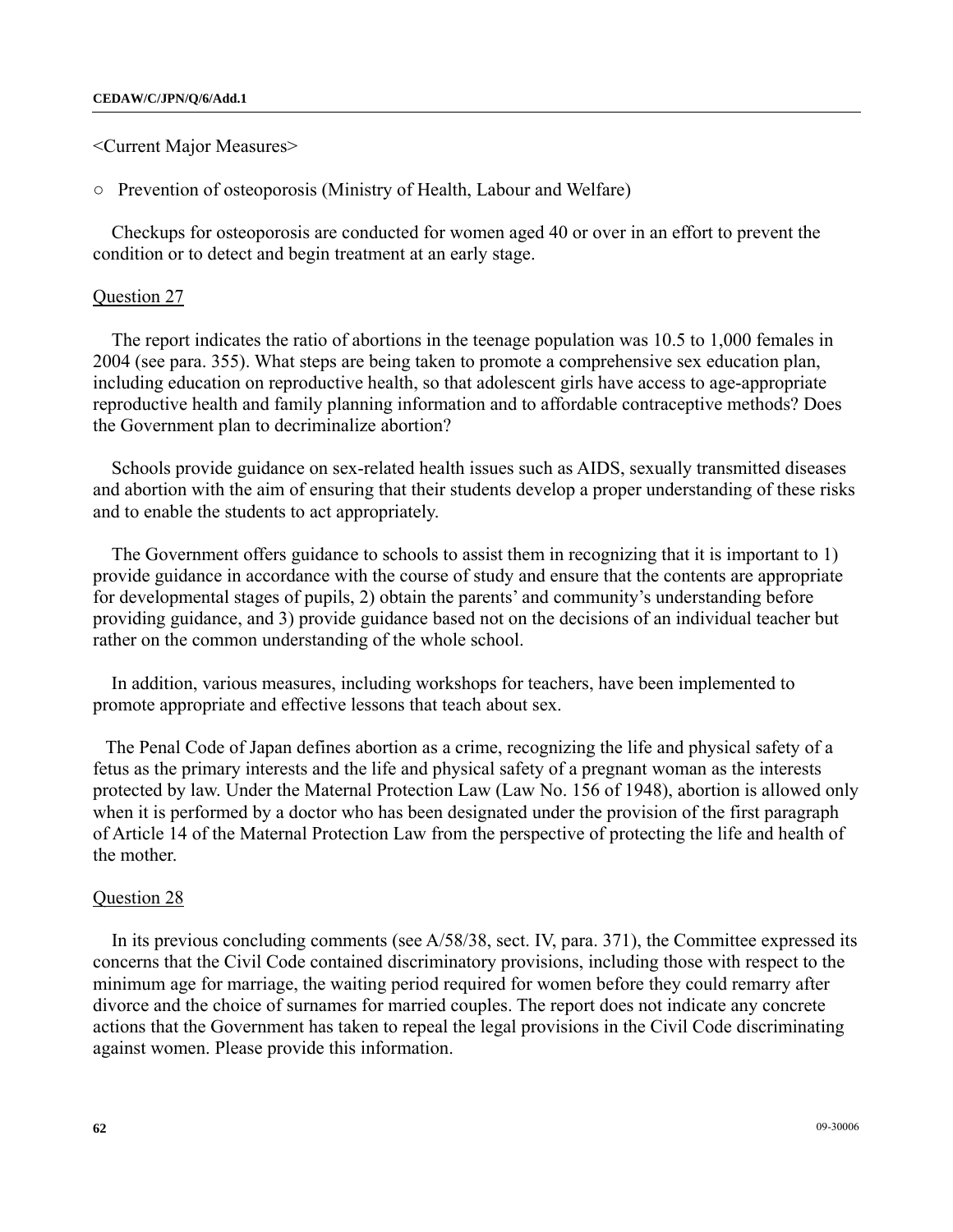In February 1996, the Legislative Council of the Ministry of Justice, an advisory counsil to the Minister of Justice, submitted an 'Outline of a Bill to Revise a Part of the Civil Code'. The points of revision suggested in this Outline included setting the minimum age for marriage at 18 for both men and women, reducing the set period during which women are prohibited from remarrying after divorce to 100 days, and introducing a system that allows married couples to use separate surnames.

As concrete steps, the Second Basic Plan for Gender Equality that was approved by the Cabinet in December 2005 specifically states that the Government will continue its efforts to deepen public discussion of the proposed system that allows married couples to use separate surnames, in conjunction with the proposed revisions to the marriage and divorce system, including setting the minimum age for marriage at 18 for both men and women and reducing the set period during which women are prohibited from remarrying after divorce.

The Government conducted a public opinion survey in December 2006 on the family-related legislative system that included questions about the minimum age for marriage for women and the system of allowing married couples to use separate surnames, and it has since been studying the marriage and divorce system. In addition, the Government has published the contents of the abovementioned Outline and the outline of the system of allowing married couples to use separate surnames on its homepage and is making continued efforts to deepen public discussion about these issues.

### (For information)

 $\leq$ Results of the public opinion survey conducted in December 2006 $\geq$ 

○ Regarding the minimum age for marriage for women

・ It is good to stipulate that women can get married when they reach 16 years of age: 23.3%

 ・ It is better to stipulate that women cannot get married until they reach 18 years of age, like men: 41.8%

- No opinion:  $32.1\%$
- ・ Others: 2.2%
- Do not know:  $0.6\%$
- Regarding the system of allowing married couples to use separate surnames
	- ・ There is no need to revise the current law: 35.0%

 ・ It is alright to amend the law to allow married couples to use their respective original family names: 36.6%

 ・ It is alright to amend the law to allow the use of their original family names in certain situations: 25.1%

・ Do not know: 3.3%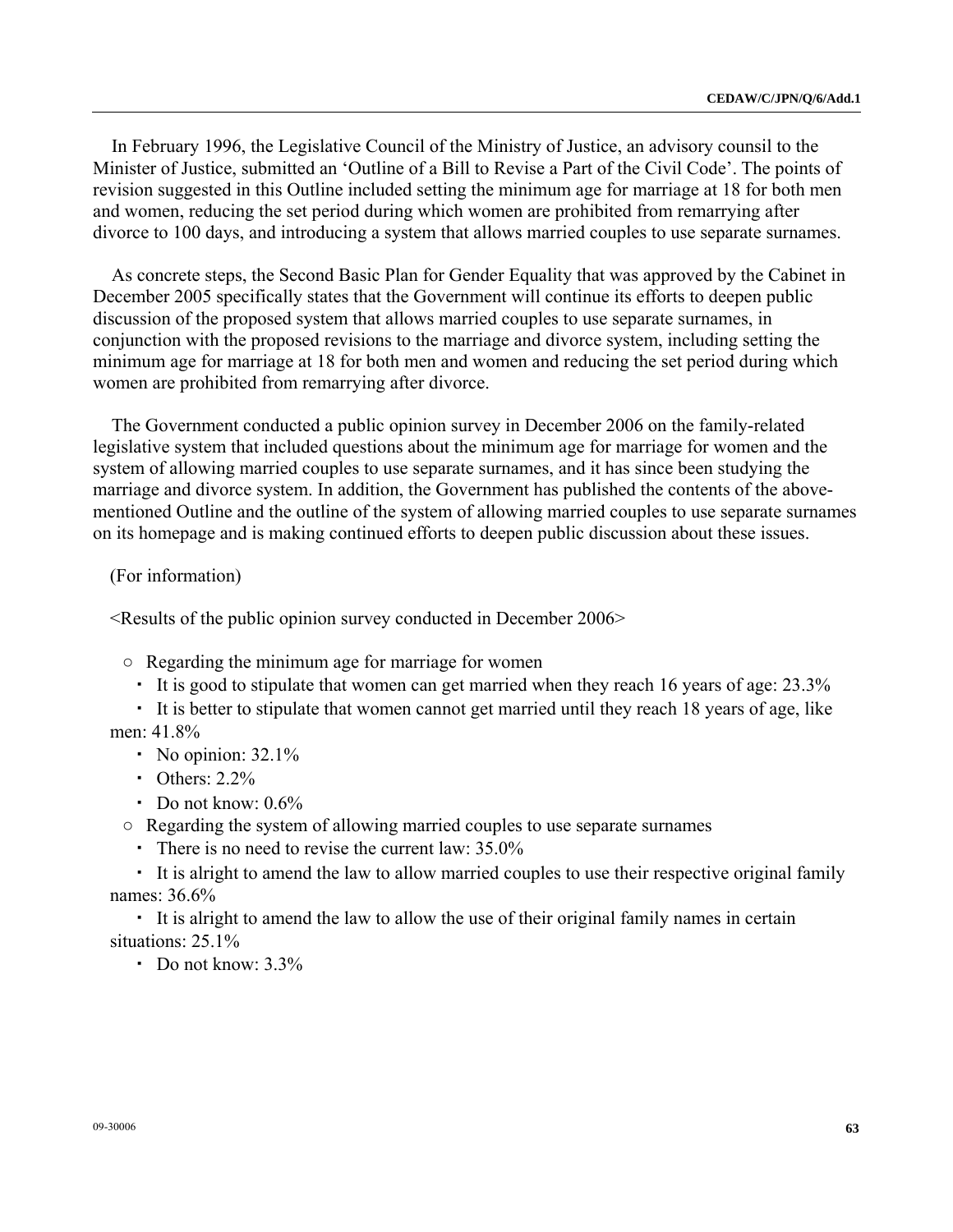### Question 29

Please provide information on the type of property that is distributed upon dissolution of the relationship and indicate, in particular, whether the law recognizes intangible property (i.e., pension funds, severance payments and insurance). Please also indicate whether the law provides for the distribution of future earning capacity and human capital or considers enhanced earning capacity or human capital in any manner in the distribution of property upon dissolution (e.g., through a lumpsum award reflecting the other spouse's estimated share in this type of asset or by allowing for an award of compensatory spousal payment).

Under the Civil Code, one party to a divorce may claim a distribution of property from the other party. If the parties do not, or cannot, settle on agreement with regard to the distribution of property, either party may make a claim to the family court for a disposition in lieu of agreement. When making any disposition that concerns the distribution of property, the court shall 'determine whether to make a distribution, and the amount and method of that distribution, taking into account the amount of property obtained through the cooperation of both parties and all other circumstances.'

 In a divorce, the system of distribution of property is interpreted with a focus on liquidating and dividing the property that was shared by the couple during the period of marriage and ensuring that the livelihood of one party can be maintained after the divorce. From this perspective, the court duly determines whether to make a distribution, and the amount and method of that distribution, while taking into consideration the individual circumstances of each case. Intangible property, such as retirement allowances and insurance benefits, may be subject to distribution, and the income earning capacity or human resources may be taken into account as part of the 'all other circumstances'.

Regarding pensions, the pension system was revised in 2004 to introduce the following two systems that permit the Employees Pension, etc. to be divided between the two parties separately from the distribution of property under the Civil Code.

 The so-called Pension Division System upon Agreement is a system of totaling the amount of Employees Pension, etc. premiums paid by the couple during the period of marriage and dividing it between both parties. The spouse's share, which may receive up to half of the total amount, shall be decided based upon an agreement between the two parties or based upon a court ruling.

In regards to the system for dividing the Employees Pension in cases involving a dependent spouse (insured under the third category), it applies, for example, to a divorce between a working husband and a full-time housewife, and under this system, it allows her to request equally half the amount of the premiums paid by her husband during the period she is insured under the third category after April 2008.